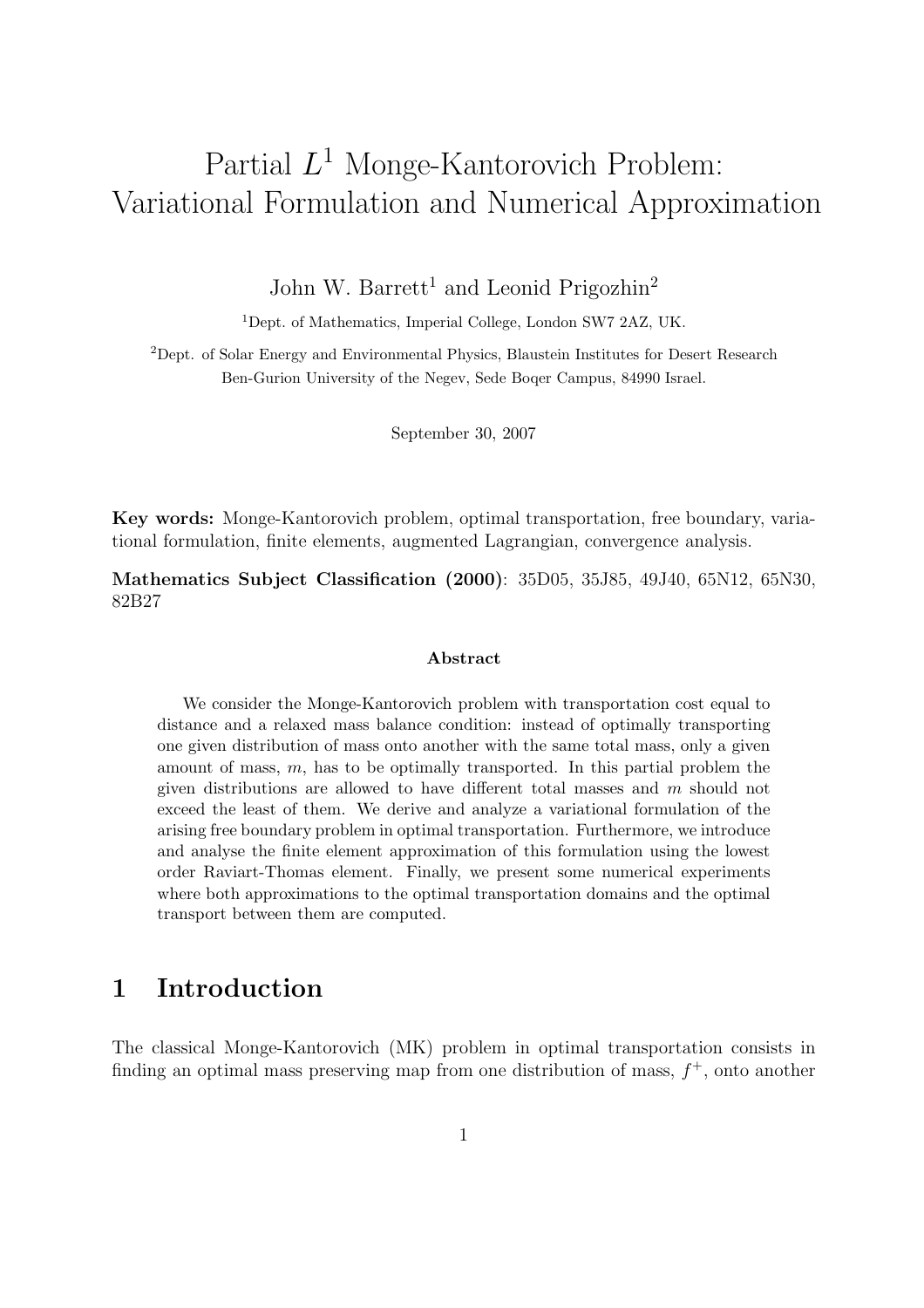one,  $f^-$ . In the relaxed formulation of this problem due to Kantorovich, the map is replaced by a transport plan, a measure minimizing the transportation cost

$$
\mathcal{C} := \int_{\overline{\Omega} \times \overline{\Omega}} c(x, y) \gamma(x, y) \tag{1.1}
$$

among all measures  $\gamma \in \mathcal{M}^+(\overline{\Omega} \times \overline{\Omega})$  satisfying  $\int_{A \times \overline{\Omega}} \gamma = \int_A f^+$  and  $\int_{\overline{\Omega} \times A} \gamma = \int_A f^-$  for any Borel set  $A \subseteq \overline{\Omega}$ . Here  $\Omega$  is a connected bounded open set in  $\mathbb{R}^n$  such that the supports of  $f^+$  and  $f^-$  are in  $\overline{\Omega}$ ; and  $c(\underline{x}, y)$  is the cost function, usually determined by the distance  $d_{\Omega}(\underline{x}, y)$  measured inside  $\overline{\Omega}$ . In addition,  $\mathcal{M}^+(\cdot)$  is the set of non-negative Radon measures, whilst the set of all Radon measures will be denoted by  $\mathcal{M}(\cdot)$ . Clearly, if a solution exists, the two distributions should have the same mass,  $m = \int_{\overline{\Omega}} f^{+} = \int_{\overline{\Omega}} f^{-} < \infty$ .

The problem has a variety of applications and has been studied recently with a renewed interest, see [1, 13, 14, 21]. Numerical methods have been derived for the quadratic cost function (cost equals square of the distance), see [7, 3] and the references therein; and, more recently, for the so called  $L^1$  MK problems where the cost function is linear (cost equals distance), see [5].

In the latter work the cost  $c(\underline{x}, y)$  of transporting one unit of mass from a point  $\underline{x} \in \overline{\Omega}$ to a point  $y \in \overline{\Omega}$  was assumed equal to the generalized distance

$$
d_{\Omega,k}(\underline{x}, \underline{y}) = \inf \left\{ \int_0^1 k(s(t)) |s'(t)| dt : s \in C^{0,1}([0,1]; \overline{\Omega}), \ s(0) = \underline{x}, \ s(1) = \underline{y} \right\}, \tag{1.2}
$$

where  $k : \overline{\Omega} \to \mathbb{R}_{>0}$  is a given function. In this case an equivalent dual formulation of the MK problem, see [8] and also [1, 19], can be written for a vectorial measure  $q$ , representing the transport flux,

$$
\mathcal{C} = \min \left\{ \int_{\overline{\Omega}} k \, |\underline{q}| \; : \; \underline{\nabla} \cdot \underline{q} = f^+ - f^- \text{ in } \Omega \quad \text{and} \quad \underline{q} \cdot \underline{\nu} = 0 \text{ on } \partial \Omega \right\} \,. \tag{1.3}
$$

Here  $\partial\Omega$  is the boundary of  $\Omega$  with normal  $\nu$ ; and the constraints are understood in the sense:

$$
-\langle \underline{q}, \underline{\nabla} \varphi \rangle_{C(\overline{\Omega})} = \langle f^+ - f^-, \varphi \rangle_{C(\overline{\Omega})} \qquad \forall \varphi \in C^1(\overline{\Omega}), \tag{1.4}
$$

where  $\langle \cdot, \cdot \rangle_{C(\overline{\Omega})}$  is the duality pairing on  $[C(\overline{\Omega})]^* \times C(\overline{\Omega})$  with  $\mathcal{M}(\overline{\Omega}) \equiv [C(\overline{\Omega})]^*$  being the dual of  $C(\overline{\Omega})$ , and is naturally extended to vector arguments. The dual formulation (1.3) was the basis of the present authors numerical approximation in [5]. We note that the flux contains all the information on the direction and density of the optimal transportation and its cost; but there as well as in this paper, we do not find the optimal plan  $\gamma$ .

If the total masses do not agree, the maximal mass that can be transferred from  $f^+$  to  $f^-$  is  $m = \min\{\int_{\overline{\Omega}} f^+, \int_{\overline{\Omega}} f^-\}$ . Determining an optimal transportation plan for this amount m, we will call an unbalanced MK problem. One can also seek an optimal transportation plan for a given amount of mass,  $m < \min\{\int_{\overline{\Omega}} f^+, \int_{\overline{\Omega}} f^-\}$ , which we will call a partial MK problem. The unbalanced and partial MK problems are free boundary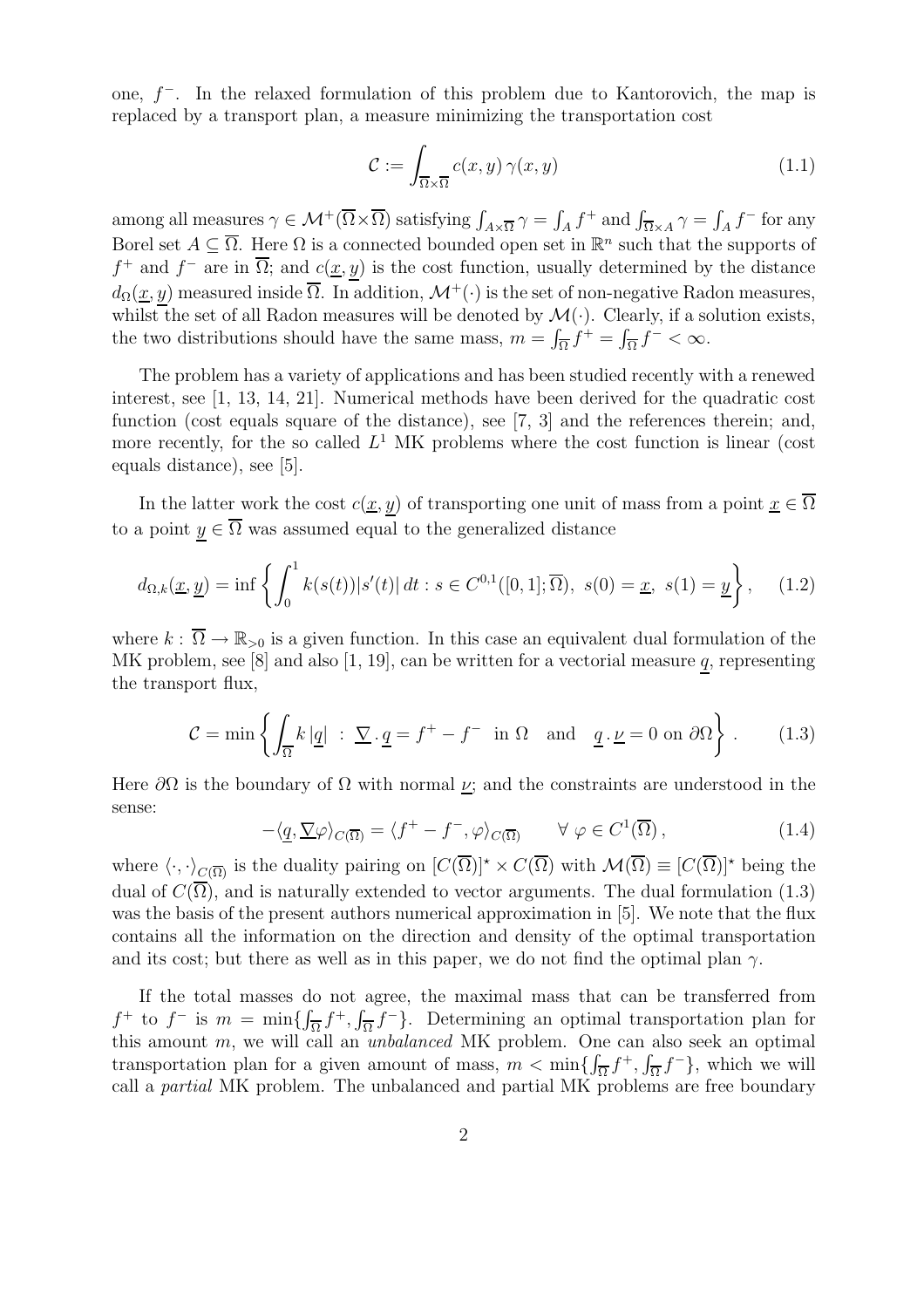problems, as the optimal transportation domains, as well as the optimal plan, have to be found. These problems have been recently introduced and studied theoretically, mainly for the quadratic cost function, by Caffarelli and McCann [10]. In this work we consider the unbalanced and partial MK problems with the linear transportation cost  $(L<sup>1</sup>$  MK problems).

First, we reformulate the problem as a balanced one over an extended region  $\overline{\Omega_E} \supset \overline{\Omega}$ by introducing fictitious sources and an auxiliary zone of free transportation  $\Sigma$  (a free Dirichlet region, see [9]) in such a way that if the balanced transportation plan is optimal, only the required mass m is directly transported in  $\overline{\Omega}$  from  $f^+$  to  $f^-$ , and this part of the transport plan is a solution to the partial MK problem.

Secondly, we make use of the dual formulation (1.3), which is equivalent to the balanced  $L^1$  MK problem also if there is a closed free Dirichlet set. In this case  $d_{\Omega_E,k}(x,y)$  becomes a semidistance, since  $k|_{\Sigma} = 0$ , and the equivalence was shown by Pratelli [19] under the assumption that  $k \geq k_0 > 0$  in  $\overline{\Omega_E} \setminus \Sigma$  and is a lower semicontinuous function. We will assume for simplicity that  $k \equiv 1$  in  $\overline{\Omega}$  and is extended to 1 in  $\overline{\Omega_E} \setminus \Sigma$ , and make use of the special structure of the auxiliary balanced problem to simplify the flux formulation (1.3), and arrive at a new variational formulation of the partial  $L^1$  MK problem, see (2.7) below. A further simplification is possible for the unbalanced problem, where some constraints can be accounted for directly, see (2.10); and this is our reason to distinguish between these two cases. We note that a different approach to the resolution of unbalanced  $L^2$ MK problems has been suggested in [6].

Recently, Ekeland [11] has studied theoretically, for the quadratic cost function, the following optimal matching problem. Several kinds of goods, whose spatial distributions are given measures  $f^{(i)} \in \mathcal{M}^+(\overline{\Omega})$  with the same total  $\int_{\overline{\Omega}} f^{(i)} = m$ , have to be brought together to produce  $m$  units of a final product (one unit of each of these constitutive parts is necessary to manufacture one unit of the final product). It is required to determine the measure  $g \in \mathcal{M}^+(\overline{\Omega})$  such that  $\int_{\overline{\Omega}} g = m$  and the total cost of transporting all the measures  $f^{(i)}$  onto g is minimal. Here we show that our variational formulation of the unbalanced MK problem can be easily adapted, see (2.11) below, and used for the numerical approximation of the partial  $L^1$  optimal matching problem for a given  $m = \int_{\overline{\Omega}} g \le \min\{\int_{\overline{\Omega}} f^{(i)}\}\$  with the measures  $f^{(i)}$  not necessarily balanced.

To approximate the problems numerically, we first regularize the non-differentiable function  $|\underline{v}|$  in (2.7), (2.10) and (2.11) by  $\frac{1}{r}|\underline{v}|^r$ . In Section 3, we prove existence and uniqueness to the Euler-Lagrange equations of these regularized problems; and, in addition, show subsequence convergence, as  $r \to 1$ , to the Euler-Lagrange inequality systems associated with  $(2.7)$ ,  $(2.10)$  and  $(2.11)$ . This proves existence of a solution to these inequality systems and hence to the associated minimization problems (2.7), (2.10) and  $(2.11).$ 

In Section 4 we discretize the resulting regularized Euler-Lagrange systems using the Raviart-Thomas finite element of the lowest order with vertex sampling on nonlinear terms. We prove well-posedness of these approximations; and, moreover, we prove con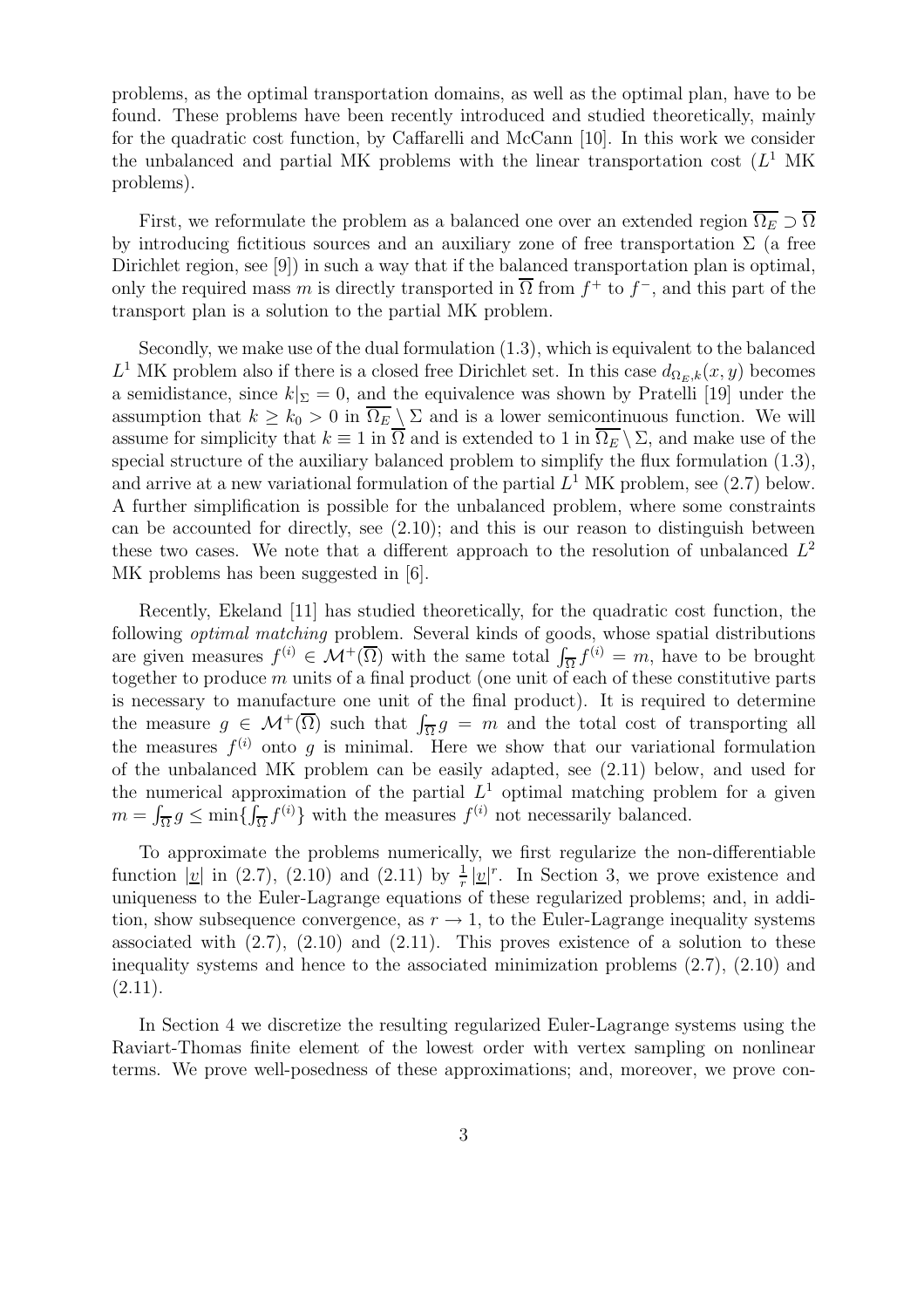vergence as the mesh parameter, h, goes to zero. In Section 5 we introduce, and prove convergence of, augmented Lagrangian methods to handle the constraints in the resulting problems. In Section 6 we discuss algorithms to solve the resulting nonlinear algebraic systems. Finally, in Section 7 we present numerical experiments to show the effectiveness of our approach. In these experiments, we use adaptive mesh refinement to improve the accuracy of the flux near its singularities and to enhance the resolution of the free boundaries surrounding the domains in  $\overline{\Omega}$  from/to which the mass is directly transported.

Finally, we note that our formulation for the unbalanced MK problem collapses in the classical balanced case to an interesting modification of the standard variational formulation in terms of the transport flux. In addition, the derived numerical method for the unbalanced MK problem solves the balanced problem at least as efficiently as the mixed scheme in [5].

# 2 Unbalanced and Partial  $L^1$  MK Problems

Let  $\Omega \subset \mathbb{R}^n$  be a connected bounded open Lipschitz set,  $f^+, f^- \in \mathcal{M}^+(\overline{\Omega})$  be the two non-negative mass distributions and  $m \in (0, \min\{\int_{\overline{\Omega}} f^+, \int_{\overline{\Omega}} f^-\}\]$  be the amount of mass that should be transported from  $f^+$  to  $f^-$ . Following [10] we define the set  $\Gamma_{\leq}(f^+, f^-)$ as the subset of  $\mathcal{M}^+(\overline{\Omega}\times\overline{\Omega})$  whose left and right marginals are dominated by  $f^+$  and  $f^-$ , respectively: i.e.  $\gamma \in \Gamma_{\leq}(f^+, f^-)$  if  $\gamma \in \mathcal{M}^+(\overline{\Omega} \times \overline{\Omega})$  and

$$
\int_{A \times \overline{\Omega}} \gamma \le \int_A f^+ \quad \text{and} \quad \int_{\overline{\Omega} \times A} \gamma \le \int_A f^-
$$

for all Borel sets  $A \subseteq \overline{\Omega}$ .

Our aim is to solve the partial (unbalanced)  $L^1$  MK problem, i.e. to minimize the cost functional

$$
\int_{\overline{\Omega}\times\overline{\Omega}}d_{\Omega,1}(\underline{x},\underline{y})\,\gamma(\underline{x},\underline{y})
$$

over all measures in  $\Gamma_{\leq}^m(f^+, f^-) := \{ \gamma \in \Gamma_{\leq}(f^+, f^-) : \int_{\overline{\Omega} \times \overline{\Omega}} \gamma = m \}.$  For ease of exposition, we have assumed here that  $k \equiv 1$  in  $\overline{\Omega}$ .

Let us imbed the space  $\mathbb{R}^n \equiv \{ \underline{x} \} \equiv \{ x_1, x_2, \cdots, x_n \}$  into  $\mathbb{R}^{n+1} \equiv \{ \underline{x}, x_{n+1} \}$  as the subspace  $x_{n+1} = 0$ . We then define two auxiliary sources,  $\tilde{f}^-$ ,  $\tilde{f}^+ \in \mathcal{M}^+(\overline{\Omega})$ , supported in two parallel hyperplanes,  $x_{n+1} = \ell$  and  $x_{n+1} = -\ell$ , respectively, where

$$
\ell > \frac{1}{2} \max\{d_{\Omega,1}(\underline{x}, \underline{y}) \ : \ \underline{x} \in \text{supp}(f^+), \ \underline{y} \in \text{supp}(f^-)\}\
$$
 (2.1)

and such that

$$
\int_{\overline{\Omega}} \widetilde{f}^{\dagger} = \int_{\overline{\Omega}} f^- - m \qquad \text{and} \qquad \int_{\overline{\Omega}} \widetilde{f}^- = \int_{\overline{\Omega}} f^+ - m \tag{2.2}
$$

see Figure 1. We assume that the transport in these two auxiliary hyperplanes,  $x_{n+1} = \pm \ell$ , is free, i.e.  $k = 0$  on them, so that the distribution of the sources in each hyperplane is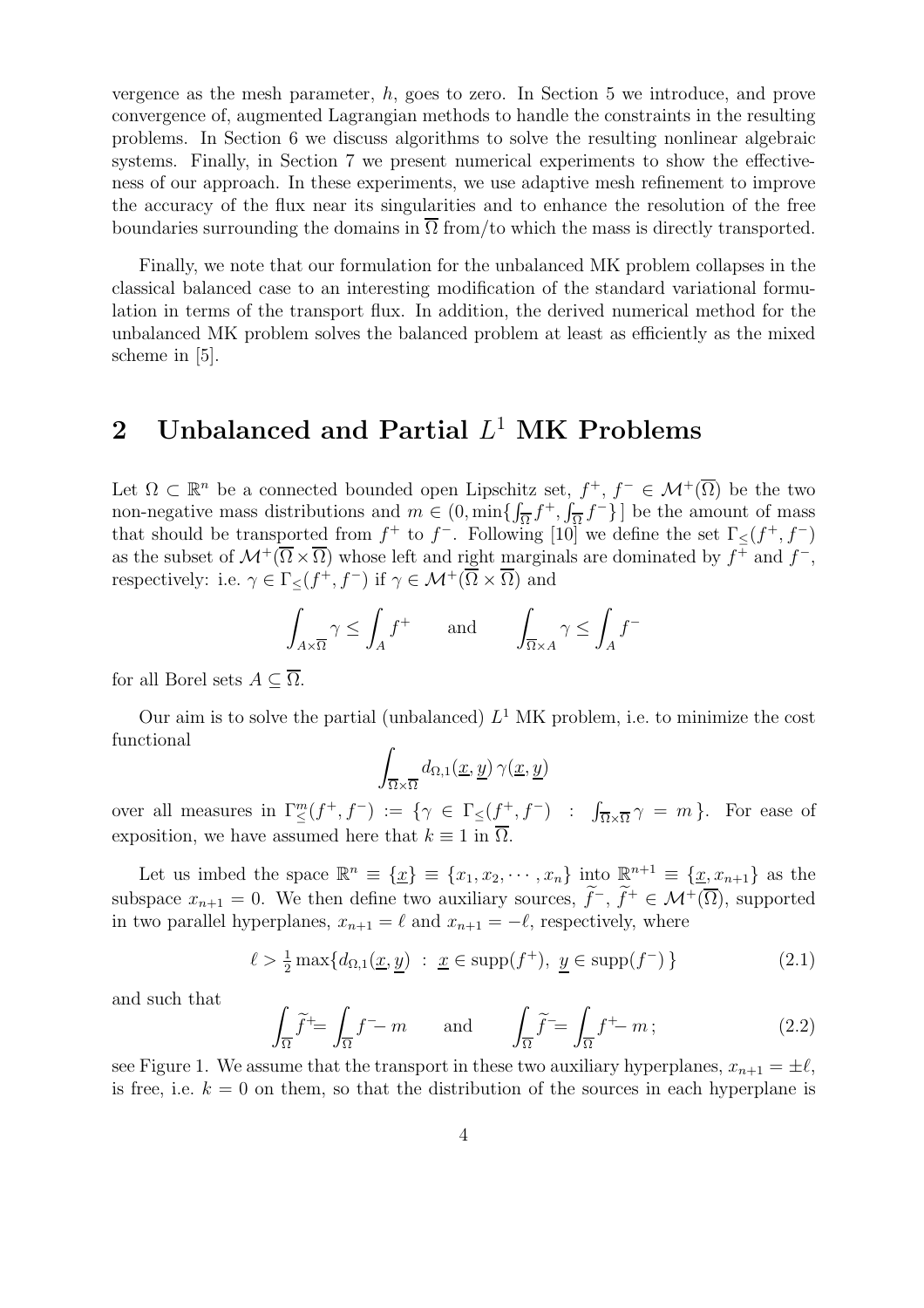

Figure 1: The planes, sources and fluxes.

unimportant. We assume that  $k = 1$  everywhere else in  $\mathbb{R}^{n+1}$ . On noting (2.2), the resulting MK problem is then balanced in  $\overline{\Omega_E} := \overline{\Omega} \times [-\ell, \ell]$  with

$$
\int_{\overline{\Omega_E}} \left[ f^+(\underline{x}) \, \delta(x_{n+1}) + \tilde{f}^+(\underline{x}) \, \delta(x_{n+1} + \ell) \right] = \int_{\overline{\Omega}} \left[ f^+ + \tilde{f}^+ \right] = \int_{\overline{\Omega}} \left[ f^+ + f^- \right] - m
$$
\n
$$
= \int_{\overline{\Omega}} \left[ f^- + \tilde{f}^- \right] = \int_{\overline{\Omega_E}} \left[ f^-(\underline{x}) \, \delta(x_{n+1}) + \tilde{f}^-(\underline{x}) \, \delta(x_{n+1} - \ell) \right] \,,
$$

where  $\delta \in \mathcal{M}(\mathbb{R})$  with  $\int_{\mathbb{R}} \delta = 1$  and supp $(\delta) = \{0\}$ . Since the auxiliary hyperplanes,  $x_{n+1} = \pm \ell$ , are a distance  $\ell$  from the main one,  $x_{n+1} = 0$ ; it follows from (2.1) that the transportation cannot be optimal if any material is transported to the main hyperplane from an auxiliary one (or vice versa) and then back. Let  $\Omega^{\pm}$  be open Lipschitz sets such that supp $(f^{\pm}) \subseteq \overline{\Omega^{\pm}} \subseteq \overline{\Omega}$ . Then as the transport in the auxiliary hyperplanes is free, optimal interplane transport brings, via straight transport rays orthogonal to the main hyperplane and all having the same length  $\ell$ , the mass  $\int_{\overline{\Omega}} \widetilde{f}^+$  from the lower auxiliary hyperplane to  $\overline{\Omega^{-}}$  in the main hyperplane and transfers the mass  $\int_{\overline{\Omega}} \widetilde{f}^{-}$  from  $\overline{\Omega^{+}}$  $\alpha$  is the main hyperplane to  $\Omega$ . In the main hyperplane and transfers the mass  $J_{\Omega}$ , if form  $\Omega$  $q^{\pm}(\underline{x}) \underline{e}_{n+1}, \underline{x} \in \overline{\Omega^{\pm}}$ , respectively, where  $\underline{e}_{n+1} \in \mathbb{R}^{n+1}$  is the unit vector in the direction of increasing  $x_{n+1}$ . We introduce also the characteristic function  $\chi_A$  such that  $\chi_A(y) = 1$  if  $y \in A$ , and otherwise  $\chi_A(y) = 0$ . The optimal flux,  $\underline{q} \in \mathbb{R}^{n+1}$ , in  $\overline{\Omega_E}$  should then have the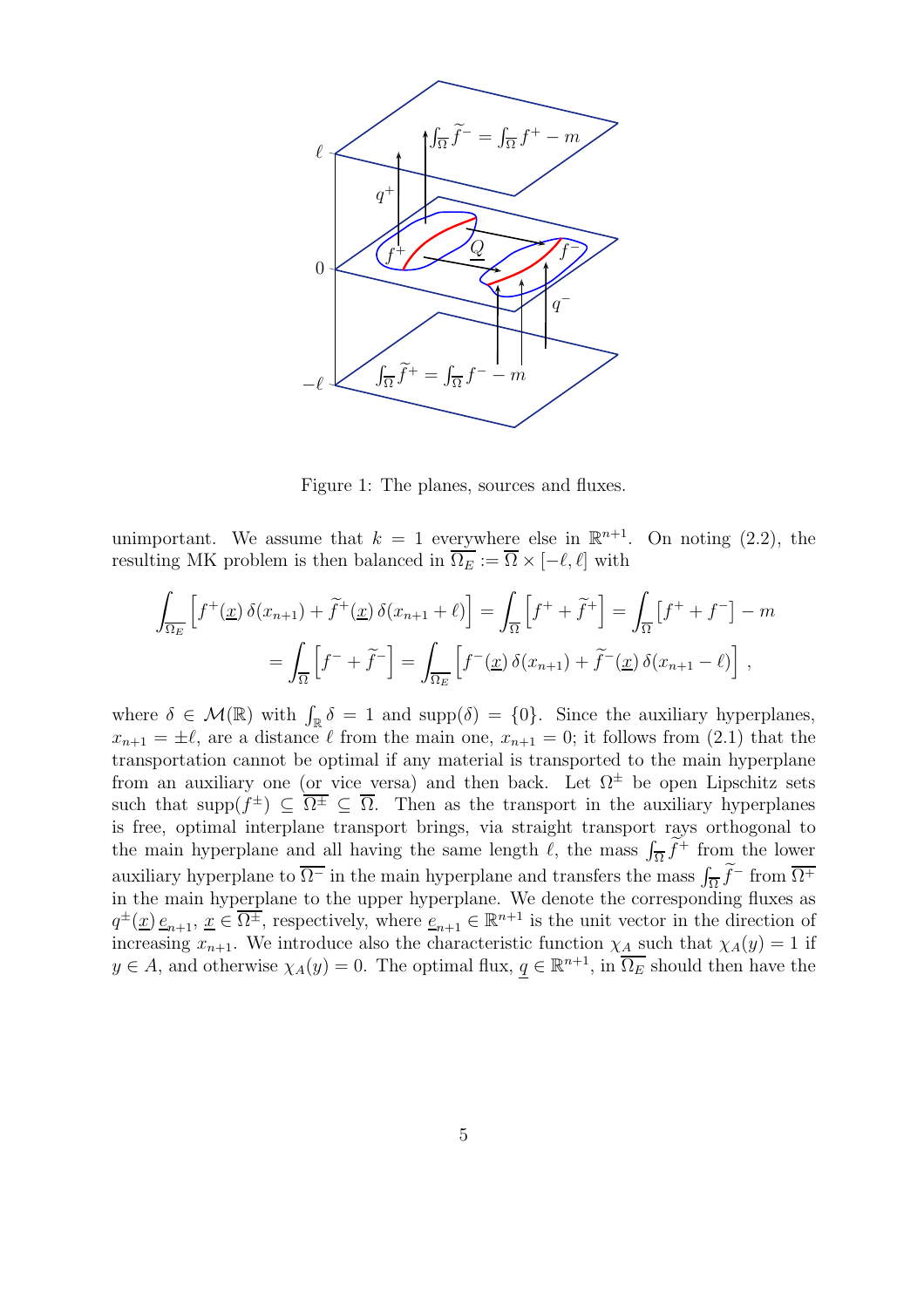following form:

$$
\underline{q}(\underline{x}, x_{n+1}) = \begin{bmatrix} \underline{Q}(\underline{x}) \\ 0 \end{bmatrix} \delta(x_{n+1}) + \left[q^+(\underline{x}) \chi_{(0,\ell)}(x_{n+1}) + q^-(\underline{x}) \chi_{(-\ell,0)}(x_{n+1})\right] \underline{e}_{n+1} + \begin{bmatrix} \underline{q}_F^+(\underline{x}) \\ 0 \end{bmatrix} \delta(x_{n+1} - \ell) + \begin{bmatrix} \underline{q}_F^-(\underline{x}) \\ 0 \end{bmatrix} \delta(x_{n+1} + \ell) + \n\forall \underline{x} \in \overline{\Omega}, \ x_{n+1} \in [-\ell, \ell]. \tag{2.3}
$$

Here  $Q(\underline{x}) \in \mathbb{R}^n$  is the flux confined to the main hyperplane,  $x_{n+1} = 0$ , and  $q_F^{\pm}(\underline{x}) \in \mathbb{R}^n$  is the free transport flux in the auxiliary hyperplanes  $x_{n+1} = \pm \ell$ . In the above and below, we have extended  $q^{\pm}$  from  $\overline{\Omega^{\pm}}$  by zero.

Substituting (2.3) into corresponding dual formulation, (1.3), for the auxiliary balanced problem over  $\overline{\Omega_E}$ , we have that

$$
\int_{\overline{\Omega}\times[-\ell,\ell]} k|\underline{q}| = \int_{\overline{\Omega}} \left[ |\underline{Q}| + \ell(|q^+| + |q^-|) \right]. \tag{2.4}
$$

The corresponding mass balance equation, (1.4), over  $\overline{\Omega_E}$  with the auxiliary sources yields for  $(2.3)$  that

$$
-\langle \underline{Q}, \underline{\nabla}\varphi \rangle_{C(\overline{\Omega})} + \langle q^+ - q^-, \varphi \rangle_{C(\overline{\Omega})} = \langle f^+ - f^-, \varphi \rangle_{C(\overline{\Omega})} \qquad \forall \varphi \in C^1(\overline{\Omega}), \tag{2.5a}
$$

$$
\langle \underline{q}_F^+, \underline{\nabla} \varphi \rangle_{C(\overline{\Omega})} + \langle q^+, \varphi \rangle_{C(\overline{\Omega})} = \langle \tilde{f}^-, \varphi \rangle_{C(\overline{\Omega})} \qquad \forall \varphi \in C^1(\overline{\Omega}), \qquad (2.5b)
$$

$$
-\langle \underline{q}_{F}^{-}, \underline{\nabla}\varphi \rangle_{C(\overline{\Omega})} + \langle q^{-}, \varphi \rangle_{C(\overline{\Omega})} = \langle \widetilde{f}^{+}, \varphi \rangle_{C(\overline{\Omega})} \qquad \forall \varphi \in C^{1}(\overline{\Omega}). \qquad (2.5c)
$$

As we are not directly interested in the free flux  $q_{\nu}^{\pm}$  $_{F}^{\pm}$ , since it does not appear in (2.4), and the distribution of the auxiliary sources  $\tilde{f}^{\pm}$  in  $\overline{\Omega}$  is not important; we need only consider constant test functions  $\varphi$  in the equations (2.5b,c). In which case, they collapse, on noting (2.2), to the mass balance equations

$$
\int_{\overline{\Omega}} q^+ = \int_{\overline{\Omega}} f^+ - m \qquad \text{and} \qquad \int_{\overline{\Omega}} q^- = \int_{\overline{\Omega}} f^- - m \,. \tag{2.6}
$$

Minimizing (2.4), on recalling from (2.1) that moving mass to/from an auxiliary plane and back cannot be optimal, yields that  $q^{\pm} \geq 0$ . On the other hand, the cost of transport between planes is the same for any admissible flux (2.3) with  $q^{\pm} \ge 0$ . Hence the transportation inside the main plane,  $Q$ , should itself be optimal for any optimal plan  $(2.3)$ subject to the constraints (2.5a) and (2.6).

Defining  $K_{\mathcal{P}} \subset [\mathcal{M}(\overline{\Omega})]^n \times \mathcal{M}(\overline{\Omega^+}) \times \mathcal{M}(\overline{\Omega^-})$  as the set of triples  $(Q, q^+, q^-)$  satisfying  $(2.5a)$  and  $(2.6)$ , we arrive at the following variational formulation of the partial  $L<sup>1</sup>$  MK problem for given  $\ell$  satisfying  $(2.1)$ :

 $(\mathcal{P})$  Minimize

$$
\int_{\overline{\Omega}} \left[ \left| \underline{V} \right| + \ell \left( |v^+| + |v^-| \right) \right] \tag{2.7}
$$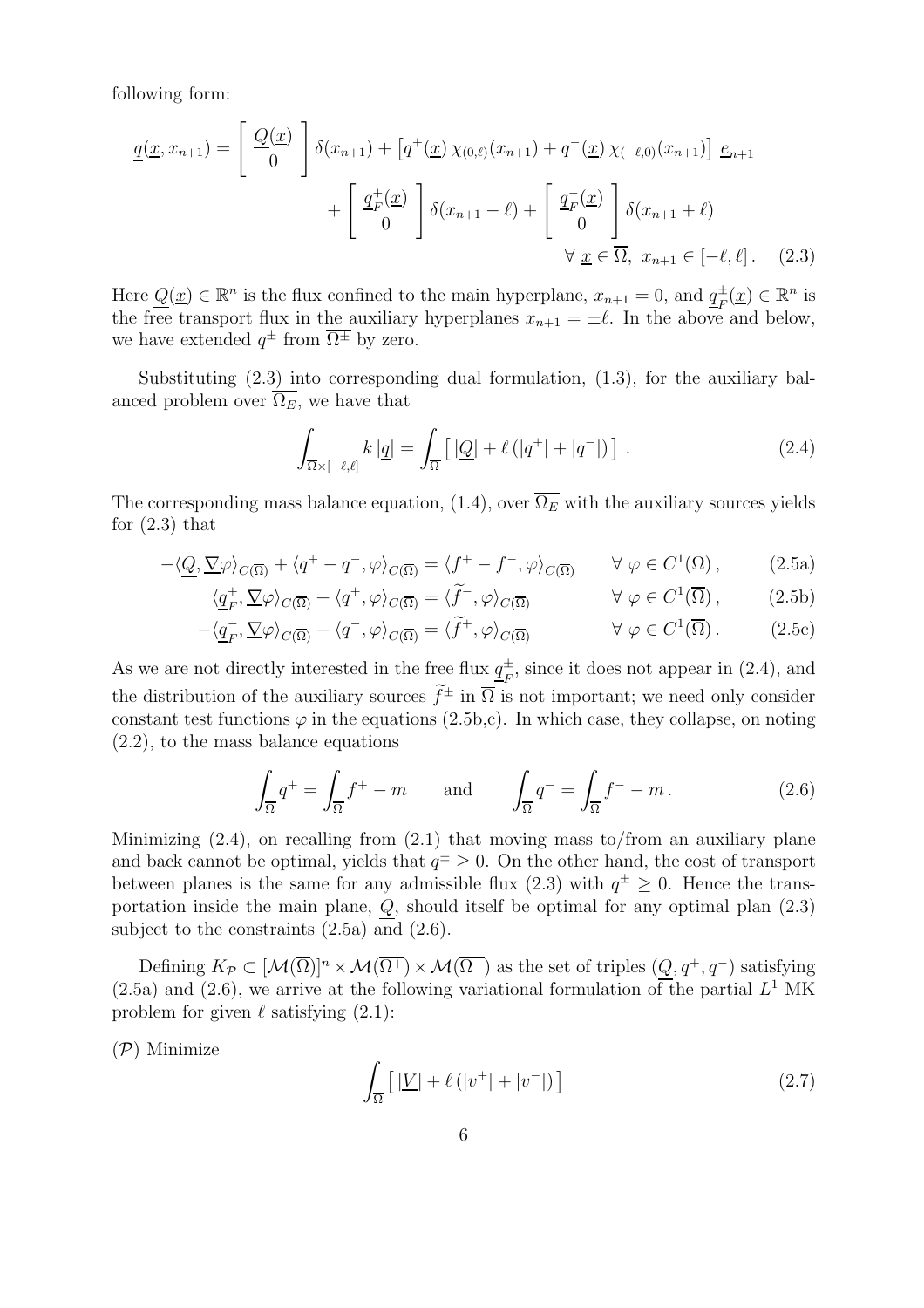over all  $(V, v^+, v^-) \in K_{\mathcal{P}}$ .

We note that the minimum value is  $C + \ell \left[ \int_{\overline{\Omega}} (f^+ + f^-) - 2m \right]$ . In addition, the problem can be simplified in the unbalanced case. If  $m = \int_{\overline{\Omega}} f^+ \leq \int_{\overline{\Omega}} f^-$ , then the minimizer  $(\underline{Q}, q^+, q^-)$  of (2.7) is such that  $q^+ \equiv 0$ . If this were not the case, as  $\int_{\overline{\Omega}} q^+ = 0$  on recalling  $(\overline{2.6})$ , one can solve the balanced  $L^1$  MK problem:

$$
\min\left\{\int_{\overline{\Omega}}|\underline{V}| \; : \; \underline{\nabla} \cdot \underline{V} = -q^+ \text{ in } \Omega \quad \text{and} \quad \underline{V} \cdot \underline{\nu} = 0 \text{ on } \partial\Omega\right\} \; . \tag{2.8}
$$

As a flux  $Q^*$  solving (2.8) yields that  $C^* = \int_{\overline{\Omega}} |\underline{Q}^*| \leq \text{diam}(\Omega) \int_{\overline{\Omega}} |[q^+]_+ | < \ell \int_{\overline{\Omega}} |q^+|$  if  $\ell > \frac{1}{2} \operatorname{diam}(\Omega)$  with respect to  $d_{\Omega,1}$ , recall  $(1.2)$ ; then  $(\underline{Q} - \underline{Q}^{\star}, 0, q^{-}) \in K_{\mathcal{P}}$  and contradicts  $(Q, q^+, q^-)$  being a minimizer of (2.7). Hence  $q^+ \equiv 0$  and (2.5a) yields that  $q^- = \nabla \cdot Q$  $f^+ + f^-$  in  $\Omega$  and  $Q \cdot \nu = 0$  on  $\partial \Omega$  in a weak sense. Hence both conditions in  $(2.6)$  are satisfied automatically; similarly, if  $m = \int_{\overline{\Omega}} f^{-} \leq \int_{\overline{\Omega}} f^{+}$ . Setting

$$
\underline{V}_{0}^{\mathcal{M}}(\Omega) := \{ \underline{v} \in [\mathcal{M}(\overline{\Omega})]^{n} : \exists \ w := \underline{\nabla} \cdot \underline{v} \in \mathcal{M}(\overline{\Omega}) \text{ such that}
$$

$$
\langle w, \varphi \rangle_{C(\overline{\Omega})} = -\langle \underline{v}, \underline{\nabla} \varphi \rangle_{C(\overline{\Omega})} \quad \forall \ \varphi \in C^{1}(\overline{\Omega}) \}; \quad (2.9)
$$

we have the following variational formulation of the unbalanced  $L<sup>1</sup>$  MK problem for given  $\ell$  satisfying  $(2.1)$ :

 $(\mathcal{U})$  Minimize

$$
\int_{\overline{\Omega}} \left[ \left| \underline{V} \right| + \ell \left| \underline{\nabla} \cdot \underline{V} - f^+ + f^- \right| \right] \tag{2.10}
$$

over all  $\underline{V} \in \underline{V}_0^{\mathcal{M}}(\Omega)$ .

For the balanced  $L^1$  MK problem,  $q^+ = q^- = 0$  and we deduce from (2.7) the known variational formulation (1.3) with  $k \equiv 1$ . However, here we obtain also (2.10) as an alternative formulation, which is equivalent provided  $\ell$  satisfies the inequality (2.1).

Let us now assume we are given measures,  $f^{(i)} \in \mathcal{M}^+(\overline{\Omega})$ ,  $i = 1 \to I$ , and we want to transport the same amount of mass,  $m \leq \min\{\int_{\overline{\Omega}} f^{(i)}\}$ , from each of these distributions onto another measure,  $g \in \mathcal{M}^+(\overline{\Omega})$  with  $\int_{\overline{\Omega}} g = m$ . We need then to solve I unbalanced MK problems (2.10) with  $f^+ = f^{(i)}$ ,  $f^- = g$ . Since these problems are independent, the optimal transportation fluxes  $Q^{(i)}$  can also be found, if g was given, by minimizing over  $\{\underline{V}^{(i)}\}_{i=1}^I$ , where  $\underline{V}^{(i)} \in \underline{V}_0^{\mathcal{M}}(\Omega)$ , the functional  $\sum_{i=1}^I \int_{\overline{\Omega}}$  $\left\lceil \vert \underline{V}^{(i)} \vert + \ell \, \vert \underline{\nabla} \, . \, \underline{V}^{(i)} - f^{(i)} + g \vert \right\rceil$ with  $\ell$  sufficiently large; e.g.  $\ell > \frac{1}{2}$ diam( $\Omega$ ). The partial optimal matching problem consists in determining the measure  $g \in \mathcal{M}^+(\overline{\Omega})$  for which the total transportation cost  $\sum_{i=1}^{I} \int_{\overline{\Omega}} |\underline{V}^{(i)}|$  is minimal. This leads to the following variational formulation of the partial  $L^1$  optimal matching problem for given  $\ell > \frac{1}{2}$  diam( $\Omega$ ):

 $(\mathcal{PM})$  Minimize

$$
\sum_{i=1}^{I} \int_{\overline{\Omega}} \left[ | \underline{V}^{(i)} | + \ell | \nabla \cdot \underline{V}^{(i)} - f^{(i)} + g | \right] \tag{2.11}
$$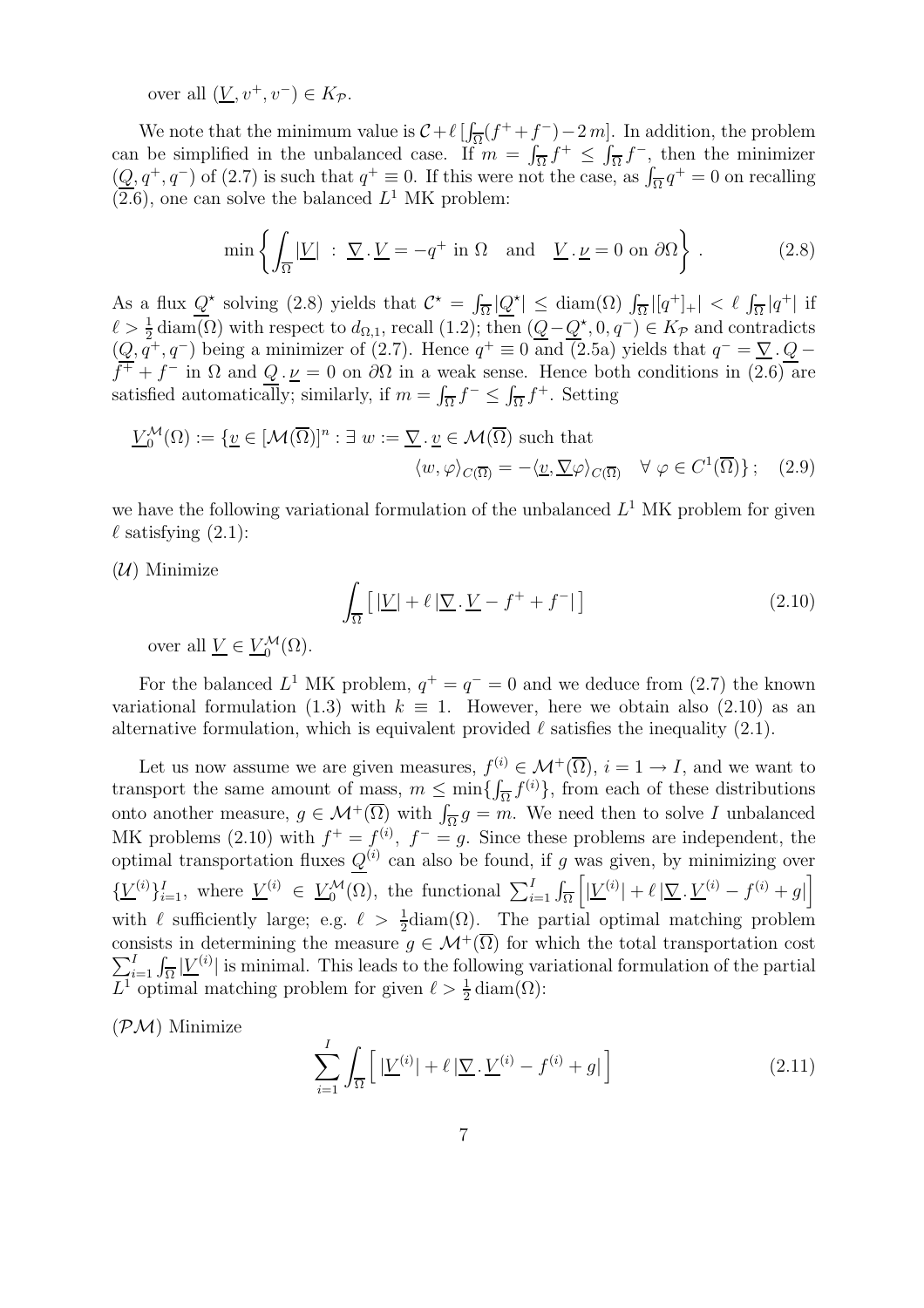over all  $\{\underline{V}^{(i)}\}_{i=1}^I$ ,  $\underline{V}^{(i)} \in \underline{V}_0^{\mathcal{M}}(\Omega)$ , and  $g \in \mathcal{M}^+(\overline{\Omega})$  satisfying  $\int_{\overline{\Omega}} g = m$ .

We note that in some applications one may want to restrict the support of  $g$  to a given set  $\overline{\Omega_g} \subset \overline{\Omega}$ , and hence seek  $g \in \mathcal{M}^+(\overline{\Omega_g})$  satisfying  $\int_{\overline{\Omega_g}} g = m$ . In addition, one can simplify the problem by assuming that  $g \in L^{\infty}(\Omega_g)$  with  $g \leq G$  for a given constant  $G \geq \frac{m}{\left|\Omega_{g}\right|}$  $\frac{m}{|\Omega_g|}$ ; which we shall do in this paper.

We end this section with a few remarks about the notation employed in this paper. Throughout we adopt the standard notation for Sobolev spaces on a bounded Lipschitz open set D, denoting the norm of  $W^{j,p}(D)$   $(j \in \mathbb{N}, p \in [1,\infty])$  by  $\|\cdot\|_{j,p,D}$  and the seminorm by  $|\cdot|_{j,p,D}$ . Of course, we have that  $|\cdot|_{0,p,D} \equiv ||\cdot||_{0,p,D}$ . We extend these norms and semi-norms in the natural way to the corresponding spaces of vector valued functions. For  $p = 2$ ,  $W^{j,2}(D)$  will be denoted by  $H^j(D)$  with the associated norm and semi-norm written as, respectively,  $\|\cdot\|_{j,D}$  and  $|\cdot|_{j,D}$ . We introduce  $L_M^p(D) := \{\eta \in L^p(D) : \int_D \eta \, d\underline{x} = 0\},\$ and recall the Poincaré inequality for any  $p \in [1, \infty]$ :

$$
|\eta|_{0,p,D} \le C_D^* |\nabla \eta|_{0,p,D} \qquad \forall \ \eta \in W_M^{1,p}(D) := W^{1,p}(D) \cap L_M^p(D), \tag{2.12}
$$

where  $C_D^*$  depends on D, but is independent of p. The measure of D will be denoted by |D|. Throughout for any Banach space V, its dual will be denoted by  $V^*$ .

For our regularized problems in the next section we require, for  $r \in (1,\infty)$ , the reflexive Banach space

$$
\underline{V}_0^r(\Omega) := \{ \underline{v} \in \underline{V}^r(\Omega) \; : \; \underline{v} \cdot \underline{\nu} = 0 \text{ on } \partial\Omega \},\tag{2.13a}
$$

where 
$$
\underline{V}^r(\Omega) := \{ \underline{v} \in [L^r(\Omega)]^n : \underline{\nabla} \cdot \underline{v} \in L^r(\Omega) \},
$$
 (2.13b)

with norm 
$$
\|\underline{v}\|_{\underline{V}^r(\Omega)} := \left[\|\underline{v}\|_{0,r,\Omega}^r + \left|\underline{\nabla} \cdot \underline{v}\|_{0,r,\Omega}^r\right|^{\frac{1}{r}}\right].
$$
 (2.13c)

We note that  $\underline{V}_0^r$  $C_0^r(\Omega)$  is the strong closure of  $[C_0^{\infty}(\Omega)]^n$  in the norm  $\|\cdot\|_{\underline{V}^r(\Omega)}$ ; e.g. this can be shown by a simple extension of the argument for the case  $r = 2$  in [17, p26–29].

Let  $C(\overline{D})$  denote the space of continuous functions on  $\overline{D}$ , and  $C_M(\overline{D}) := \{ \eta \in C(\overline{D}) :$  $\int_D \eta = 0$ . As one can identify  $L^1(D)$  as a closed subspace of  $\mathcal{M}(\overline{D})$ , it is convenient to adopt the notation

$$
\int_{\overline{D}} |\mu| \equiv ||\mu||_{\mathcal{M}(\overline{D})} := \sup_{\eta \in C(\overline{D})} \frac{\langle \mu, \eta \rangle_{C(\overline{D})}}{|\eta|_{0,\infty,D}} < \infty.
$$
\n(2.14)

We note that if  $\{\mu_i\}_{i>0}$  is a bounded sequence in  $\mathcal{M}(\overline{D})$ , then there exist a subsequence  $\{\mu_{j_\ell}\}_{j_\ell\geq 0}$  and a  $\mu \in \mathcal{M}(D)$  such that as  $j_\ell \to \infty$ 

 $\mu_{j_\ell} \to \mu$  vaguely in  $\mathcal{M}(\overline{D});$  i.e.  $\langle \mu_{j_\ell} - \mu, \eta \rangle_{C(\overline{D})} \to 0 \quad \forall \eta \in C(\overline{D}).$  (2.15)

In addition, we have that

$$
\liminf_{j_{\ell}\to\infty} \int_{\overline{D}} |\mu_{j_{\ell}}| \ge \int_{\overline{D}} |\mu| \, ; \tag{2.16}
$$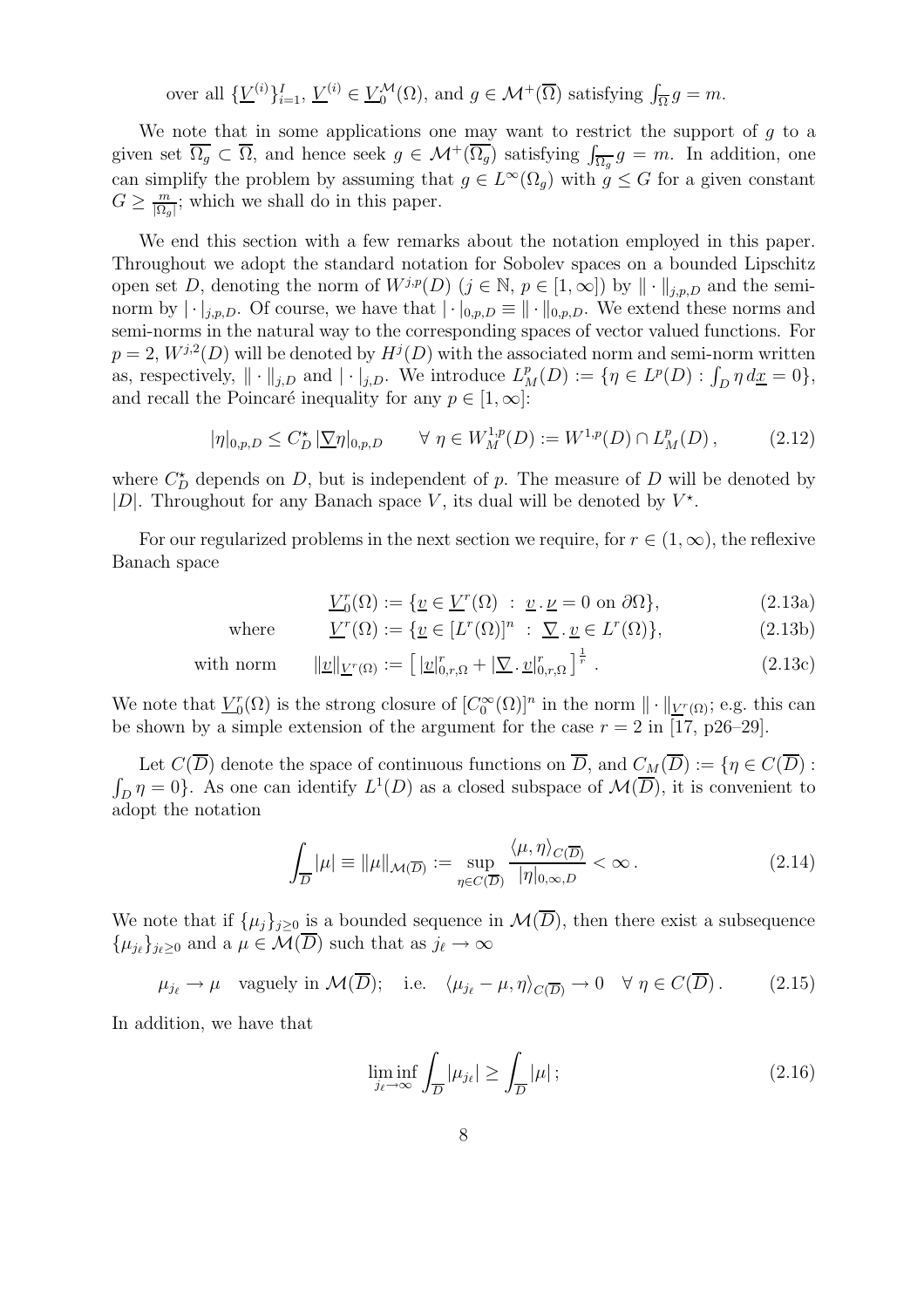see e.g. [12, p5] and [16, p223]. Moreover we note that for all  $\underline{v} \in \underline{V}_0^{\mathcal{M}}(\Omega)$ , there exists  $\underline{v}_j \in [C_0^{\infty}(\Omega)]^n$  such that

$$
\underline{v}_j \to \underline{v} \quad \text{vaguely in } [\mathcal{M}(\overline{\Omega})]^n, \quad \underline{\nabla} \cdot \underline{v}_j \to \underline{\nabla} \cdot \underline{v} \quad \text{vaguely in } \mathcal{M}(\overline{\Omega}) \quad \text{as } j \to \infty, \tag{2.17a}
$$
\n
$$
\text{and} \quad \limsup_{j \to \infty} \int_{\overline{\Omega}} |\underline{v}_j| \le \int_{\overline{\Omega}} |\underline{v}|;
$$
\n
$$
(2.17b)
$$

e.g. see the proof of Lemma 2.4 in [5], which is based on the standard techniques of partition of unity, local change of variable and mollification. Similarly to (2.17a,b), for all  $v \in \mathcal{M}(\overline{\Omega})$  there exist  $v_j \in C_0^{\infty}(\Omega)$  such that

$$
v_j \to v
$$
 vagyely in  $\mathcal{M}(\overline{\Omega})$  as  $j \to \infty$ , and  $\limsup_{j \to \infty} \int_{\overline{\Omega}} |v_j| \le \int_{\overline{\Omega}} |v|$ . (2.18)

Finally, throughout C denotes a generic positive constant independent of the regularization parameter,  $r \in (1,\infty)$ , and the mesh parameter h. Whereas,  $C_{s_1,s_2,\dots s_l}$  denotes a generic positive constant dependent on  $\{s_i\}_{i=1}^I$ .

# 3 Existence Theory for  $(\mathcal{P}), (\mathcal{U})$  and  $(\mathcal{P}\mathcal{M})$  via Regularization

Firstly, we gather together our assumptions on the data.

(A1) Let  $\Omega \subset \mathbb{R}^n$ ,  $n \geq 1$ , be a bounded connected open set with a Lipschitz boundary  $\partial\Omega$ , if  $n \geq 2$ . For  $(\mathcal{P})$  we assume that  $f^{\pm} \in \mathcal{M}^+(\overline{\Omega^{\pm}})$  with  $\Omega^{\pm}$  an open Lipschitz subset of  $\Omega$ , and  $m \in (0, \min\{\int_{\overline{\Omega^{\pm}}} f^{\pm}\}]$ . In all cases for simplicity, we choose the parameter  $\ell > \frac{1}{2}$  diam( $\Omega$ ) with respect to  $d_{\Omega,1}$ , recall (1.2). Of course, one could assume the relaxed version (2.1) in the case of  $(\mathcal{P})$  and  $(\mathcal{U})$ .

Throughout, we extend functions defined on subsets D of  $\Omega$  by zero to  $\Omega$ ; and in addition, we define  $(\eta_1, \eta_2)_D :=$ D  $\eta_1 \eta_2 d\underline{x}$ , and this is naturally extended to vector functions.

For any  $r > 1$ , we regularize the non-differentiable nonlinearity  $|\cdot|$  by the strictly convex function  $\frac{1}{r} | \cdot |^r$ . We note for all  $\underline{b}, \underline{c} \in \mathbb{R}^n$  that

$$
\frac{1}{r}\frac{\partial |\underline{b}|^r}{\partial b_i} = |\underline{b}|^{r-2}b_i \quad \Rightarrow \quad |\underline{b}|^{r-2}\underline{b} \cdot (\underline{b}-\underline{c}) \ge \frac{1}{r} \left[ |\underline{b}|^r - |\underline{c}|^r \right]. \tag{3.1}
$$

In addition, for  $r \in (1, 2]$  we have for all  $\underline{b}, \underline{c} \in \mathbb{R}^n$  that

$$
\left(|\underline{b}|^{r-2}\underline{b}-|\underline{c}|^{r-2}\underline{c}\right)\cdot(\underline{b}-\underline{c}) = \left(|\underline{b}|^{r-1}-|\underline{c}|^{r-1}\right)\left(|\underline{b}|-|\underline{c}|\right) + \left(|\underline{b}|^{r-2}+|\underline{c}|^{r-2}\right)\left(|\underline{b}||\underline{c}|-\underline{b}\cdot\underline{c}\right)
$$

$$
\geq (r-1)\left(|\underline{b}|+|\underline{c}|\right)^{r-2}\left[\left(|\underline{b}|-|\underline{c}|\right)^{2}+2\left(|\underline{b}||\underline{c}|-\underline{b}\cdot\underline{c}\right)\right]
$$

$$
\geq (r-1)\left(|\underline{b}|+|\underline{c}|\right)^{r-2}\left|\underline{b}-\underline{c}\right|^{2}.
$$
(3.2)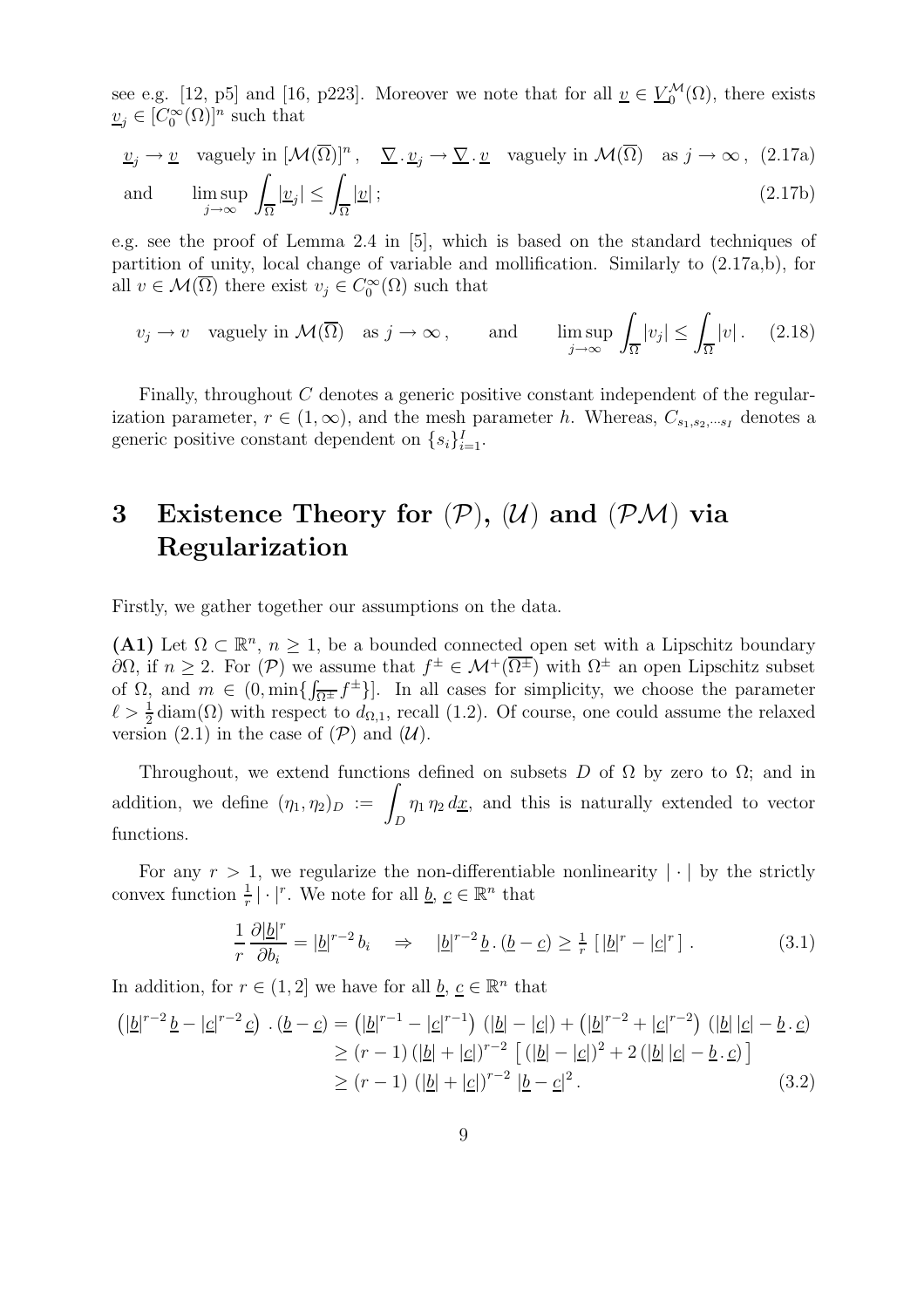#### 3.1 Existence for  $(\mathcal{P})$

For a given  $r > 1$ , on setting  $p = \frac{r}{r-1}$  $\frac{r}{r-1}$  such that  $\frac{1}{r} + \frac{1}{p} = 1$ , we then consider the following problem for given  $f_r^{\pm} \in L^r(\Omega_r^{\pm})$  with  $\overline{\Omega^{\pm}} \subseteq \overline{\Omega_r^{\pm}} \subseteq \overline{\Omega}$  and  $(f_r^{\pm}, 1)_{\Omega_r^{\pm}} = \int_{\overline{\Omega^{\pm}}} f^{\pm}$ :

 $(\mathcal{P}_r)$  Find  $\underline{Q}_r \in \underline{V}_0^r$  $L_0^r(\Omega)$ ,  $q_r^{\pm} \in L^r(\Omega_r^{\pm})$ ,  $u_r \in L_M^p(\Omega)$  and  $\lambda_r^{\pm} \in \mathbb{R}$  such that

$$
(|\underline{Q}_r|^{r-2}\underline{Q}_r,\underline{v})_{\Omega} = (u_r, \underline{\nabla} \cdot \underline{v})_{\Omega} \qquad \forall \underline{v} \in \underline{V}_0^r(\Omega), \qquad (3.3a)
$$

$$
\ell(|q_r^+|^{r-2}q_r^+, v^+)_{{\Omega}_r^+} = (u_r - {\lambda}_r^+, v^+)_{{\Omega}_r^+} \qquad \forall v^+ \in L^r({\Omega}_r^+), \qquad (3.3b)
$$

$$
\ell(|q_r^{-}|^{r-2}q_r^{-}, v^{-})_{\Omega_r^{-}} = -(u_r + \lambda_r^{-}, v^{-})_{\Omega_r^{-}}
$$
\n
$$
\forall v^{-} \in L^{r}(\Omega_r^{-}), \qquad (3.3c)
$$

$$
(\nabla \cdot \underline{Q}_r, \eta)_{\Omega} = (f_r^+ - q_r^+, \eta)_{\Omega_r^+} - (f_r^- - q_r^-, \eta)_{\Omega_r^-} \qquad \forall \ \eta \in L^p(\Omega), \tag{3.3d}
$$

$$
(f_r^+ - q_r^+, 1)_{\Omega_r^+} = (f_r^- - q_r^-, 1)_{\Omega_r^-} = m.
$$
\n(3.3e)

For  $\rho \in L_M^r(\Omega)$ , let

$$
\underline{X}^r(\rho) := \{ \underline{v} \in \underline{V}_0^r(\Omega) : (\underline{\nabla} \cdot \underline{v}, \eta)_{\Omega} = (\rho, \eta)_{\Omega} \quad \forall \ \eta \in L^p(\Omega) \}.
$$
 (3.4)

In addition, we introduce

$$
\underline{Y}^r(f_r^+, f_r^-, m) := \{ (\underline{v}, v^+, v^-) \in \underline{X}^r([f_r^+ - v^+] - [f_r^- - v^-]) \times L^r(\Omega_r^+) \times L^r(\Omega_r^-) : (f_r^+ - v^+, 1)_{\Omega_r^+} = (f_r^- - v^-, 1)_{\Omega_r^-} = m \}.
$$
 (3.5)

It follows from (3.1), (3.4) and (3.5) that a solution of  $(\mathcal{P}_r)$  is such that  $(\underline{Q}_r, q_r^+, q_r^-) \in$  $\underline{Y}^r(f_r^+, f_r^-, m)$  and

$$
E_{\ell}^{r}(\underline{Q}_{r}, q_{r}^{+}, q_{r}^{-}) \leq E_{\ell}^{r}(\underline{v}, v^{+}, v^{-}) := \frac{1}{r} \left[ \int_{\Omega} |\underline{v}|^{r} d\underline{x} + \ell \int_{\Omega_{r}^{+}} |v^{+}|^{r} d\underline{x} + \ell \int_{\Omega_{r}^{-}} |v^{-}|^{r} d\underline{x} \right]
$$
  

$$
\forall (\underline{v}, v^{+}, v^{-}) \in \underline{Y}^{r}(f_{r}^{+}, f_{r}^{-}, m); \quad (3.6)
$$

that is, a regularized version of  $(\mathcal{P})$ .

LEMMA 3.1 Let the Assumptions (A1) hold. Then for all  $r > 1$  with  $p = \frac{r}{r-1}$  $\frac{r}{r-1}$ , given  $\rho \in L^r_M(\Omega)$  there exists  $Q_r^{\rho}$  $e_r^{\rho} \in \underline{X}^r(\rho)$  and

$$
\|\underline{Q}_r^{\rho}\|_{\underline{V}^r(\Omega)} \le (C_{\Omega}^{\star} + 1) \, |\rho|_{0,r,\Omega} \,, \tag{3.7}
$$

where  $C_{\Omega}^{\star}$  is the constant appearing in (2.12) with  $D \equiv \Omega$ . Hence it follows that

$$
\inf_{\eta \in L_M^p(\Omega)} \sup_{\underline{v} \in \underline{V}_0^r(\Omega)} \frac{(\nabla \cdot \underline{v}, \eta)_{\Omega}}{\|\underline{v}\|_{\underline{V}^r(\Omega)} |\eta|_{0, p, \Omega}} \ge \beta^{-1},
$$
\n(3.8)

where  $\beta = 2(C_{\Omega}^* + 1)$  and so is independent of r and p.

*Proof.* See the proof of Lemma 2.1 in [5].  $\Box$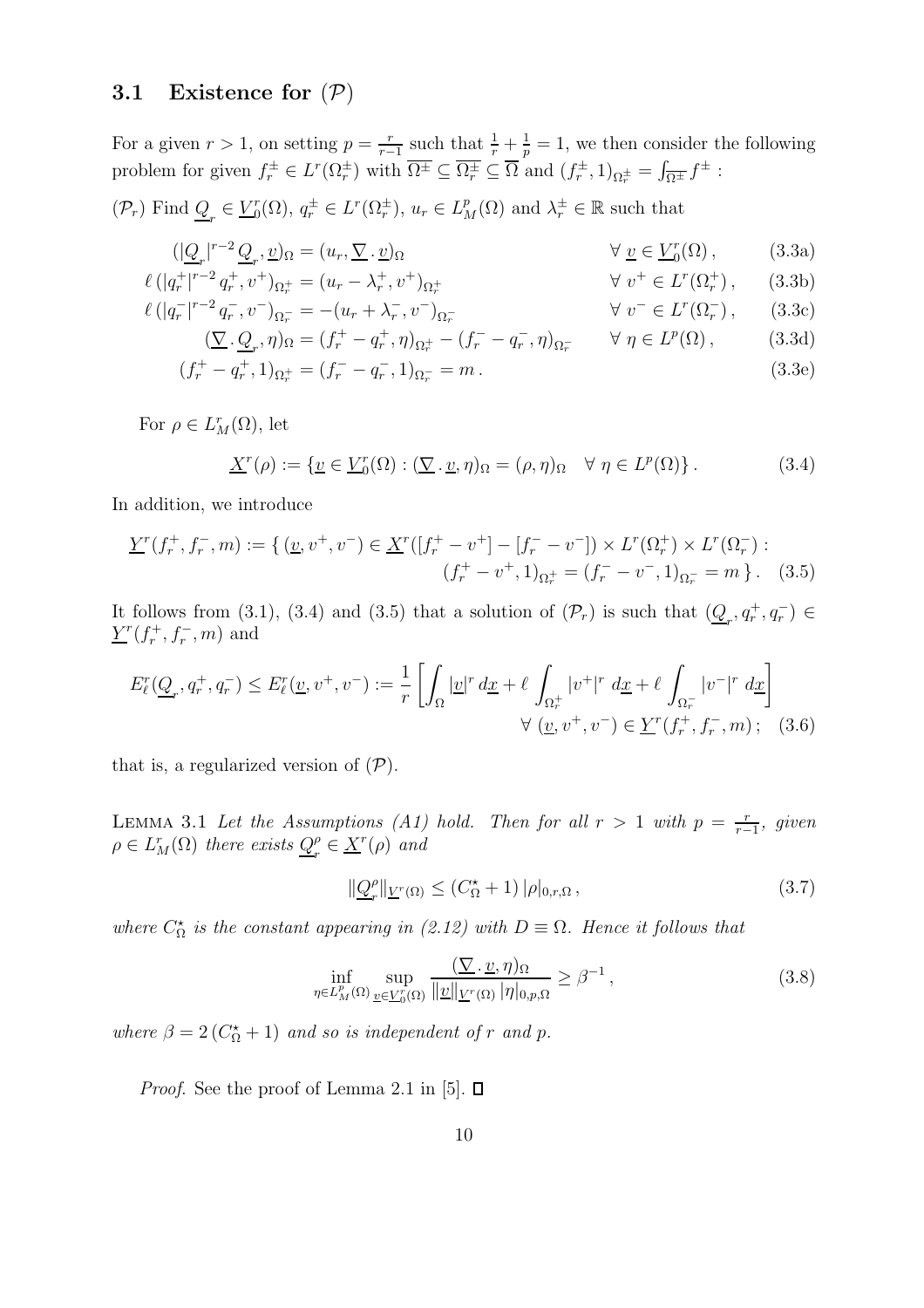THEOREM 3.1 Let the Assumptions (A1) hold. Then for any given  $r \in (1,2]$  there exists a unique solution,  $(\underline{Q}_r, q_r^+, q_r^-, u_r, \lambda_r^+, \lambda_r^-) \in \underline{V}_0^r$  $L^r(\Omega) \times L^r(\Omega_r^+) \times L^r(\Omega_r^-) \times L^p_M(\Omega) \times \mathbb{R} \times \mathbb{R},$ to  $(\mathcal{P}_r)$ . In addition, we have that

$$
\|\underline{Q}_r\|_{\underline{V}^r(\Omega)}^r + \ell |q_r^+|_{0,r,\Omega_r^+}^r + \ell |q_r^-|_{0,r,\Omega_r^-}^r \le C_{\Omega,\ell} \left[|f_r^+|_{0,r,\Omega_r^+}^r + |f_r^-|_{0,r,\Omega_r^-}^r\right],\tag{3.9a}
$$

$$
||u_r||_{1,p,\Omega} + |\Omega^+|^{\frac{r-1}{r}} |\lambda_r^+| + |\Omega^-|^{\frac{r-1}{r}} |\lambda_r^-| \leq C_{\Omega,\ell} \left[ |f_r^+|_{0,r,\Omega_r^+}^{r-1} + |f_r^-|_{0,r,\Omega_r^-}^{r-1} \right];\tag{3.9b}
$$

where  $p = \frac{r}{r-1}$  $\frac{r}{r-1}$ .

*Proof.* For proving the existence and uniqueness of a solution to  $(\mathcal{P}_r)$  and the bounds  $(3.9a-c)$ ; we adapt the proof of Theorem 2.1 in [5] for the balanced case, when  $m =$  $(f_r^{\pm}, 1)_{\Omega_r^{\pm}}, q_r^{\pm} \equiv 0$ , and  $\lambda_r^{\pm} = 0$ .

Firstly, we define  $q_r^{f,\pm} \in L^{\infty}(\Omega)$  such that

$$
q_r^{f,\pm} := \begin{cases} \frac{(f_r^{\pm},1)_{\Omega_r^{\pm}} - m}{|\Omega_r^{\pm}|} \ge 0 & \text{in } \Omega_r^{\pm}, \\ 0 & \text{in } \Omega \setminus \Omega_r^{\pm} \end{cases} \Rightarrow (f_r^{\pm} - q_r^{f,\pm}, 1)_{\Omega_r^{\pm}} = m. \quad (3.10)
$$

It follows from (3.10) that

$$
|q_r^{f,\pm}|_{0,r,\Omega_r^{\pm}} \le |f_r^{\pm}|_{0,r,\Omega_r^{\pm}}.
$$
\n(3.11)

Next, we set  $\rho := [f_r^+ - q_r^{f,+}] - [f_r^- - q_r^{f,-}] \in L_M^r(\Omega)$ . It follows from (3.7) and (3.11) that there exists  $Q_{\tau}^{\rho}$  $\frac{\rho}{r} \in \underline{X}^r(\rho)$  and

$$
\|\underline{Q}_r^{\rho}\|_{\underline{V}^r(\Omega)} \le (C_{\Omega}^{\star} + 1) \, |\rho|_{0,r,\Omega} \le 2 \, (C_{\Omega}^{\star} + 1) \, \left[ \, |f_r^+|_{0,r,\Omega_r^+} + |f_r^-|_{0,r,\Omega_r^-} \right] \,. \tag{3.12}
$$

Therefore, on setting  $\widehat{\mathcal{Q}}_r := \mathcal{Q}_r - \mathcal{Q}_r^{\rho}$  $f_r^{\rho}$  and  $\hat{q}_r^{\pm} := q_r^{\pm} - q_r^{f,\pm}$ ,  $(\mathcal{P}_r)$ ,  $(3.3a-e)$ , can be reduced to: Find  $(\widehat{\underline{Q}}_r, \widehat{q}_r^+, \widehat{q}_r^-) \in \underline{Y}^r(0,0,0)$  such that

$$
\begin{split} \n(\vert \underline{\widehat{Q}}_r + \underline{Q}_r^{\rho} \vert^{r-2} (\underline{\widehat{Q}}_r + \underline{Q}_r^{\rho}), \underline{v})_{\Omega} + \ell \left( \vert \widehat{q}_r^+ + q_r^{f,+} \vert^{r-2} (\widehat{q}_r^+ + q_r^{f,+}), v^+ \right)_{\Omega_r^+} \\
&+ \ell \left( \vert \widehat{q}_r^- + q_r^{f,-} \vert^{r-2} (\widehat{q}_r^- + q_r^{f,-}), v^- \right)_{\Omega_r^-} = 0 \qquad \forall \ (\underline{v}, v^+, v^-) \in \underline{Y}^r(0,0,0); \tag{3.13} \n\end{split}
$$

which, on recalling  $(3.6)$  and  $(3.1)$ , is the Euler-Lagrange equation for the minimization problem

$$
\inf_{(\underline{v},v^+,v^-)\in \underline{Y}^r(0,0,0)} E^r_{\ell}(\underline{v} + \underline{Q}^{\rho}_{r}, v^+ + q^{f,+}_{r}, v^- + q^{f,-}_{r}). \tag{3.14}
$$

As  $E_{\ell}^r(\cdot, \cdot)$  is strictly convex and continuous over the convex set  $\underline{Y}^r(0,0,0)$ , there exists a unique solution  $(\widehat{Q}_r, \widehat{q}_r^+, \widehat{q}_r^-) \in \underline{Y}^r(0, 0, 0)$  to (3.13). On setting  $Q_r = \widehat{Q}_r + Q_r^{\rho}$  $\frac{\rho}{r}$  and  $q_r^{\pm} = \hat{q}_r^{\pm} + q_r^{f,\pm}$ , it follows from (3.13) that  $(\underline{Q}_r, q_r^+, q_r^-) \in \underline{Y}^r(f_r^+, f_r^-, m)$  is such that

$$
(|\underline{Q}_r|^{r-2}\underline{Q}_r,\underline{v})_{\Omega} + \ell (|q_r^+|^{r-2}q_r^+,\nu^+)_{\Omega_r^+} + \ell (|q_r^-|^{r-2}q_r^-, \nu^-)_{\Omega_r^-} = 0
$$
  

$$
\forall (\underline{v}, v^+, v^-) \in \underline{Y}^r(0,0,0) \, ; \qquad (3.15a)
$$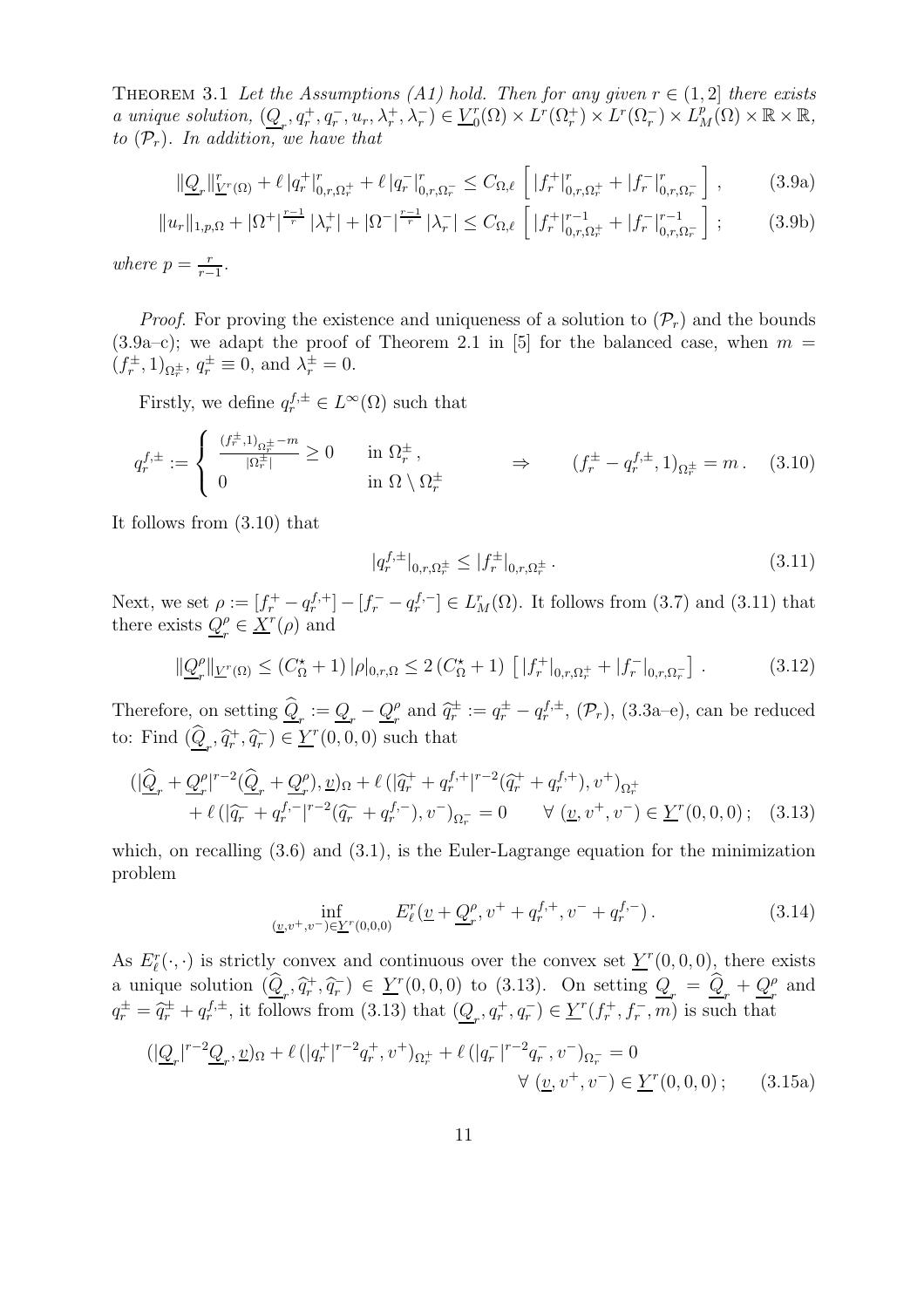and hence, in particular with  $v^{\pm} \equiv 0$ , that

$$
(|\underline{Q}_r|^{r-2}\underline{Q}_r, \underline{v})_{\Omega} = 0 \qquad \forall \underline{v} \in \underline{X}^r(0). \tag{3.15b}
$$

It is also easily deduced from  $(3.3a-e)$  and  $(3.5)$  that any solution  $(\underline{Q}_r, q_r^{\pm})$  of  $(\mathcal{P}_r)$  solves  $(3.15a)$ , and from  $(3.2)$  that it is unique. In addition, it follows from  $(3.14)$  and  $(3.5)$  that

$$
|\underline{Q}_r|_{0,r,\Omega}^r + \ell |q_r^+|_{0,r,\Omega_r^+}^r + \ell |q_r^-|_{0,r,\Omega_r^-}^r \le |\underline{Q}_r^{\rho}|_{0,r,\Omega}^r + \ell |q_r^{f,+}|_{0,r,\Omega_r^+}^r + \ell |q_r^{f,-}|_{0,r,\Omega_r^-}^r,\tag{3.16a}
$$

$$
\left| \underline{\nabla} \cdot \underline{Q}_r \right|_{0,r,\Omega}^r \le \left[ \left| f_r^+ - q_r^+ \right|_{0,r,\Omega_r^+} + \left| f_r^- - q_r^- \right|_{0,r,\Omega_r^-} \right]^r. \tag{3.16b}
$$

The bound (3.9a) follows immediately from (3.16a,b), (3.12) and (3.11). Obviously, the introduction of  $(3.14)$  is not necessary for proving the existence and uniqueness of  $(3.6)$ ; but is for the convenience in obtaining the bounds (3.9a,b).

Let  $\mathcal{B} \equiv \nabla$ , then it follows from (2.13a,b) that  $\mathcal{B} : V_0^r$  $L_0^r(\Omega) \to [L_M^p(\Omega)]^*$  and the dual operator  $\mathcal{B}^*$  :  $L_M^p(\Omega) \to \underline{[V_0^r]}$  $\binom{r}{0}$ ( $\Omega$ )<sup>\*</sup>. Moreover, it follows from (3.8), on noting Lemma I.4.1 and Remark I.4.2 in [17], that  $\mathcal{B}^*$  is an isomorphism from  $L_M^p(\Omega)$  onto  $Z := \{ \underline{v}^* \in \mathbb{R}^n : \text{supp}(\Omega) \}$  $\underline{V}_0^r$  $\big[ \begin{array}{c} \binom{r}{0} \binom{r}{1} \ \vdots \ \frac{\binom{r}{v}}{v} \ \frac{r}{v} \binom{r}{v} \end{array} \big] = 0 \quad \forall \underline{v} \in \text{ker}(\mathcal{B}) \subset \underline{V}_{0}^{r}$  $\binom{r}{0}$ , where  $\langle \cdot, \cdot \rangle_{\underline{V}_0^r(\Omega)}$  is the duality pairing on  $\boxed{V_0^r}$  $\binom{r}{0}$  $(\Omega)$ <sup>\*</sup> ×  $\frac{V_r^r}{2}$  $\overline{C_0(\Omega)}$ . Hence it follows from (3.15b), as ker $(\mathcal{B}) \equiv \underline{X}^r(0)$ , that there exists a unique  $u_r \in L^p_M(\Omega)$  satisfying (3.3a). In addition, we have from (3.8) and (3.3a) that

$$
|u_r|_{0,p,\Omega} \leq \beta \sup_{\underline{v} \in \underline{V}_0^r(\Omega)} \frac{\left(|\underline{Q}_r|^{r-2}\underline{Q}_r, \underline{v}\right)_\Omega}{\|\underline{v}\|_{\underline{V}^r(\Omega)}} \leq \beta \left|\underline{Q}_r\right|_{0,r,\Omega}^{r-1}.
$$
\n(3.17)

Choosing  $v^{\pm} \equiv 0$  in (3.15a), we have that  $v^{\pm} = \pm \sqrt{\underline{v}} \cdot \underline{v}$ ; and hence, on noting (3.3a), that  $\ell |q_r^{\pm}|^{r-2} q_r^{\pm} \mp u_r$  are constant on  $\Omega_r^{\pm}$ . On choosing

$$
\lambda_r^{\pm} = -\ell \, |q_r^{\pm}|^{r-2} \, q_r^{\pm} \pm u_r \,, \tag{3.18}
$$

we obtain that  $(3.3b,c)$  hold for general  $v^{\pm} \in L^r(\Omega_r^{\pm})$ . Therefore, we have proved that there exists a unique solution to  $(\mathcal{P}_r)$ ,  $(3.3a-e)$ , which is equivalent to the minimization problem (3.6). Furthermore, we have from (3.18) that

$$
|\lambda_r^{\pm}| \le |\Omega_r^{\pm}|^{-\frac{r-1}{r}} \left[ \ell |q_r^{\pm}|_{0,r,\Omega_r^{\pm}}^{r-1} + |u_r|_{0,p,\Omega} \right]. \tag{3.19}
$$

Finally, it follows from (3.3a) that

$$
|(u_r, \nabla \cdot \underline{v})_{\Omega}| = |(|\underline{Q}_r|^{r-2} \underline{Q}_r, \underline{v})_{\Omega}| \leq |\underline{Q}_r|_{0,r,\Omega}^{r-1} |\underline{v}|_{0,r,\Omega} \qquad \forall \underline{v} \in \underline{V}_0^r(\Omega).
$$
 (3.20)

Therefore noting that  $\Omega^{\pm} \subseteq \Omega_r^{\pm}$ , and combining (3.17), (3.9a), (3.19) and (3.20) immediately yield the desired result  $(3.9b)$ .  $\Box$ 

Next we are more precise about our choice of regularized data  $f_r^{\pm}$  for  $(\mathcal{P}_r)$ . With  $f^{\pm} \in$  $\mathcal{M}^+(\overline{\Omega^{\pm}})$  being the data for problem  $(\mathcal{P})$ ; we then choose, for any  $r > 1$ , corresponding regularized data  $f_r^{\pm}$  as follows. If  $f^{\pm} \in L^r(\Omega^{\pm})$  we set  $f_r^{\pm} \equiv f^{\pm}$ . If  $\overline{\Omega^{\pm}} \subset \Omega$  we set

$$
f_r^{\pm}(\underline{x}) := \frac{1}{|B(\underline{x}, r-1)|} \langle f^{\pm}, 1 \rangle_{C(B(\underline{x}, r-1))} \qquad \forall \underline{x} \in \Omega, \qquad (3.21)
$$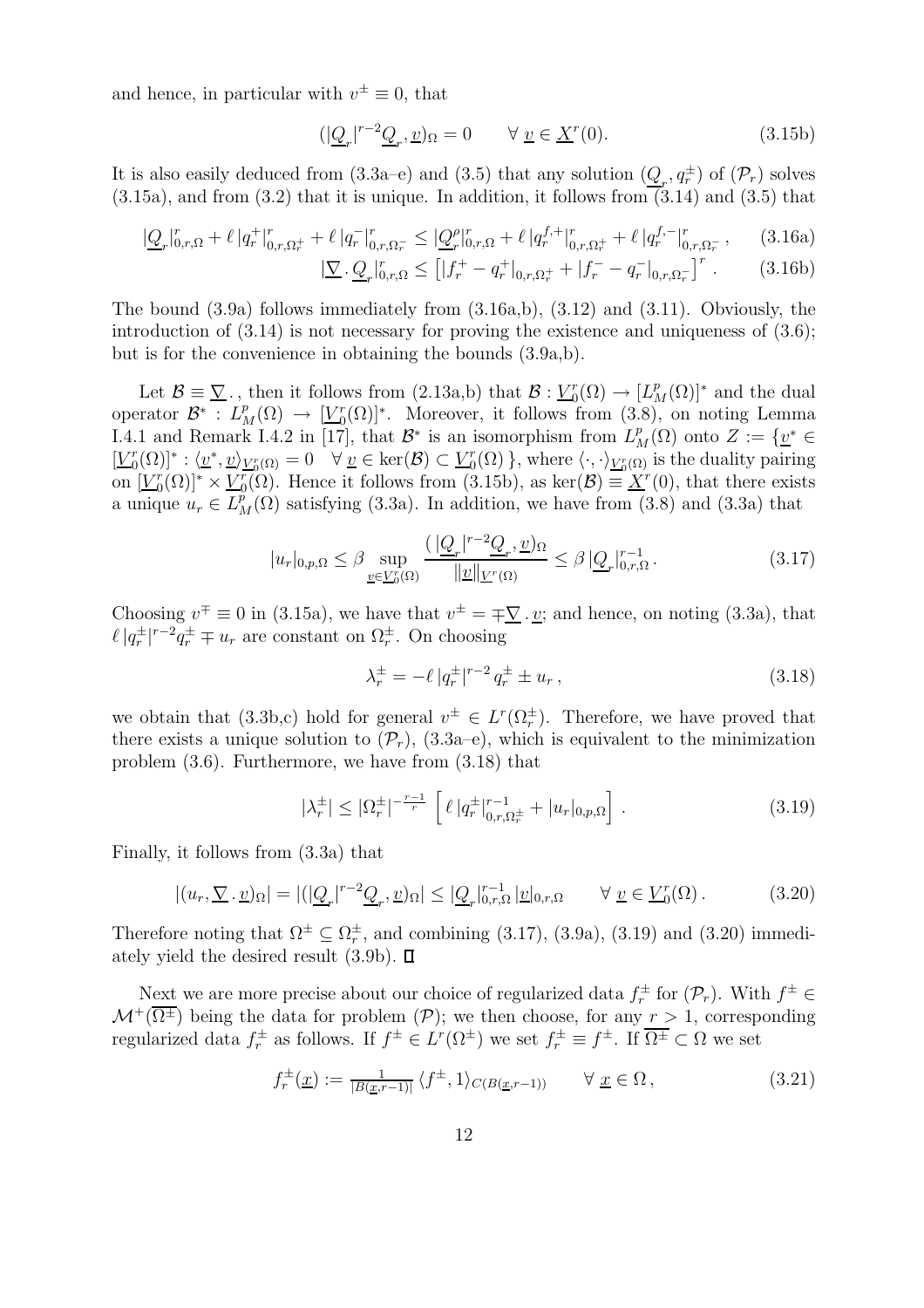where  $B(\underline{x}, \rho)$  is the closed ball in  $\mathbb{R}^n$  centred at  $\underline{x}$  with radius  $\rho > 0$  and  $f^{\pm}$  is extended from  $\overline{\Omega^{\pm}}$  to  $\mathbb{R}^{n}$  by zero. It follows for  $r-1$  sufficiently small that

$$
\overline{\Omega^{\pm}} \subseteq \overline{\Omega_r^{\pm}} := \overline{\Omega^{\pm}} \cup \text{supp}(f_r^{\pm}) \subseteq \overline{\Omega}, \qquad f_r^{\pm} \in L^r(\Omega_r^{\pm})
$$
  
with  $f_r^{\pm} \ge 0$  a.e. in  $\Omega$  and  $(f_r^{\pm}, 1)_{\Omega_r^{\pm}} = \int_{\overline{\Omega^{\pm}}} f^{\pm};$  (3.22a)

and, moreover, that

$$
\lim_{r \to 1} |\Omega_r^{\pm} \setminus \Omega^{\pm}| = 0, \qquad \limsup_{r \to 1} |f_r^{\pm}|_{0,r,\Omega_r^{\pm}}^r \le \int_{\overline{\Omega^{\pm}}} |f^{\pm}|
$$
  
and  $f_r^{\pm} \to f^{\pm}$  vagyely in  $\mathcal{M}(\overline{\Omega})$  as  $r \to 1$ . (3.22b)

For general  $f^{\pm} \in \mathcal{M}^+(\overline{\Omega})$ , the construction (3.21) can be modified, so that (3.22a,b) still hold. For example, one can partition  $\Omega$  into a finite number of strictly star-shaped sets with "centres"  $\underline{x}_{\ell}$  and employ the local change of variable  $\underline{\tau}_t(\underline{x}) = \underline{x}_{\ell} + t(\underline{x} - \underline{x}_{\ell})$  for  $t \in (0, 1)$ , inducing a push forward measure, before applying the mollification (3.21); for details see the proof of Lemma 2.4 in [5], where these techniques are used.

In the theorem below, we will show that the unique solution of  $(\mathcal{P}_r)$  with the above choice of data  $f_r^{\pm}$  converges, as  $r \to 1$ , to a solution of:

$$
(\widehat{\mathcal{P}})
$$
 Find  $\underline{Q} \in \underline{V}_0^{\mathcal{M}}(\Omega)$ ,  $q^{\pm} \in \mathcal{M}(\overline{\Omega^{\pm}})$ ,  $u \in C_M(\overline{\Omega})$  and  $\lambda^{\pm} \in \mathbb{R}$  such that

$$
\int_{\overline{\Omega}} |\underline{v}| - \int_{\overline{\Omega}} |\underline{Q}| \ge \langle \underline{\nabla} \cdot (\underline{v} - \underline{Q}), u \rangle_{C(\overline{\Omega})} \qquad \forall \underline{v} \in \underline{V}_0^{\mathcal{M}}(\Omega), \qquad (3.23a)
$$

$$
\ell \left[ \int_{\overline{\Omega^+}} |v^+| - \int_{\overline{\Omega^+}} |q^+| \right] \ge \langle v^+ - q^+, u - \lambda^+ \rangle_{C(\overline{\Omega^+})} \qquad \forall \ v^+ \in \mathcal{M}(\overline{\Omega^+}), \quad (3.23b)
$$

$$
\ell \left[ \int_{\overline{\Omega^-}} |v^-| - \int_{\overline{\Omega^-}} |q^-| \right] \ge -\langle v^- - q^-, u + \lambda^- \rangle_{C(\overline{\Omega^-})} \qquad \forall \ v^- \in \mathcal{M}(\overline{\Omega^-}), \quad (3.23c)
$$

$$
\langle \underline{\nabla} \cdot \underline{Q}, \eta \rangle_{C(\overline{\Omega})} = \langle f^+ - q^+, \eta \rangle_{C(\overline{\Omega^+})} - \langle f^- - q^-, \eta \rangle_{C(\overline{\Omega^-})} \qquad \forall \ \eta \in C(\overline{\Omega}),
$$
\n(3.23d)

$$
\int_{\overline{\Omega^+}} (f^+ - q^+) = \int_{\overline{\Omega^-}} (f^- - q^-) = m.
$$
\n(3.23e)

We now introduce the measure analogues of (3.4) and (3.5). For  $\rho \in \mathcal{M}_M(\overline{\Omega}) := \{ \mu \in \Omega \}$  $\mathcal{M}(\overline{\Omega}): \int_{\overline{\Omega}} \mu = 0$ , let

$$
\underline{X}^{\mathcal{M}}(\rho) := \left\{ \underline{v} \in \underline{V}_0^{\mathcal{M}}(\Omega) : \langle \underline{\nabla} \cdot \underline{v}, \eta \rangle_{C(\overline{\Omega})} = \langle \rho, \eta \rangle_{C(\overline{\Omega})} \quad \forall \ \eta \in C(\overline{\Omega}) \right\};\tag{3.24}
$$

and

$$
\underline{Y}^{\mathcal{M}}(f^+, f^-, m) := \left\{ (\underline{v}, v^+, v^-) \in \underline{X}^{\mathcal{M}}([f^+ - v^+] - [f_r^- - v^-]) \times \mathcal{M}(\overline{\Omega^+}) \times \mathcal{M}(\overline{\Omega^-}) : \right.
$$

$$
\int_{\overline{\Omega^+}} (f^+ - v^+) = \int_{\overline{\Omega^-}} (f^- - v^-) = m \right\}.
$$
(3.25)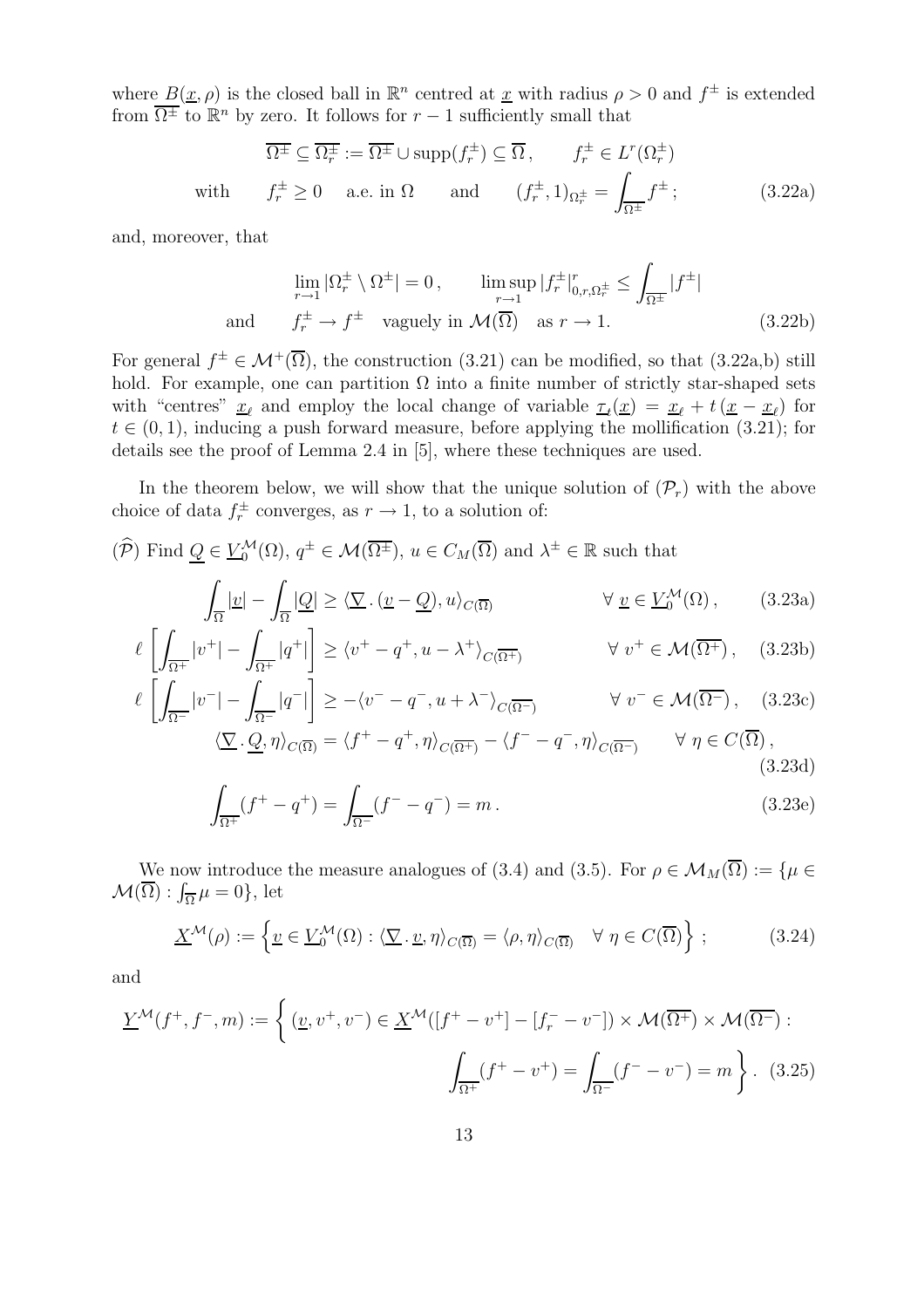It follows from (3.23a–e), (3.24) and (3.25) that a solution of  $(\widehat{\mathcal{P}})$  is such that  $(Q, q^+, q^-) \in$  $\underline{Y}^{\mathcal{M}}(f^+, f^-, m)$  and

$$
E_{\ell}^{\mathcal{M}}(\underline{Q}, q^{+}, q^{-}) \leq E_{\ell}^{\mathcal{M}}(\underline{v}, v^{+}, v^{-}) := \int_{\overline{\Omega}} |\underline{v}| + \ell \int_{\overline{\Omega^{+}}} |v^{+}| + \ell \int_{\overline{\Omega^{-}}} |v^{-}|
$$
  

$$
\forall (\underline{v}, v^{+}, v^{-}) \in \underline{Y}^{\mathcal{M}}(f^{+}, f^{-}, m); \quad (3.26)
$$

that is;  $(\mathcal{P})$ ,  $(2.7)$ , but where we have restricted the support of  $\underline{q}^{\pm}$  to  $\overline{\Omega^{\pm}}$ . Hence, proving existence for  $(\widehat{P})$  yields existence for  $(P)$  too. However, as the solution of  $(P)$  is possibly not unique, we do not have the equivalence of the problems  $(\widehat{\mathcal{P}})$  and  $(\mathcal{P})$ .

THEOREM 3.2 Let the Assumptions (A1) hold. Then there exists a subsequence of  $\{(\underline{Q}_{r_j},\)}$  $(q_{r_j}^{\pm}, u_{r_j}, \lambda_{r_j}^{\pm})\}_{r_j>1}$  of  $\{(\underline{Q}_r, q_r^{\pm}, u_r, \lambda_r^{\pm})\}_{r>1}$ , where  $(\underline{Q}_r, q_r^+, q_r^-, u_r, \lambda_r^+, \lambda_r^-) \in \underline{V}_0^r$  $L^r(\Omega) \times L^r(\Omega_r^+)$  $\times L^{r}(\Omega_{r}^{-}) \times L^{p}_{M}(\Omega) \times \mathbb{R} \times \mathbb{R}$  is the unique solution of  $(\mathcal{P}_{r})$  with  $f_{r}^{\pm}$  satisfying  $(3.22a,b),$ such that as  $r_i \rightarrow 1$ 

$$
\underline{Q}_{r_j} \to \underline{Q} \qquad \text{vaguely in } [\mathcal{M}(\overline{\Omega})]^n, \qquad (3.27a)
$$

$$
\underline{\nabla} \cdot \underline{Q}_{r_j} \to \underline{\nabla} \cdot \underline{Q} \qquad \text{vaguely in } \mathcal{M}(\overline{\Omega}), \tag{3.27b}
$$

 $q_{r_j}^{\pm} \to q^{\pm}$  vaguely in  $\mathcal{M}(\overline{\Omega})$ , (3.27c)

$$
u_{r_j} \to u \qquad \text{strongly in } C(\Omega) \, ; \tag{3.27d}
$$

$$
\lambda_{r_j}^{\pm} \to \lambda^{\pm} \,. \tag{3.27e}
$$

Moreover,  $(\underline{Q}, q^+, q^-, u, \lambda^+, \lambda^-) \in \underline{V}_0^{\mathcal{M}}(\Omega) \times \mathcal{M}(\overline{\Omega^+}) \times \mathcal{M}(\overline{\Omega^-}) \times C_M(\overline{\Omega}) \times \mathbb{R} \times \mathbb{R}$  solves  $(\widehat{\mathcal{P}}), (3.23a-e).$ 

*Proof.* It follows from  $(3.9a,b)$  and  $(3.22a,b)$  that for all r sufficiently close to 1

$$
|\underline{Q}_r|_{0,1,\Omega} + |\nabla \cdot \underline{Q}_r|_{0,1,\Omega} + |q_r^{\pm}|_{0,1,\Omega_r^+} + ||u_r||_{1,p^\star,\Omega} + |\lambda_r^{\pm}| \leq C_{\Omega,\Omega^{\pm},\ell,f^{\pm}},\tag{3.28}
$$

where  $p^* > n$ . The subsequence convergence results  $(3.27a-e)$ , where  $\{\underline{Q}, q^{\pm}, u, \lambda^{\pm}\}\in$  $\underline{V}_{0}^{\mathcal{M}}(\Omega) \times \mathcal{M}(\overline{\Omega}) \times \mathcal{M}(\overline{\Omega}) \times C(\overline{\Omega}) \times \mathbb{R} \times \mathbb{R}$  then follow immediately from (3.28), (2.9) and noting the compact Sobolev embedding  $W^{1,p^*}(\Omega) \hookrightarrow \hookrightarrow C(\overline{\Omega})$ . As  $(u_r, 1)_{\Omega} = 0$  for all r > 1, and recalling (3.22b) it follows that the limits  $\{q^{\pm}, u\} \in \mathcal{M}(\overline{\Omega^{\pm}}) \times C_M(\overline{\Omega})$ .

Passing to the  $r_j \to 1$  limit in the  $r_j$  versions of (3.3d) with  $\eta \in C(\overline{\Omega})$  and (3.3e) yields, on noting  $(3.27b,c)$  and  $(3.22b)$ , that  $(3.23d,e)$  hold.

For any  $\underline{\xi} \in [C_0^{\infty}(\Omega)]^n$ , we choose  $\underline{v} = \underline{\xi} - \underline{Q}_{r_j}$  in the  $r_j$  version of (3.3a) to obtain, on noting  $(3.1)$ , that

$$
(u_{r_j}, \nabla \cdot (\underline{Q}_{r_j} - \underline{\xi}))_{\Omega} = (|\underline{Q}_{r_j}|^{r_j - 2} \underline{Q}_{r_j}, \underline{Q}_{r_j} - \underline{\xi})_{\Omega} \ge \frac{1}{r_j} \int_{\Omega} |\underline{Q}_{r_j}|^{r_j} dx - \frac{1}{r_j} \int_{\Omega} |\underline{\xi}|^{r_j} dx. \tag{3.29}
$$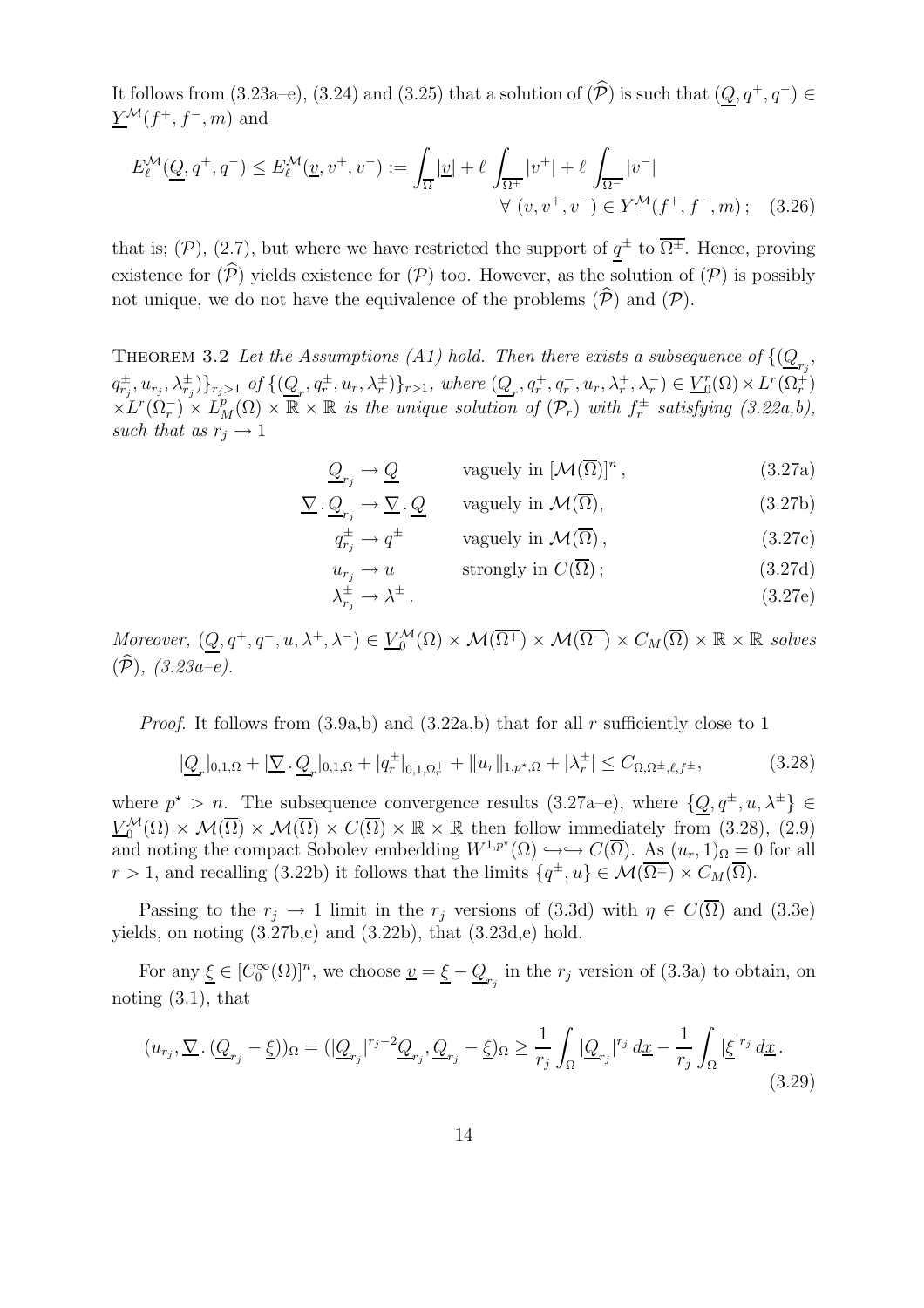For all  $\underline{\xi} \in [C_0^{\infty}(\Omega)]^n$ , we have that

$$
\frac{1}{r} \int_{\Omega} |\underline{\xi}|^r \, d\underline{x} \to \int_{\Omega} |\underline{\xi}| \, d\underline{x} \qquad \text{as } r \to 1 \, ; \tag{3.30}
$$

and it follows from (3.27b,d) that

$$
(\underline{\nabla} \cdot (\underline{Q}_{r_j} - \underline{\xi}), u_{r_j})_{\Omega} \to \langle \underline{\nabla} \cdot (\underline{Q} - \underline{\xi}), u \rangle_{C(\overline{\Omega})} \quad \text{as } r_j \to 1.
$$
 (3.31)

Next we note from (3.27a) and (2.16) that

$$
\liminf_{r_j \to 1} \frac{1}{r_j} \int_{\Omega} |\underline{Q}_{r_j}|^{r_j} \, dx \ge \liminf_{r_j \to 1} \int_{\Omega} |\underline{Q}_{r_j}| \, dx \ge \int_{\overline{\Omega}} |\underline{Q}| \, . \tag{3.32}
$$

Combining  $(3.29)$ – $(3.32)$  yields that

$$
\int_{\overline{\Omega}} |\underline{\xi}| - \int_{\overline{\Omega}} |\underline{Q}| \ge \langle \underline{\nabla} \cdot (\underline{\xi} - \underline{Q}), u \rangle_{C(\overline{\Omega})} \qquad \forall \underline{\xi} \in [C_0^{\infty}(\Omega)]^n.
$$
 (3.33)

Noting (2.17a,b) yields the desired result (3.23a).

Similarly, using  $(3.27c-e)$  one can pass to the limit in the  $r_j$  versions of  $(3.3b,c)$  with  $v^{\pm} = \xi^{\pm} - q_{r_j}^{\pm}$ , for any  $\xi^{\pm} \in C_0^{\infty}(\Omega^{\pm})$ , to obtain (3.23b,c) with  $v^{\pm} = \xi^{\pm}$ . Noting (2.18) then yields the desired results (3.23b,c). Hence we have that  $(\underline{Q}, q^{\pm}, u, \lambda^{\pm}) \in \underline{V}_{0}^{\mathcal{M}}(\Omega) \times$  $\mathcal{M}(\overline{\Omega^+}) \times \mathcal{M}(\overline{\Omega^-}) \times C_M(\overline{\Omega}) \times \mathbb{R} \times \mathbb{R}$  solves  $(\widehat{\mathcal{P}})$ .  $\Box$ 

In the next two subsections, we adapt the arguments above for  $(\mathcal{P})$  to show the existence of  $(\mathcal{U})$ ,  $(2.10)$ , and  $(\mathcal{PM})$ ,  $(2.11)$ , respectively. In both cases, we just briefly state the key differences.

#### 3.2 Existence for  $(\mathcal{U})$

As we saw in Section 2, if we solve  $(\mathcal{P})$ ,  $(2.7)$ , with  $\int_{\overline{\Omega^+}} f^+ = m < \int_{\overline{\Omega^-}} f^-$  then  $q^+ \equiv 0$ , or similarly if  $\int_{\overline{\Omega^-}} f^- = m < \int_{\overline{\Omega^+}} f^+$  then  $q^- \equiv 0$ . Hence existence of a solution to  $(\mathcal{U})$ , (2.10), follows immediately from our existence proof for  $(\mathcal{P})$  above. However, as our numerical approximation of  $(\mathcal{U})$  is based on the discretization of a regularized problem  $(\mathcal{U}_r)$  for  $r > 1$ , we now show that  $(\mathcal{U}_r)$  converges to  $(\mathcal{U})$  as  $r \to 1$ .

We shall assume here, in addition to the assumptions  $(A1)$ , that  $\Omega$  is star-shaped and  $f^{\pm} \in L^{r_0}(\Omega^{\pm})$  for some  $r_0 > 1$ . Let  $f := f^+ - f^-$ .

For a given  $r \in (1, r_0)$ , we then consider the following problem :

 $(\mathcal{U}_r)$  Find  $\underline{Q}_r \in \underline{V}_0^r$  $_{0}^{r}(\Omega)$  such that

$$
(|\underline{Q}_r|^{r-2}\underline{Q}_r,\underline{v})_{\Omega} + \ell (|\underline{\nabla} \cdot \underline{Q}_r - f|^{r-2} (\underline{\nabla} \cdot \underline{Q}_r - f), \underline{\nabla} \cdot \underline{v})_{\Omega} = 0 \qquad \forall \underline{v} \in \underline{V}_0^r(\Omega). \tag{3.34}
$$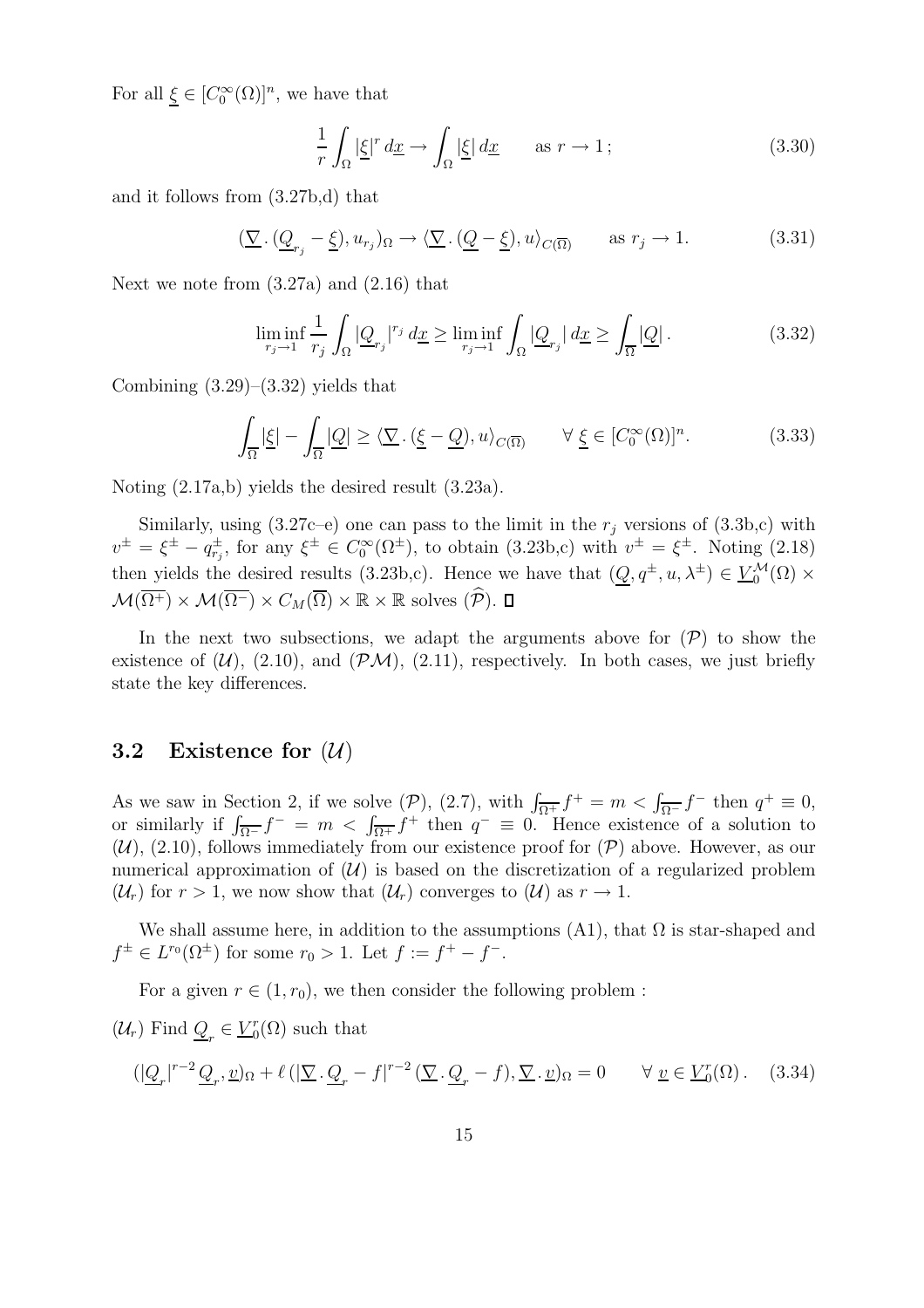$(\mathcal{U}_r)$  is the Euler-Lagrange equation for the strictly convex minimization problem: Find  $Q_r \in V_0^r$  $_{0}^{r}(\Omega)$  such that

$$
E_{\ell}^{r}(\underline{Q}_{r}) \leq E_{\ell}^{r}(\underline{v}) := \frac{1}{r} \int_{\Omega} \left[ |\underline{v}|^{r} + \ell |\nabla \cdot \underline{v} - f|^{r} \right] d\underline{x} \qquad \forall \underline{v} \in \underline{V}_{0}^{r}(\Omega). \tag{3.35}
$$

Hence, there exists a unique solution  $\underline{Q}_r \in \underline{V}_0^r$  $C_0^r(\Omega)$  to  $(\mathcal{U}_r)$ , (3.34) and (3.35) are equivalent problems; and moreover,

$$
|\underline{Q}_r|_{0,r,\Omega}^r + \ell |\underline{\nabla} \cdot \underline{Q}_r - f|_{0,r,\Omega}^r \le \ell |f|_{0,r,\Omega}^r. \tag{3.36}
$$

It follows from (3.36) that there exists  $Q \in V_0^{\mathcal{M}}(\Omega)$  such that there exists a subsequence  $\{\underline{Q}_{r_j}\}_{r_j>1}$ , where  $\underline{Q}_r$  is the unique solution of  $(\mathcal{U}_r)$ , such that  $(3.27a,b)$  hold as  $r_j \to 1$ .

For any  $\underline{\xi} \in [C_0^{\infty}(\Omega)]^n$ , we have that  $E_{\ell}^{r_j}$  $\int_{\ell}^{r_j}(\underline{\xi}) \geq E_{\ell}^{r_j}$  $\mathcal{U}^{r_j}(\underline{Q}_{r_j})$ . Similarly to (3.32), we have on noting  $(3.27a,b)$  and  $(2.16)$  that

$$
\liminf_{r_j \to 1} E_{\ell}^{r_j}(\underline{Q}_{r_j}) \ge \int_{\overline{\Omega}} \left[ |\underline{Q}| + \ell |\underline{\nabla} \cdot \underline{Q} - f| \right]. \tag{3.37}
$$

Similarly to (3.30), we have that

$$
\limsup_{r_j \to 1} E_{\ell}^{r_j}(\underline{\xi}) \le \int_{\overline{\Omega}} \left[ \left| \underline{\xi} \right| + \ell \left| \nabla \cdot \underline{\xi} - f \right| \right]. \tag{3.38}
$$

Hence, it follows on combining the above that  $\underline{Q} \in \underline{V}_0^{\mathcal{M}}(\Omega)$  is such that

$$
\int_{\overline{\Omega}} \left[ \left| \underline{\xi} \right| + \ell \left| \underline{\nabla} \cdot \underline{\xi} - f \right| \right] \ge \int_{\overline{\Omega}} \left[ \left| \underline{Q} \right| + \ell \left| \underline{\nabla} \cdot \underline{Q} - f \right| \right] \qquad \forall \underline{\xi} \in [C_0^{\infty}(\Omega)]^n. \tag{3.39}
$$

Without loss of generality, we assume that the "centre" of the star-shaped  $\Omega$  is the origin, and set  $d := \text{dist}(\underline{0}, \partial \Omega)$ . Let  $j \in C^{\infty}(\mathbb{R}^n)$ , with compact support in  $B(\underline{0}, 1)$ , such that Z

$$
\int_{B(\underline{0},1)} j(\underline{x}) d\underline{x} = 1, \qquad j(\underline{x}) \ge 0 \qquad \text{and} \qquad j(-\underline{x}) = j(\underline{x}).
$$

For any  $\varepsilon > 0$ , let  $J_{\varepsilon} : \mathcal{M}(\mathbb{R}^n) \to C_0^{\infty}(\mathbb{R}^n)$  be such that

$$
(J_{\varepsilon}\eta)(\underline{x}) = \langle \eta(\cdot), j_{\varepsilon}(\underline{x}-\cdot) \rangle_{C(\mathbb{R}^n)} \qquad \forall \underline{x} \in \mathbb{R}^n,
$$

where  $j_{\varepsilon}(\underline{x}) = \varepsilon^{-n} j(\varepsilon^{-1} \underline{x});$  and let  $\underline{\tau}_{\varepsilon} : \mathbb{R}^n \to \mathbb{R}^n$  be such that  $\underline{\tau}_{\varepsilon}(\underline{x}) = (1+\varepsilon)^{-1} \underline{x}$  inducing the push forward  $\underline{\tau}_{\varepsilon\#}: \mathcal{M}(\mathbb{R}^n) \to \mathcal{M}(\mathbb{R}^n)$ , see e.g. [2, p32]. We extend  $J_{\varepsilon}$  and  $\underline{\tau}_{\varepsilon\#}$  in the natural way, so that  $\underline{J}_{\varepsilon} : [\mathcal{M}(\mathbb{R}^n)]^n \to [C_0^{\infty}(\mathbb{R}^n)]^n$  and  $\underline{\tau}_{\varepsilon\#} : [\mathcal{M}(\mathbb{R}^n)]^n \to [\mathcal{M}(\mathbb{R}^n)]^n$ . It follows for any  $v \in \mathcal{M}(\overline{\Omega})$  that  $v_k := J_{\frac{d}{3k}}(\underline{\tau}_{\frac{1}{k}\#}v) \in C_0^{\infty}(\Omega)$  and  $\{v_k\}_{k\geq 1}$  satisfy (2.18) as  $k \to \infty$ ; and for any  $\underline{v} \in \underline{V}_0^{\mathcal{M}}(\Omega)$  that  $\underline{v}_k := \underline{J}_{\frac{d}{3k}}(\underline{\tau}_{\frac{1}{k}} \underline{\mu} \underline{v}) \in [C_0^{\infty}(\Omega)]^n$  and  $\{\underline{v}_k\}_{k \geq 1}$  satisfy  $(2.17a,b)$  as  $k \to \infty$ . We note that

$$
\underline{\nabla} \cdot \left( \underline{J}_{\frac{d}{3k}}(\underline{\tau}_{\frac{1}{k}\#}\underline{v}) \right) = J_{\frac{d}{3k}}(\underline{\nabla} \cdot (\underline{\tau}_{\frac{1}{k}\#}\underline{v})) = \left(1 + \frac{1}{k}\right) J_{\frac{d}{3k}}(\underline{\tau}_{\frac{1}{k}\#}\left(\underline{\nabla} \cdot \underline{v}\right)) \qquad \forall \underline{v} \in \underline{V}_0^{\mathcal{M}}(\Omega),\tag{3.40}
$$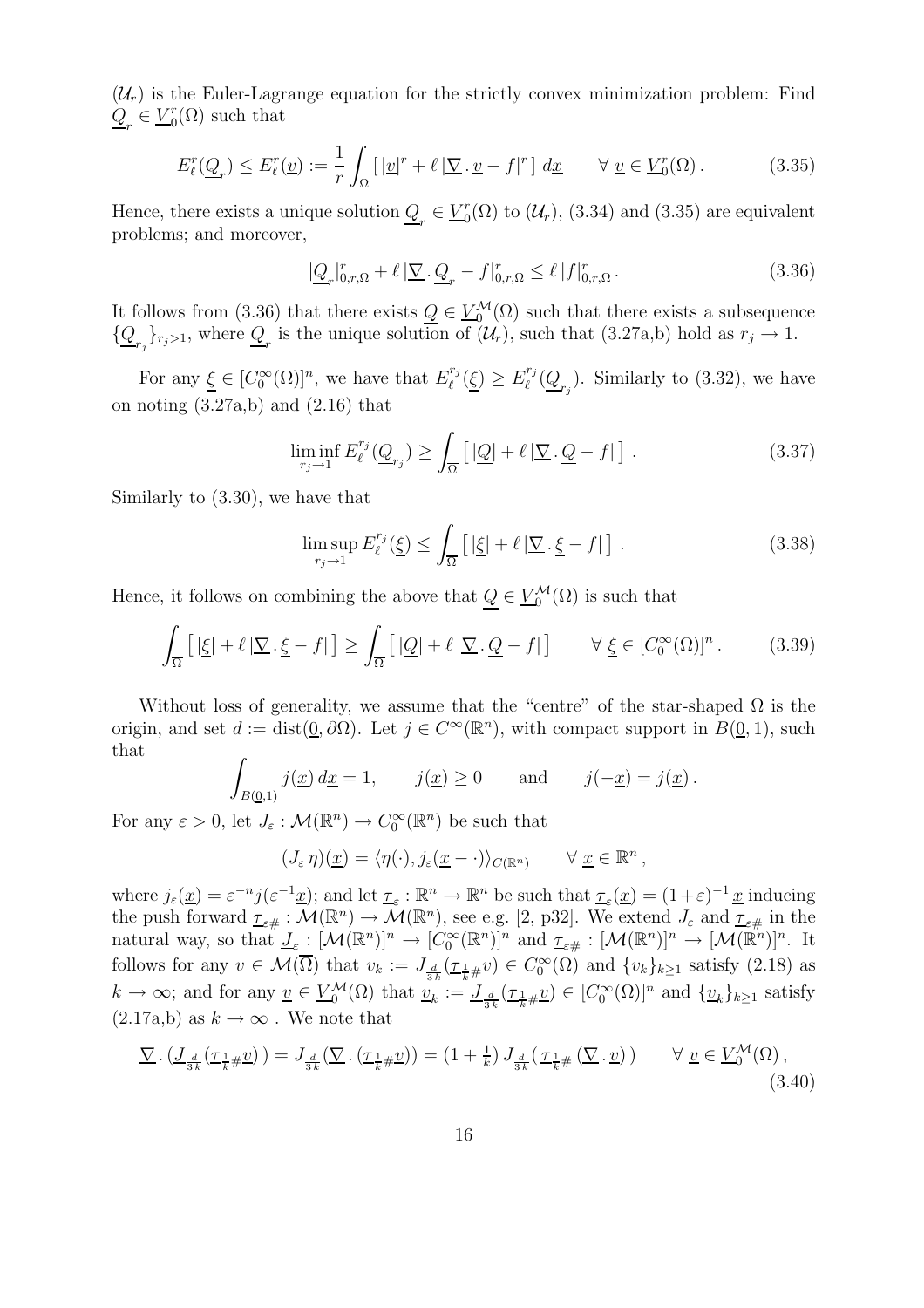and

$$
\int_{\Omega} |J_{\frac{d}{3k}}(\underline{\tau}_{\frac{1}{k}\#}v)| d\underline{x} \le \int_{\overline{\Omega}} |\underline{\tau}_{\frac{1}{k}\#}v| \le \int_{\overline{\Omega}} |v| \qquad \forall \ v \in \mathcal{M}(\overline{\Omega}). \tag{3.41}
$$

In addition, we note that for any  $r \in [1, \infty)$  and any  $v \in L^r(\Omega)$  that

$$
|v - J_{\frac{d}{3k}}(\underline{\tau}_{\frac{1}{k}\#}v)|_{0,r,\Omega} \to 0 \quad \text{as} \quad k \to \infty. \tag{3.42}
$$

For any  $\underline{v} \in \underline{V}_0^{\mathcal{M}}(\Omega)$ , we then choose  $\underline{\xi} \equiv \underline{J}_{\frac{d}{3k}}(\underline{\tau}_{\frac{1}{k}\#}\underline{v})$  in (3.39). It follows from (2.17b), (3.40), (3.41) and (3.42) that

$$
\limsup_{k \to \infty} \int_{\overline{\Omega}} \left[ \left| \underline{J}_{\frac{d}{3k}} (\underline{\tau}_{\frac{1}{k} \#} \underline{v}) \right| + \ell \left| \underline{\nabla} \cdot (\underline{J}_{\frac{d}{3k}} (\underline{\tau}_{\frac{1}{k} \#} \underline{v})) - f \right| \right]
$$
\n
$$
\leq \int_{\overline{\Omega}} |\underline{v}| + \ell \limsup_{k \to \infty} \int_{\overline{\Omega}} \left[ \left| \underline{\nabla} \cdot (\underline{J}_{\frac{d}{3k}} (\underline{\tau}_{\frac{1}{k} \#} \underline{v})) - J_{\frac{d}{3k}} (\underline{\tau}_{\frac{1}{k} \#} f) \right| + |f - J_{\frac{d}{3k}} (\underline{\tau}_{\frac{1}{k} \#} f) | \right]
$$
\n
$$
\leq \int_{\overline{\Omega}} |\underline{v}| + \ell \limsup_{k \to \infty} \int_{\overline{\Omega}} |(1 + \frac{1}{k}) (\underline{\nabla} \cdot \underline{v}) - f| \leq \int_{\overline{\Omega}} \left[ |\underline{v}| + \ell \left| \underline{\nabla} \cdot \underline{v} - f \right| \right]. \tag{3.43}
$$

Hence, a solution to

 $(\mathcal{U})$  Find  $\underline{Q} \in \underline{V}_0^{\mathcal{M}}(\Omega)$  such that

$$
\int_{\overline{\Omega}} \left[ |\underline{v}| + \ell |\nabla \cdot \underline{v} - f| \right] \ge \int_{\overline{\Omega}} \left[ |\underline{Q}| + \ell |\nabla \cdot \underline{Q} - f| \right] \qquad \forall \underline{v} \in \underline{V}_0^{\mathcal{M}}(\Omega) ; \tag{3.44}
$$

that is,  $(2.10)$  exists (which is already known for more general data via  $(\mathcal{P})$ ) and, moreover, is the limit of the solutions to the regularized problems  $(\mathcal{U}_r)$  as  $r \to 1$ .

#### 3.3 Existence for (PM)

Similarly to the previous subsection, we shall assume here, in addition to the assumptions (A1), that  $\Omega$  is star-shaped and that the non-negative  $f^{(i)} \in L^{r_0}(\Omega)$ ,  $i = 1 \to I$ , for some  $r_0 > 1$ . In addition, we assume that  $m \in (0, \min_{i=1 \to I} {\{\int_{\overline{\Omega}} f^{(i)}\} }]$ , and  $\Omega_g$  is an open Lipschitz subset of  $\Omega$ . Moreover, we will assume that for a given constant  $G \geq \frac{m}{\Omega_g}$  $|\Omega_g|$ 

$$
g \in K_G(m) := \{ \eta \in K_G : \int_{\Omega_g} \eta \, d\underline{x} = m \},
$$
  
where  

$$
K_G := \{ \eta \in L^{\infty}(\Omega_g) : \eta \in [0, G] \text{ a.e. in } \Omega_g \};
$$
 (3.45)

as opposed to  $g \in \mathcal{M}^+(\overline{\Omega_g})$ , with  $\int_{\overline{\Omega_g}} g = m$ .

For a given  $r \in (1, r_0)$ , we then consider the following problem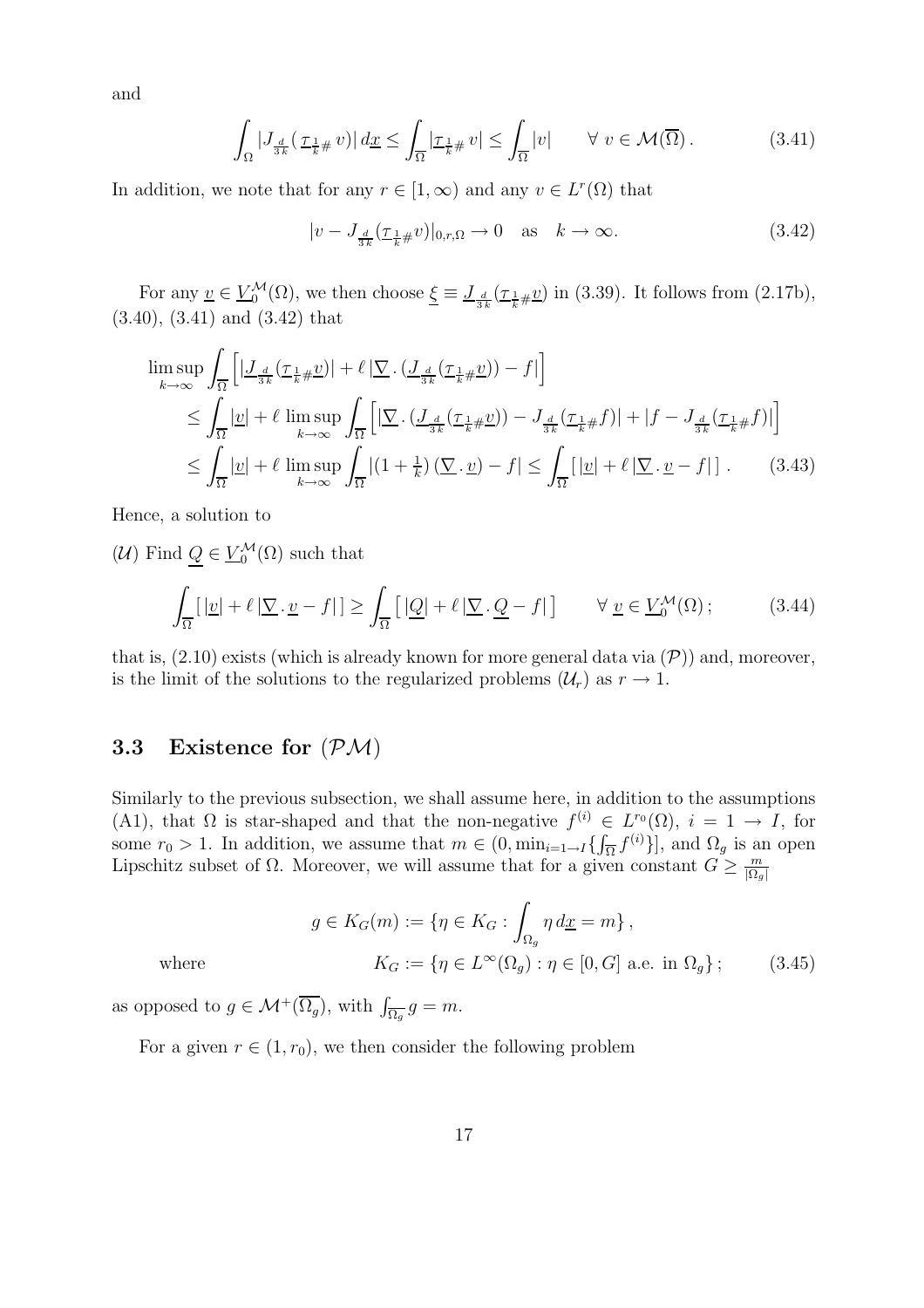$(\mathcal{PM}_r)$  Find  $Q_r^{(i)}$  $r^{(i)} \in \underline{V}_0^r$  $g_0^r(\Omega)$ ,  $i = 1 \rightarrow I$ , and  $g_r \in K_G(m)$  such that

$$
\langle \left| \underline{Q}_r^{(i)} \right|^{r-2} \underline{Q}_r^{(i)}, \underline{v} \rangle_{\Omega} + \ell \left( \left| \nabla \cdot \underline{Q}_r^{(i)} - f^{(i)} + g_r \right|^{r-2} \left( \nabla \cdot \underline{Q}_r^{(i)} - f^{(i)} + g_r \right), \nabla \cdot \underline{v} \rangle_{\Omega} = 0
$$
\n
$$
\forall \underline{v} \in \underline{V}_0^r(\Omega), \ i = 1 \to I, \qquad (3.46a)
$$
\n
$$
\sum_{i=1}^I (|\nabla \cdot \underline{Q}_r^{(i)} - f^{(i)} + g_r|^{r-2} \left( \nabla \cdot \underline{Q}_r^{(i)} - f^{(i)} + g_r \right), \eta - g_r \rangle_{\Omega_g} \ge 0
$$
\n
$$
\forall \eta \in K_G(m). \qquad (3.46b)
$$

 $(\mathcal{PM}_r)$  is the Euler-Lagrange system for the strictly convex minimization problem: Find  $Q^{(i)}_{\scriptscriptstyle\pi}$  $r^{(i)} \in \underline{V}_0^r$  $g_0^r(\Omega)$ ,  $i = 1 \to I$ , and  $g_r \in K_G(m)$  such that

$$
E_{\ell}^{r}(\{\underline{Q}_{r}^{(i)}\}_{i=1}^{I}, g_{r}) \le E_{\ell}^{r}(\{\underline{v}^{(i)}\}_{i=1}^{I}, \eta) := \frac{1}{r} \sum_{i=1}^{I} \int_{\Omega} \left[ |\underline{v}^{(i)}|^{r} + \ell |\nabla \cdot \underline{v}^{(i)} - f^{(i)} + \eta|^{r} \right] d\underline{x} \n\forall \underline{v}^{(i)} \in \underline{V}_{0}^{r}(\Omega), \ i = 1 \to I, \quad \forall \ \eta \in K_{G}(m).
$$
\n(3.47)

Hence, there exists a unique solution  $(\{\mathcal{Q}_r^{(i)}\})$  $\{F_r^{(i)}\}_{i=1}^I, g_r$  to  $(\mathcal{PM}_r)$ ,  $(3.46a,b)$  and  $(3.47)$  are equivalent problems; and moreover,

$$
\sum_{i=1}^{I} \left[ \left| \underline{Q}_r^{(i)} \right|_{0,r,\Omega}^r + \ell \left| \underline{\nabla} \cdot \underline{Q}_r^{(i)} - f^{(i)} + g_r \right|_{0,r,\Omega}^r \right] \le \ell \sum_{i=1}^{I} \left| \frac{m}{|\Omega_g|} - f^{(i)} \right|_{0,r,\Omega}^r. \tag{3.48}
$$

It follows from (3.48) that there exist  $Q^{(i)} \in \underline{V}_0^{\mathcal{M}}(\Omega)$ ,  $i = 1 \to I$ , and  $g \in K_G(m)$  such that there exists a subsequence  $\{\{\underline{Q}_{r_i}^{(i)}\}$  $\{c_i^{(i)}\}_{i=1}^I, g_{r_j}\}_{r_j>1}$ , where  $(\{\underline{Q}_r^{(i)}\}_{r_j})$  $\{e_i^{(i)}\}_{i=1}^I, g_r$  is the unique solution of  $(\mathcal{PM}_r)$ , such that

$$
\underline{Q}_{r_j}^{(i)} \to \underline{Q}^{(i)} \qquad \text{vaguely in } [\mathcal{M}(\overline{\Omega})]^n, \qquad i = 1 \to I,
$$
 (3.49a)

$$
\underline{\nabla} \cdot \underline{Q}_{r_j}^{(i)} \to \underline{\nabla} \cdot \underline{Q}^{(i)} \qquad \text{vaguely in } \mathcal{M}(\overline{\Omega}), \qquad i = 1 \to I,
$$
 (3.49b)

$$
g_{r_j} \to g \qquad \text{vaguely in } L^{\infty}(\Omega_g) \tag{3.49c}
$$

hold as  $r_j \rightarrow 1$ .

For any  $\underline{\xi}^{(i)} \in [C_0^{\infty}(\Omega)]^n$ ,  $i = 1 \to I$ , and  $\eta \in K_g(m)$ , we have that  $E_{\ell}^{r_j}$  $\sum_{\ell}^{r_j}(\{\underline{\xi}^{(i)}\}_{i=1}^I, \eta) \ge$  $E_{\ell}^{r_j}$  $l^{{r_j}}(\{\underline{Q}_{r_i}^{(i)}% ,Q_{r_i}^{(i)}\})$  ${}_{r_j}^{(i)}\}_{i=1}^I, g_{r_j}$ ). Similarly to (3.32), we have on noting (3.49a–c) and (2.16) that

$$
\liminf_{r_j \to 1} E_{\ell}^{r_j}(\{\underline{Q}_{r_j}^{(i)}\}_{i=1}^I, g_{r_j}) \ge \sum_{i=1}^I \int_{\overline{\Omega}} \left[ |\underline{Q}^{(i)}| + \ell \, |\nabla \cdot \underline{Q}^{(i)} - f^{(i)} + g| \right]. \tag{3.50}
$$

Similarly to (3.30), we have that

$$
\limsup_{r_j \to 1} E_{\ell}^{r_j}(\{\underline{\xi}^{(i)}\}_{i=1}^I, \eta) \le \sum_{i=1}^I \int_{\overline{\Omega}} \left[ |\underline{\xi}^{(i)}| + \ell \, |\nabla \cdot \underline{\xi}^{(i)} - f^{(i)} + \eta| \right]. \tag{3.51}
$$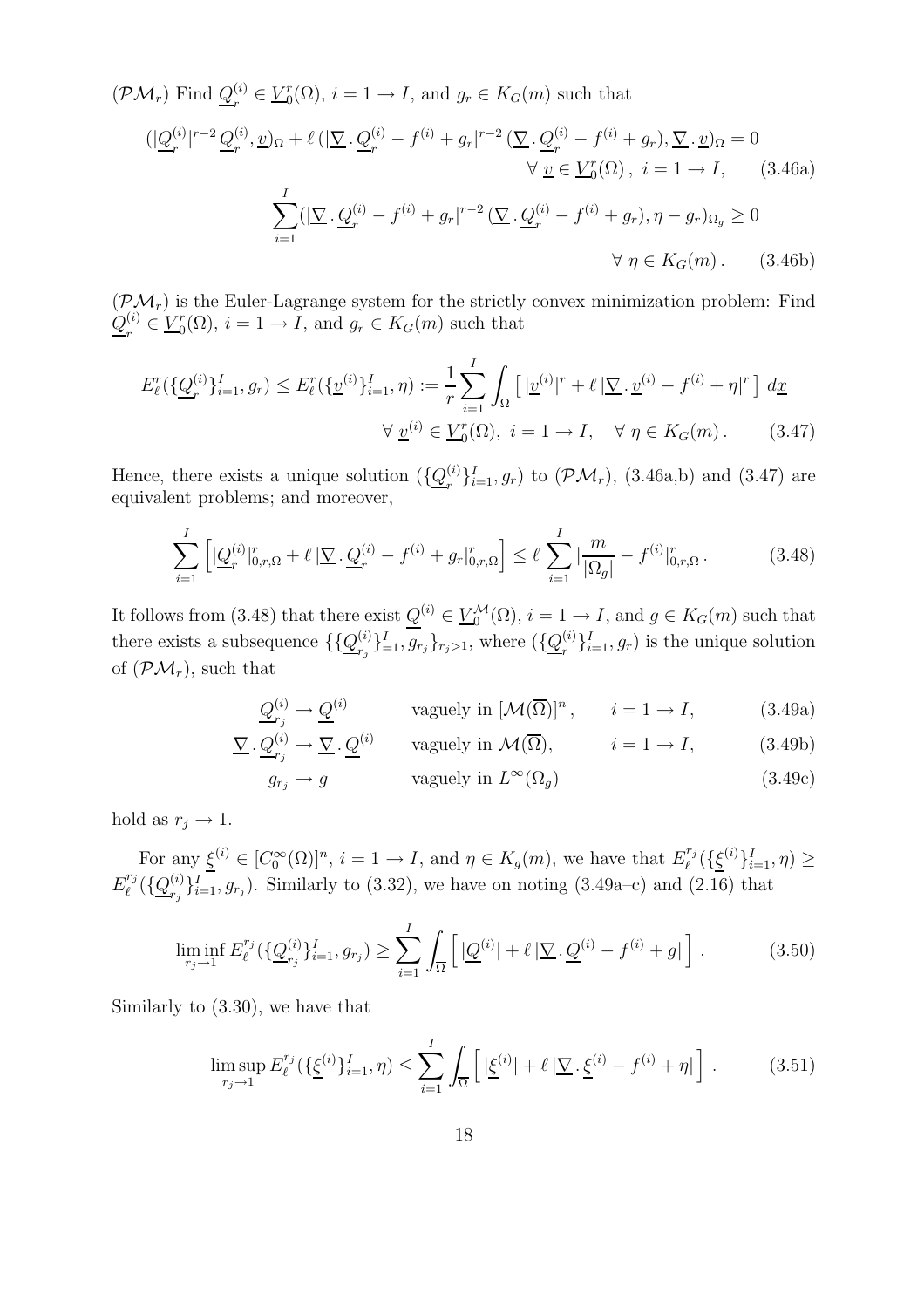Hence, it follows on combining the above that  $Q^{(i)} \in \underline{V}_{0}^{\mathcal{M}}(\Omega)$ ,  $i = 1 \to I$ , and  $g \in K_G(m)$ are such that

$$
\sum_{i=1}^{I} \int_{\overline{\Omega}} \left[ \left| \underline{\xi}^{(i)} \right| + \ell \left| \nabla \cdot \underline{\xi}^{(i)} - f^{(i)} + \eta \right| \right] \ge \sum_{i=1}^{I} \int_{\overline{\Omega}} \left[ \left| \underline{Q}^{(i)} \right| + \ell \left| \nabla \cdot \underline{Q}^{(i)} - f^{(i)} + g \right| \right] \times \underline{\xi}^{(i)} \in [C_0^{\infty}(\Omega)]^n, \ i = 1 \to I, \ \ \forall \ \eta \in K_G(m). \ (3.52)
$$

For any  $\underline{v}^{(i)} \in \underline{V}_{0}^{\mathcal{M}}(\Omega)$ , we then choose  $\underline{\xi}^{(i)} \equiv \underline{J}_{\frac{d}{3k}}(\underline{\tau}_{\frac{1}{k}}\underline{\mu}\underline{v}^{(i)})$  in (3.52). It follows from  $(2.17b), (3.40), (3.41)$  and  $(3.42)$  that for any  $\eta \in K_G(m)$ 

$$
\limsup_{k \to \infty} \int_{\overline{\Omega}} \left[ | \underline{J}_{\frac{d}{3k}} (\underline{\tau}_{\frac{1}{k} \#} \underline{v}^{(i)}) | + \ell | \underline{\nabla} \cdot (\underline{J}_{\frac{d}{3k}} (\underline{\tau}_{\frac{1}{k} \#} \underline{v}^{(i)}) ) - f^{(i)} + \eta | \right]
$$
\n
$$
\leq \int_{\overline{\Omega}} | \underline{v}^{(i)} | + \ell \limsup_{k \to \infty} \int_{\overline{\Omega}} \left[ | \underline{\nabla} \cdot (\underline{J}_{\frac{d}{3k}} (\underline{\tau}_{\frac{1}{k} \#} \underline{v}^{(i)}) ) - J_{\frac{d}{3k}} (\underline{\tau}_{\frac{1}{k} \#} (f^{(i)} - \eta)) | \right]
$$
\n
$$
+ | (f^{(i)} - \eta) - J_{\frac{d}{3k}} (\underline{\tau}_{\frac{1}{k} \#} (f^{(i)} - \eta)) | \right]
$$
\n
$$
\leq \int_{\overline{\Omega}} | \underline{v}^{(i)} | + \ell \limsup_{k \to \infty} \int_{\overline{\Omega}} | (1 + \frac{1}{k}) (\underline{\nabla} \cdot \underline{v}^{(i)}) - f^{(i)} + \eta |
$$
\n
$$
\leq \int_{\overline{\Omega}} \left[ | \underline{v}^{(i)} | + \ell | \underline{\nabla} \cdot \underline{v}^{(i)} - f^{(i)} + \eta | \right] .
$$
\n(3.53)

Hence, there exists a solution to

$$
(\mathcal{PM}) \text{ Find } \underline{Q}^{(i)} \in \underline{V}_0^{\mathcal{M}}(\Omega), \, i = 1 \to I, \text{ and } g \in K_G(m), \text{ such that}
$$
\n
$$
\int_{\overline{\Omega}} \left[ |\underline{v}| + \ell |\nabla \cdot \underline{v} - f^{(i)} + g| \right] \ge \int_{\overline{\Omega}} \left[ |\underline{Q}^{(i)}| + \ell |\nabla \cdot \underline{Q}^{(i)} - f^{(i)} + g| \right]
$$
\n
$$
\forall \, \underline{v} \in \underline{V}_0^{\mathcal{M}}(\Omega), \, i = 1 \to I,
$$
\n(3.54a)

$$
\sum_{i=1}^{I} \int_{\overline{\Omega}} |\nabla \cdot \underline{Q}^{(i)} - f^{(i)} + \eta| \ge \sum_{i=1}^{I} \int_{\overline{\Omega}} |\nabla \cdot \underline{Q}^{(i)} - f^{(i)} + g| \qquad \forall \ \eta \in K_G(m); \quad (3.54b)
$$

that is, (2.11) with the restriction of g to  $\Omega_g$  and the upper bound constraint G on g.

# 4 Finite Element Approximation of  $(\mathcal{P}_r)$ ,  $(\mathcal{U}_r)$ and  $(\mathcal{PM}_r)$

For ease of exposition, we assume the following.

(A2) Let  $n \leq 3$  with  $\Omega$ ,  $\Omega^{\pm}$  and  $\Omega_{g}$  polytopes, if  $n \geq 2$ . Let  $\{T^{h}\}_{h>0}$  be a regular family of partitionings of  $\Omega$  into disjoint open simplices  $\sigma$  with  $h_{\sigma} := \text{diam}(\sigma)$  and  $h := \max_{\sigma \in \mathcal{T}^h} h_{\sigma}$ , so that

$$
\overline{\Omega} = \bigcup_{\sigma \in \mathcal{T}^h} \overline{\sigma}, \quad \text{with} \quad \overline{\Omega^{\pm}} = \bigcup_{\sigma \in \mathcal{T}^h_{\pm}} \overline{\sigma} \quad \text{and} \quad \overline{\Omega_g} = \bigcup_{\sigma \in \mathcal{T}^h_g} \overline{\sigma}. \tag{4.1}
$$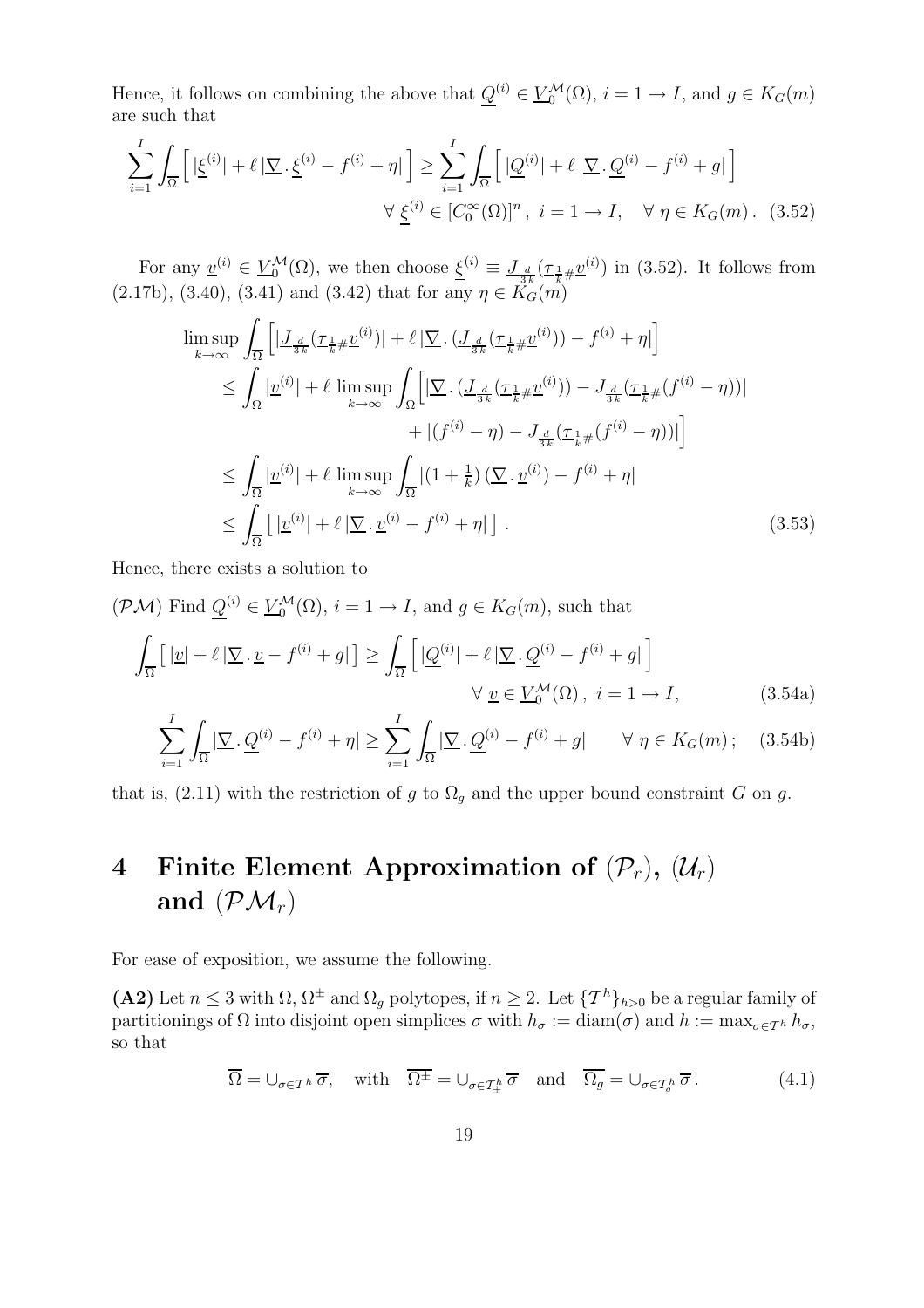We shall also assume that there exists  $r_0 \in (1, \frac{4}{3})$  $\frac{4}{3}$ , required for the proof of Lemma 4.1 below, such that for all  $r \in (1, r_0)$ 

$$
\Omega_r^{\pm} \equiv \Omega^{\pm} \,. \tag{4.2}
$$

Let  $\underline{\nu}_{\partial\sigma}$  be the outward unit normal to  $\partial\sigma$ , the boundary of  $\sigma$ . We then introduce

$$
\underline{V}^h := \{ \underline{v}^h \in [L^{\infty}(\Omega)]^n : \underline{v}^h \mid \sigma = \underline{a}_{\sigma} + b_{\sigma} \underline{x}, \ \underline{a}_{\sigma} \in \mathbb{R}^n, \ b_{\sigma} \in \mathbb{R} \quad \forall \ \sigma \in \mathcal{T}^h \text{ and}
$$
  

$$
\underline{v}^h \cdot \underline{\nu}_{\partial \sigma} \text{ is continuous across simplex boundaries} \}
$$

$$
\subset \{ \underline{v} \in [L^{\infty}(\Omega)]^n : \underline{\nabla} \cdot \underline{v} \in L^{\infty}(\Omega) \},
$$
\n(4.3a)

$$
S^h := \{ \eta^h \in L^\infty(\Omega) : \eta^h \mid_{\sigma} = c_{\sigma} \in \mathbb{R} \quad \forall \ \sigma \in \mathcal{T}^h \}, \tag{4.3b}
$$

$$
S_{\pm}^{h} := \{ \eta^{h} \in L^{\infty}(\Omega^{\pm}) : \eta^{h} \mid_{\sigma} = c_{\sigma} \in \mathbb{R} \quad \forall \ \sigma \in \mathcal{T}_{\pm}^{h} \}, \tag{4.3c}
$$

$$
S_g^h := \{ \eta^h \in L^\infty(\Omega_g) : \eta^h \mid_{\sigma} = c_{\sigma} \in \mathbb{R} \quad \forall \ \sigma \in \mathcal{T}_g^h \},\tag{4.3d}
$$

$$
\underline{V}_0^h := \{ \underline{v}^h \in \underline{V}^h : \underline{v}^h \cdot \underline{\nu} = 0 \text{ on } \partial \Omega \} \quad \text{and} \quad S_M^h := \{ \eta^h \in S^h : (\eta^h, 1)_{\Omega} = 0 \} \,.
$$
 (4.3e)

In order for our finite element approximation to be practical, we introduce

$$
(\underline{v}, \underline{z})^h := \sum_{\sigma \in \mathcal{T}^h} (\underline{v}, \underline{z})^h_{\sigma} \quad \text{with} \quad (\underline{v}, \underline{z})^h_{\sigma} := \frac{1}{n+1} |\sigma| \sum_{j=1}^{n+1} \underline{v}(P_j^{\sigma}) \cdot \underline{z}(P_j^{\sigma})
$$

$$
\forall \underline{v}, \underline{z} \in [C(\overline{\sigma})]^n, \quad \forall \sigma \in \mathcal{T}^h; \tag{4.4}
$$

where  $\{P_j^{\sigma}\}_{j=1}^{n+1}$  are the vertices of  $\sigma$ . Therefore  $(\underline{v}, \underline{z})^h$  averages the integrand  $\underline{v} \cdot \underline{z}$  over each simplex  $\sigma$  at its vertices and hence is exact if <u>v</u>  $\cdot z$  is piecewise linear over the partitioning  $\mathcal{T}^h$ . For any  $r \geq 1$  and for any  $\underline{v}^h \in \underline{V}^h$ , we have from the equivalence of norms for  $\underline{v}^h$ and the convexity of  $|\cdot|^r$  that

$$
C_r \left( \left| \underline{v}^h \right|^r, 1 \right)^h_{\sigma} \le \int_{\sigma} \left| \underline{v}^h \right|^r d\underline{x} \le \left( \left| \underline{v}^h \right|^r, 1 \right)^h_{\sigma} := \frac{1}{n+1} |\sigma| \sum_{j=1}^{n+1} \left| \underline{v}^h (P_j^{\sigma}) \right|^r \quad \forall \sigma \in \mathcal{T}^h. \tag{4.5}
$$

#### 4.1 Approximation of  $(\mathcal{P}_r)$

Our fully practical approximation of  $(\mathcal{P}_r)$  for given  $r \in (1, r_0)$ , recall  $(4.2)$ , by  $\underline{V}_0^h$  $_0^h$  and  $S^h$ , on employing (4.4), is then:

$$
(\mathcal{P}_r^h)
$$
 Find  $\underline{Q}_r^h \in \underline{V}_0^h$ ,  $q_r^{\pm,h} \in S_{\pm}^h$ ,  $u_r^h \in S_M^h$  and  $\lambda^{\pm,h} \in \mathbb{R}$  such that

$$
(|\underline{Q}_r^h|^{r-2}\underline{Q}_r^h, \underline{v}^h)^h = (u_r^h, \underline{\nabla} \cdot \underline{v}^h)_{\Omega} \qquad \forall \underline{v}^h \in \underline{V}_0^h, \quad (4.6a)
$$

$$
\ell(|q_r^{+,h}|^{r-2} q_r^{+,h}, v^{+,h})_{\Omega^+} = (u_r^h - \lambda_r^{+,h}, v^{+,h})_{\Omega^+}
$$
\n
$$
\forall v^{+,h} \in S_+^h, (4.6b)
$$

$$
\ell(|q_r^{-,h}|^{r-2}q_r^{-,h}, v^{-,h})_{\Omega^-} = -(u_r^h + \lambda_r^{-,h}, v^{-,h})_{\Omega^-}
$$
\n
$$
\forall v^{-,h} \in S^h_-, (4.6c)
$$
\n
$$
(\nabla Q^h v^{h})_{\Omega^-} = (f^+ - a^{+,h} v^{h})_{\Omega^-}, (f^- - a^{-,h} v^{h})_{\Omega^-} \qquad \forall v^{h} \in S^h_-, (4.6d)
$$

$$
(\nabla \cdot \underline{Q}_r^h, \eta^h)_{\Omega} = (f_r^+ - q_r^{+,h}, \eta^h)_{\Omega^+} - (f_r^- - q_r^{-,h}, \eta^h)_{\Omega^-} \qquad \forall \ \eta^h \in S^h \,, \tag{4.6d}
$$
  

$$
(f_r^+ - q_r^{+,h}, 1)_{\Omega^+} = (f_r^- - q_r^{-,h}, 1)_{\Omega^-} = m \,.
$$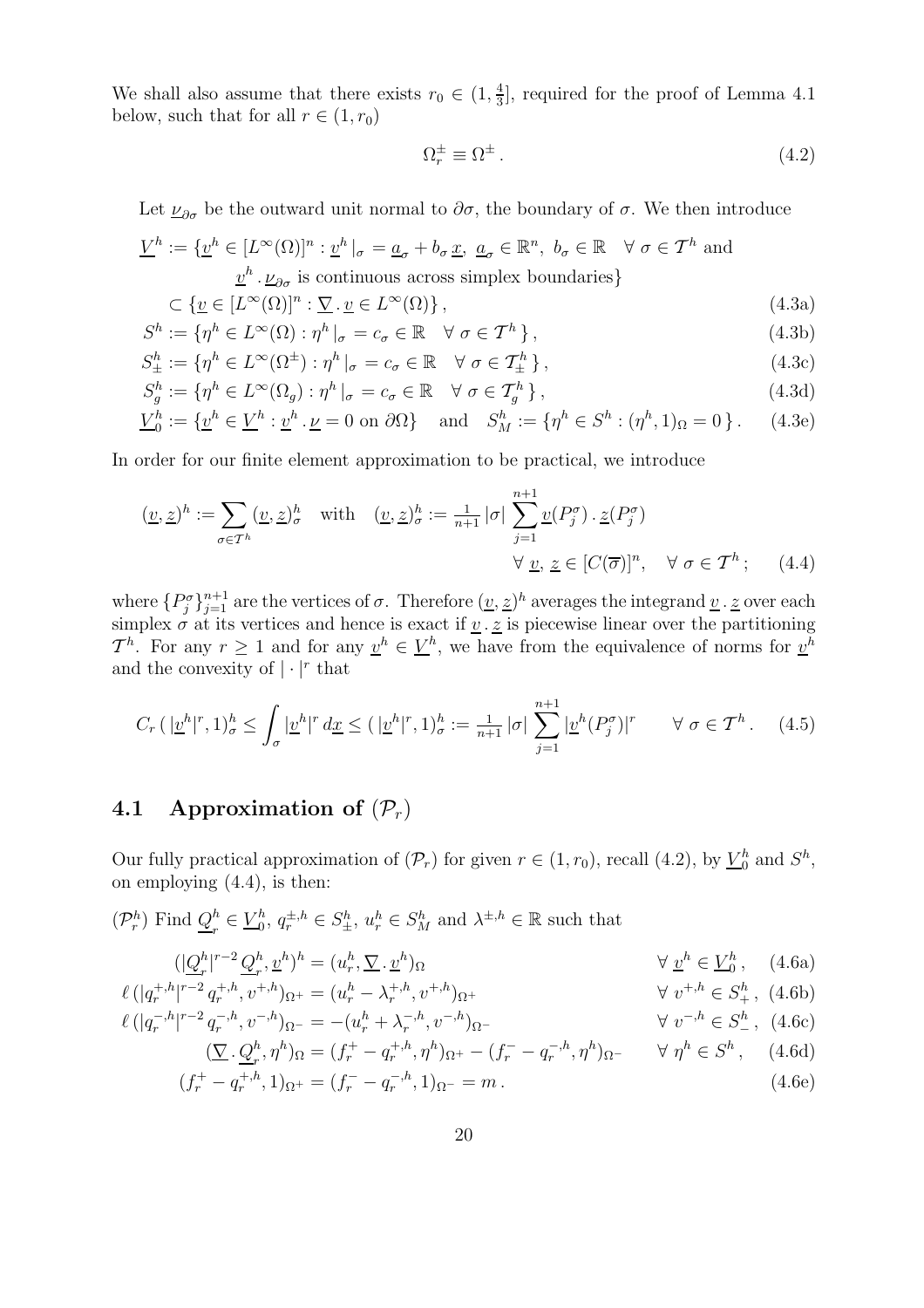Let  $P_{\left(A\right)}^h$  $S^h_{(\pm)} : L^1(\Omega^{(\pm)}) \to S^h_{(\pm)}$  $\binom{h}{\pm}$  be such that

$$
((I - P_{(\pm)}^h)z, \eta^h)_{\Omega^{(\pm)}} = 0 \qquad \forall \ \eta^h \in S_{(\pm)}^h, \tag{4.7}
$$

where  $(\pm)$  means with or without these subscripts and superscripts. It follows for all  $z \in L^s(\Omega^{(\pm)}),$  where  $s \in [1,\infty],$  that

$$
|P_{(\pm)}^{h} z|_{0,s,\Omega^{(\pm)}} \leq |z|_{0,s,\Omega^{(\pm)}} \quad \text{and} \quad \lim_{h \to 0} |(I - P_{(\pm)}^{h}) z|_{0,s,\Omega^{(\pm)}} = 0. \quad (4.8)
$$

Then, similarly to (3.4) and (3.5), we introduce for  $\rho \in L^1_M(\Omega)$ 

$$
\underline{X}^h(\rho) := \{ \underline{v}^h \in \underline{V}_0^h : (\nabla \cdot \underline{v}^h, \eta^h)_{\Omega} = (\rho, \eta^h)_{\Omega} \quad \forall \ \eta^h \in S^h \},\tag{4.9}
$$

and

$$
\underline{Y}^{h}(f_{r}^{+}, f_{r}^{-}, m) := \{ (\underline{v}^{h}, v^{+, h}, v^{-, h}) \in \underline{X}^{h}(P^{h}([f_{r}^{+} - v^{+, h}] - [f_{r}^{-} - v^{-, h}])) \times S_{+}^{h} \times S_{-}^{h} : (f_{r}^{+} - v^{+, h}, 1)_{\Omega^{+}} = (f_{r}^{-} - v^{-, h}, 1)_{\Omega^{-}} = m \}.
$$
 (4.10)

It follows from (3.1), (4.9) and (4.10) that a solution of  $(\mathcal{P}_r^h)$  is such that  $(\underline{Q}_r^h)$  $_{r}^{h}, q_{r}^{+,h}, q_{r}^{-,h}) \in$  $\underline{Y}^h(f_r^+, f_r^-, m)$  and

$$
E_{\ell}^{r,h}(\underline{Q}_r^h, q_r^{+,h}, q_r^{-,h})
$$
  
\n
$$
\leq E_{\ell}^{r,h}(\underline{v}^h, v^{+,h}, v^{-,h}) := \frac{1}{r} \left[ (|{\underline{v}}^h|^r, 1)^h + \ell (|v^{+,h}|^r, 1)_{\Omega^+} + \ell (|v^{-,h}|^r, 1)_{\Omega^-} \right]
$$
  
\n
$$
\forall (\underline{v}^h, v^{+,h}, v^{-,h}) \in \underline{Y}^h(f_r^+, f_r^-, m).
$$
 (4.11)

For  $r > 1$ , let  $\underline{I}^h : \underline{V}_0^r$  $\mathcal{O}_0(\Omega) \cap [W^{1,r}(\Omega)]^n \to \underline{V}_0^h$  be the generalised interpolation operator satisfying

$$
\int_{\partial_i \sigma} (\underline{v} - \underline{I}^h \underline{v}) \cdot \underline{\nu}_{\partial_i \sigma} ds = 0 \qquad i = 1 \to n+1, \quad \forall \sigma \in \mathcal{T}^h; \tag{4.12}
$$

where  $\partial \sigma \equiv \cup_{i=1}^{n+1} \partial_i \sigma$  and  $\underline{\nu}_{\partial_i \sigma}$  are the corresponding outward unit normals on  $\partial_i \sigma$ . It follows that

$$
(\underline{\nabla} \cdot (\underline{v} - \underline{I}^h \underline{v}), \eta^h) = 0 \qquad \forall \ \eta^h \in S^h. \tag{4.13}
$$

In addition, we have for all  $\sigma \in \mathcal{T}^h$  and any  $s \in (1, \infty]$  that

$$
|\underline{v} - \underline{I}^h \underline{v}|_{0,s,\sigma} \le C_s h_\sigma |\underline{v}|_{1,s,\sigma} \quad \text{and} \quad |\underline{I}^h \underline{v}|_{1,s,\sigma} \le C_s |\underline{v}|_{1,s,\sigma}, \tag{4.14a}
$$

e.g. see [15, Lemma 3.1] and the proof given there for  $s \geq 2$  is also valid for any  $s \in (1, \infty]$ ; and, if  $\underline{v}$  is sufficiently smooth, that

$$
|\underline{\nabla} \cdot (\underline{v} - \underline{I}^h \underline{v})|_{0,\sigma} \le C \, h \, |\underline{\nabla} \cdot \underline{v}|_{1,\sigma} \,, \tag{4.14b}
$$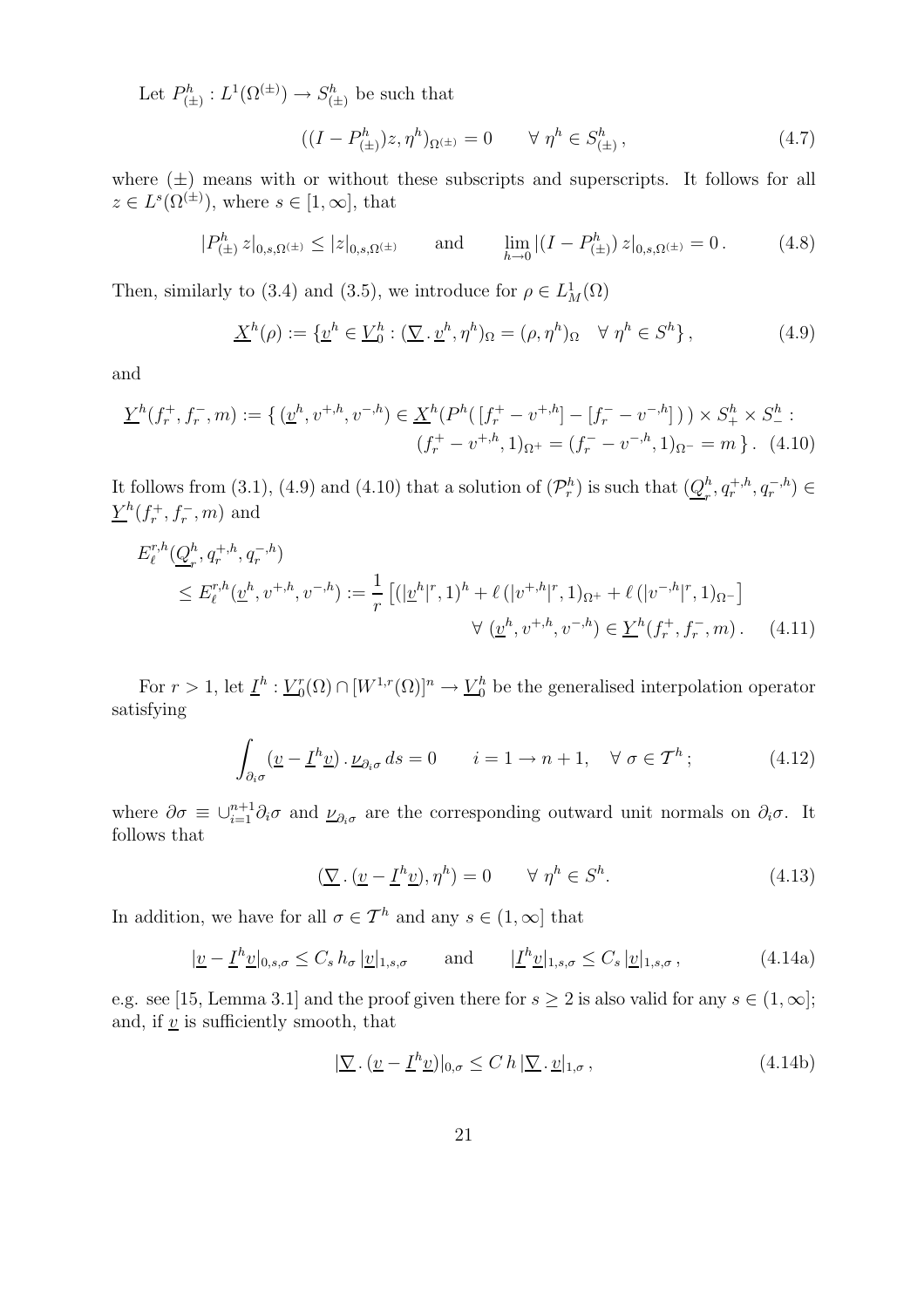see e.g. [20, p553], Furthermore, we note from (3.1), (4.4) and (4.14a) that for all  $\sigma \in \mathcal{T}^h$ and  $v \in [W^{2,\infty}(\sigma)]^n$ 

$$
\begin{split}\n|\int_{\sigma} |\underline{v}|^r \, d\underline{x} - (|\underline{I}^h \underline{v}|^r, 1)_\sigma^h| &\leq \int_{\sigma} |\, |\underline{v}|^r - |\underline{I}^h \underline{v}|^r \, | \, d\underline{x} + |\, \int_{\sigma} |\underline{I}^h \underline{v}|^r \, d\underline{x} - (|\underline{I}^h \underline{v}|^r, 1)_\sigma^h| \\
&\leq r \, (|\underline{v}|_{0,\infty,\sigma}^{r-1} + |\underline{I}^h \underline{v}|_{0,\infty,\sigma}^{r-1}) \, \left[ |\underline{v} - \underline{I}^h \underline{v}|_{0,1,\sigma} + h \, |\underline{I}^h \underline{v}|_{1,1,\sigma} \right] \\
&\leq C_r \, h \, \|\underline{v}\|_{2,\infty,\sigma}^r.\n\end{split} \tag{4.15}
$$

We have the following discrete version of Lemma 3.1

LEMMA 4.1 Let the Assumptions (A1) and (A2) hold. Then for all  $r \in (1,r_0)$  with  $p = \frac{r}{r-1}$  $\frac{r}{r-1}$ , given  $\rho^h \in S_M^h$  there exists  $\underline{Q}_r^{\rho^h,h}$  $e^{h,h}_r \in \underline{X}^h(\rho^h)$  and

$$
\|\underline{Q}_r^{\rho^h,h}\|_{\underline{V}^r(\Omega)} \le \mu_r \, |\rho^h|_{0,r,\Omega} \,,\tag{4.16}
$$

where  $\mu_r \in \mathbb{R}_{>0}$  is independent of h, but possibly dependent on r. Hence it follows that

$$
\inf_{\eta^h \in S_M^h} \sup_{\underline{v}^h \in \underline{V}_0^h} \frac{(\underline{\nabla} \cdot \underline{v}^h, \eta^h)}{\|\underline{v}^h\|_{\underline{V}^r(\Omega)} |\eta^h|_{0,p,\Omega}} \ge [2 \,\mu_r]^{-1} \,. \tag{4.17}
$$

*Proof.* See the proof of Lemma 3.1 in [5].  $\Box$ 

THEOREM 4.1 Let the Assumptions (A1) and (A2) hold. Then for any given  $r \in (1, r_0)$ there exists a unique solution,  $(Q_n^h)$  $\mathcal{L}_r^h, q_r^{+,h}, q_r^{-,h}, u_r^h, \lambda_r^{+,h}, \lambda_r^{-,h}) \in \underline{V}_0^h \times S_+^h \times S_-^h \times S_M^h \times \mathbb{R} \times \mathbb{R}$ to  $(\mathcal{P}_r^h)$ . In addition, we have that

$$
\|\underline{Q}_r^h\|_{\underline{V}^r(\Omega)}^r + \ell |q_r^{+,h}|_{0,r,\Omega^+}^r + \ell |q_r^{-,h}|_{0,r,\Omega^-}^r \le C_{\Omega,\ell,r} \left[|f_r^+|_{0,r,\Omega^+}^r + |f_r^-|_{0,r,\Omega^-}^r\right],\tag{4.18a}
$$

$$
|u_r^h|_{0,p,\Omega} + |\Omega^+|^{\frac{r-1}{r}} |\lambda_r^{+,h}| + |\Omega^-|^{\frac{r-1}{r}} |\lambda_r^{-,h}| \leq C_{\Omega,\ell,r} \left[ |f_r^+|_{0,r,\Omega^+}^{r-1} + |f_r^-|_{0,r,\Omega^-}^{r-1} \right];\tag{4.18b}
$$

where  $p = \frac{r}{r-1}$  $\frac{r}{r-1}$ .

Proof. The proof is a discrete analogue of the proof of Theorem 3.1. First, we set  $\rho := [f_r^+ - q_r^{f,+}] - [f_r^- - q_r^{f,-}] \in L_M^r(\Omega)$ , where  $q_r^{f,\pm}$  are defined by (3.10). It follows from  $(4.16)$ ,  $(4.8)$  and  $(3.11)$  that there exists  $Q_{n}^{\rho,h}$  $r^{p,h}_r \in \underline{X}^r(P^h\rho)$  and

$$
\|\underline{Q}_r^{\rho,h}\|_{\underline{V}^r(\Omega)} \le C_{\Omega,r} |P^h\rho|_{0,r,\Omega} \le C_{\Omega,r} |\rho|_{0,r,\Omega} \le C_{\Omega,r} \left[ |f_r^+|_{0,r,\Omega^+} + |f_r^-|_{0,r,\Omega^-} \right]. \tag{4.19}
$$

Therefore, on setting  $\widehat{\mathcal{Q}}_r^h$  $\frac{n}{r}:=\underline{Q}_r^h$  $\frac{h}{r}-\underline{Q}_{r}^{\rho,h}$  $q_r^{p,h}$  and  $\hat{q}_r^{\pm,h} := q_r^{\pm,h} - P_{\pm}^h q_r^{f,\pm}, (\mathcal{P}_r^h), (4.6a-e),$  can be reduced to: Find  $(\hat{\underline{Q}}_r^h$  $(\hat{q}_r^{\dagger,h}, \hat{q}_r^{\dagger,h}) \in \underline{Y}^h(0,0,0)$  such that

$$
\begin{split} \left( |\widehat{\underline{Q}}_r^h + \underline{Q}_r^{\rho,h} |^{r-2} (\widehat{\underline{Q}}_r^h + \underline{Q}_r^{\rho,h}), \underline{v}^h \right)^h + \ell \left( |\widehat{q}_r^{+,h} + P_+^h q_r^{f,+} |^{r-2} (\widehat{q}_r^{+,h} + P_+^h q_r^{f,+}), v^{+,h} \right)^{r+1} \\ &+ \ell \left( |\widehat{q}_r^{-,h} + P_-^h q_r^{f,-} |^{r-2} (\widehat{q}_r^{-,h} + P_-^h q_r^{f,-}), v^{-,h} \right)^{r-2} = 0 \\ &\forall \ (\underline{v}^h, v^{+,h}, v^{-,h}) \in \underline{Y}^h(0,0,0) \ ; \end{split} \tag{4.20}
$$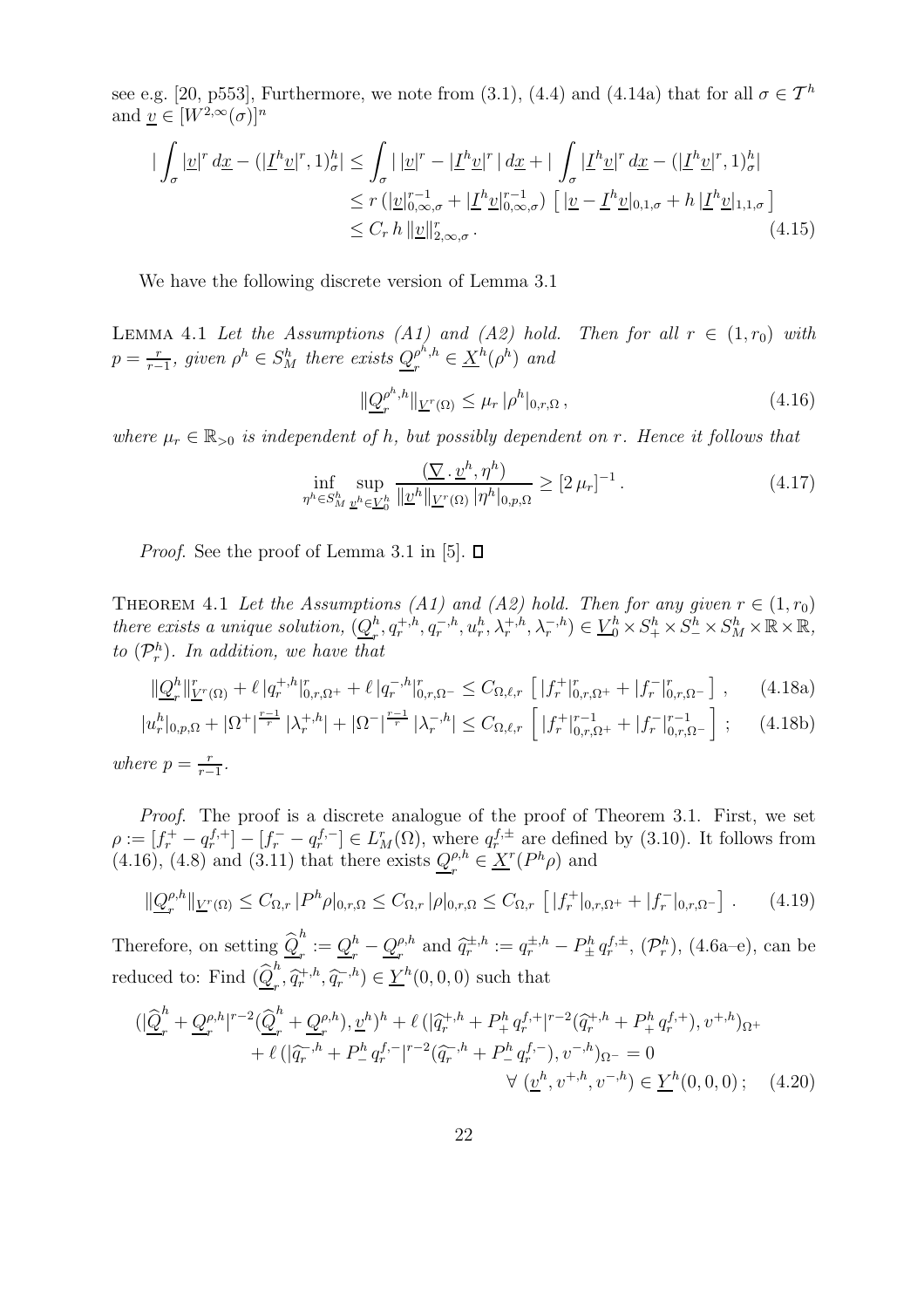which is the Euler-Lagrange equation for the strictly convex minimization problem

$$
\inf_{(\underline{v}^h, v^{+,h}, v^{-,h}) \in \underline{Y}^h(0,0,0)} E_{\ell}^{r,h}(\underline{v}^h + \underline{Q}_r^{\rho,h}, v^{+,h} + P_+^h q_r^{f,+}, v^{-,h} + P_-^h q_r^{f,-}). \tag{4.21}
$$

Hence there exists a unique solution  $(\widehat{Q}_r^h)$  $\left( \sum_{r}^{n} \hat{q}_{r}^{+,h}, \hat{q}_{r}^{-,h} \right) \in \underline{Y}^{h}(0,0,0)$  to (4.20). On setting  $Q_{_{\bmsymbol{v}}}^h$  $\frac{h}{r} = \frac{\widehat{Q}}{r}^h$  $\frac{n}{r}+\underline{Q}_{r}^{\rho,h}$  $r^{p,h}$  and  $q^{\pm,h}_{r} = \hat{q}^{\pm,h}_{r} + P^{h}_{\pm} q^{f,\pm}_{r}$ , it follows from (4.20) that  $(Q_r^h)$  $_{r}^{h}, q_{r}^{+,h}, q_{r}^{-,h}) \in$  $\underline{Y}^h(f_r^+, f_r^-, m)$  is such that

$$
(|\underline{Q}_r^h|^{r-2}\underline{Q}_r^h, \underline{v}^h)^h + \ell (|q_r^{+,h}|^{r-2}q_r^{+,h}, v^{+,h})_{\Omega^+} + \ell (|q_r^{-,h}|^{r-2}q_r^{-,h}, v^{-,h})_{\Omega^-} = 0
$$
  

$$
\forall (\underline{v}^h, v^{+,h}, v^{-,h}) \in \underline{Y}^h(0,0,0); \quad (4.22a)
$$

and hence, in particular with  $v^{\pm,h} \equiv 0$ , that

$$
(|\underline{Q}_r^h|^{r-2}\underline{Q}_r^h, \underline{v}^h)^h = 0 \qquad \forall \underline{v}^h \in \underline{X}^{r,h}(0). \tag{4.22b}
$$

It is also easily deduced from (4.6a–e) and (4.10) that any solution  $(Q_x^h)$  $\binom{h}{r}, q_r^{\pm, h}$  of  $(\mathcal{P}_r^h)$ solves  $(4.22a)$ , and from  $(3.2)$  that it is unique. In addition, it follows from  $(4.21)$ ,  $(4.5)$ , (4.8) and (4.10) that

$$
|\underline{Q}_r^h|_{0,r,\Omega}^r + |q_r^{+,h}|_{0,r,\Omega^+}^r + |q_r^{-,h}|_{0,r,\Omega^-}^r \leq C_{\Omega,\ell,r} \left[ |\underline{Q}_r^{\rho,h}|_{0,r,\Omega}^r + |q_r^{f,+}|_{0,r,\Omega^+}^r + |q_r^{f,-}|_{0,r,\Omega^-}^r \right],
$$
\n
$$
(4.23a)
$$
\n
$$
|\underline{\nabla} \cdot \underline{Q}_r^h|_{0,r,\Omega}^r \leq [|f_r^+ - q_r^{+,h}|_{0,r,\Omega^+} + |f_r^- - q_r^{-,h}|_{0,r,\Omega^-}]^r .
$$
\n
$$
(4.23b)
$$

The bound  $(4.18a)$  follow immediately from  $(4.23a,b)$ ,  $(4.19)$  and  $(3.11)$ .

Similarly to the proof of Theorem 3.1, we have that that there exists a unique  $u_r^h \in S_M^h$ satisfying  $(4.6a)$ . In addition, we have from  $(4.17)$ ,  $(4.6a)$  and  $(4.5)$  that

$$
|u_r^h|_{0,p,\Omega} \le 2 \,\mu_r \, \sup_{\underline{v}^h \in \underline{V}_0^r(\Omega)} \frac{(|\underline{Q}_r^h|^{r-2} \underline{Q}_r^h, \underline{v}^h)^h}{\|\underline{v}^h\|_{\underline{V}^r(\Omega)}} \le C_r \, |\underline{Q}_r^h|_{0,r,\Omega}^{r-1} \,. \tag{4.24}
$$

Choosing  $v^{\mp, h} \equiv 0$  in (4.22a), we have that  $v^{\pm, h} = \mp \nabla \cdot v^h$ ; and hence, on noting (4.6a), that  $\ell | q_r^{\pm,h} |^{r-2} q_r^{\pm,h} \mp u_r^h$  are constant on  $\Omega^{\pm}$ . On choosing

$$
\lambda_r^{\pm, h} = -\ell \, |q_r^{\pm, h}|^{r-2} \, q_r^{\pm, h} \pm u_r^h \,, \tag{4.25}
$$

we obtain that (4.6b,c) hold for general  $v^{\pm,h} \in S^h_{\pm}$ . Therefore, we have proved that there exists a unique solution to  $(\mathcal{P}_r^h)$ ,  $(4.6a-e)$ , which is equivalent to the minimization problem (4.11). Furthermore, we have from (4.25) that

$$
|\lambda_r^{\pm,h}| \le |\Omega^{\pm}|^{-\frac{r-1}{r}} \left[ \ell |q_r^{\pm,h}|_{0,r,\Omega^{\pm}}^{r-1} + |u_r^h|_{0,p,\Omega} \right]. \tag{4.26}
$$

Combining (4.24), (4.18a) and (4.26) yields the desired result (4.18b).  $\square$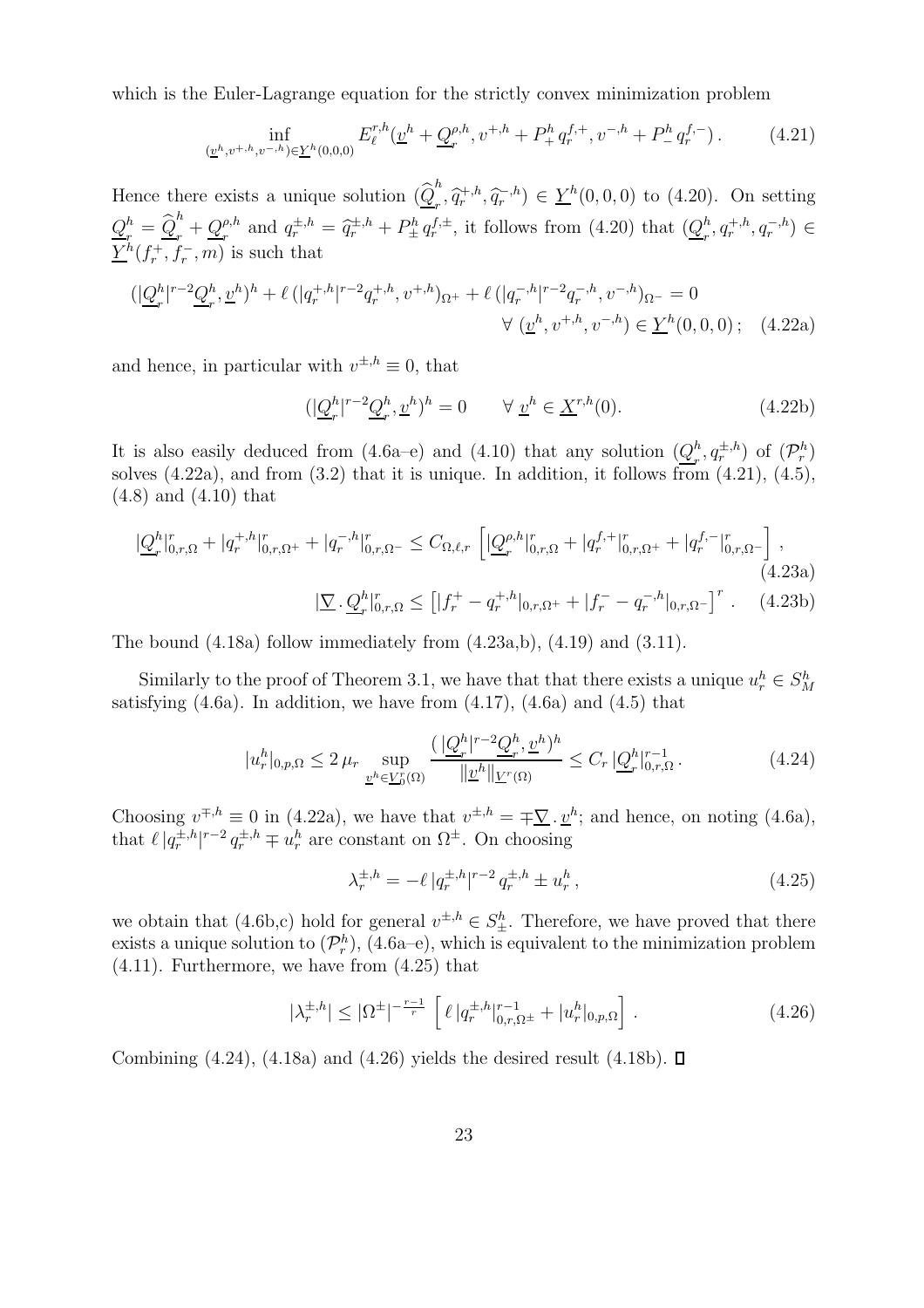THEOREM 4.2 Let the Assumptions (A1) and (A2) hold. For all  $r \in (1, r_0)$ , the unique solution  $(Q_r^h)$  $_n^h, q_r^{+,h}, q_r^{-,h}, u_r^h, \lambda_r^{+,h}, \lambda_r^{-,h})$  of  $(\mathcal{P}_r^h)$  is such that as  $h \to 0$ 

$$
\underline{Q}_r^h \to \underline{Q}_r \qquad \text{ weakly in } [L^r(\Omega)]^n,\tag{4.27a}
$$

$$
\underline{\nabla} \cdot \underline{Q}_r^h \to \underline{\nabla} \cdot \underline{Q}_r \qquad \text{weakly in } L^r(\Omega), \tag{4.27b}
$$

$$
q_r^{\pm, h} \to q_r^{\pm}
$$
 weakly in  $L^r(\Omega^{\pm}),$  (4.27c)

$$
u_r^h \to u_r \qquad \text{ weakly in } L^p(\Omega), \tag{4.27d}
$$

$$
\lambda_r^{\pm,h} \to \lambda_r^{\pm};\tag{4.27e}
$$

where  $(Q_r, q_r^+, q_r^-, u_r, \lambda_r^+, \lambda_r^-)$  is the unique solution of  $(\mathcal{P}_r)$ .

*Proof.* The results (4.27a–e) follow immediately for a subsequence  $\{(\underline{Q}_r^{h_j})\}$  $_{r}^{h_j},q_r^{\pm,h_j},u_r^{h_j},$  $\lambda_r^{\pm,h_j}$ ) $\}_{h_j>0}$  of  $\{(\underline{Q}_r^h)$  $\{h_r^h, q_r^{\pm,h}, u_r^h, \lambda_r^{\pm,h}\}\}_{h>0}$  from (4.18a,b).

It follows from (4.27c) that we may may pass to the limit in the  $h_j$  version of (4.6e) to obtain (3.3e), on recalling (4.2). For any  $\eta \in L^p(\Omega)$ , we choose  $\eta^h = P^h \eta \in S^h$  in the  $h_j$  version of (4.6d). Noting (4.27b,c), and (4.8), we obtain the desired result (3.3d).

For any  $\underline{\xi} \in [C_0^{\infty}(\Omega)]^n$  and  $\xi^{\pm} \in C_0^{\infty}(\Omega)$ , we choose  $\underline{v}^h = \underline{I}^{h_j} \underline{\xi} - \underline{Q}_r^{h_j}$  $r_t^{h_j}$  and  $v^{\pm,h} = P_{\pm}^h \xi^{\pm}$ in the  $h_j$  versions of (4.6a–c). Hence we have, on noting (3.1), that

$$
(u_r^{h_j}, \nabla \cdot (\underline{Q}_r^{h_j} - \underline{I}^{h_j} \underline{\xi}))_{\Omega} = (|\underline{Q}_r^{h_j}|^{r-2} \underline{Q}_r^{h_j}, \underline{Q}_r^{h_j} - \underline{I}^{h_j} \underline{\xi})^{h_j}
$$
  

$$
\geq \frac{1}{r} (|\underline{Q}_r^{h_j}|^r - |\underline{I}^{h_j} \underline{\xi}|^r, 1)^{h_j}, \qquad (4.28a)
$$

$$
(u_r^{h_j} - \lambda_r^{+,h_j}, q_r^{+,h_j} - P_+^{h_j} \xi^+)_{\Omega^+} = \ell (|q_r^{+,h_j}|^{r-2} q_r^{+,h_j}, q_r^{+,h_j} - P_+^{h_j} \xi^+)_{\Omega^+}
$$
  

$$
\geq \frac{\ell}{r} (|q_r^{+,h_j}|^r - |P_+^{h_j} \xi^+|^r, 1)_{\Omega^+},
$$
 (4.28b)

$$
-(u_r^{h_j} + \lambda_r^{-h_j}, q_r^{-h_j} - P_-^{h_j}\xi^-)_{\Omega^-} = \ell(|q_r^{-,h_j}|^{r-2}q_r^{-,h_j}, q_r^{-,h_j} - P_-^{h_j}\xi^-)_{\Omega^-}
$$

$$
\geq \frac{\ell}{r}(|q_r^{-,h_j}|^r - |P_-^{h_j}\xi^-|^r, 1)_{\Omega^-}.
$$
(4.28c)

Summing the above, and noting (4.6d) and (4.13), yields that

$$
-(u_r^{h_j}, \nabla \cdot \xi)_{\Omega} + (f_r^+ - P_+^{h_j} \xi^+, u_r^{h_j})_{\Omega^+} - (f_r^- - P_-^{h_j} \xi^-, u_r^{h_j})_{\Omega^-} - (\lambda_r^{+,h_j}, q_r^{+,h_j} - P_+^{h_j} \xi^+)_{\Omega^+} - (\lambda_r^{-,h_j}, q_r^{-,h_j} - P_-^{h_j} \xi^-)_{\Omega^-} = (u_r^{h_j}, \nabla \cdot (\underline{Q}_r^{h_j} - \underline{I}^{h_j} \xi))_{\Omega} + (u_r^{h_j} - \lambda_r^{+,h_j}, q_r^{+,h_j} - P_+^{h_j} \xi^+)_{\Omega^+} - (u_r^{h_j} + \lambda_r^{-,h_j}, q_r^{-,h_j} - P_-^{h_j} \xi^-)_{\Omega^-} \geq \frac{1}{r} [(|\underline{Q}_r^{h_j}|^r - |\underline{I}^{h_j} \xi|^r, 1)^{h_j} + \ell (|q_r^{+,h_j}|^r - |P_+^{h_j} \xi^+|^r, 1)_{\Omega^+} + \ell (|q_r^{-,h_j}|^r - |P_-^{h_j} \xi^-|^r, 1)_{\Omega^-}]. \tag{4.29}
$$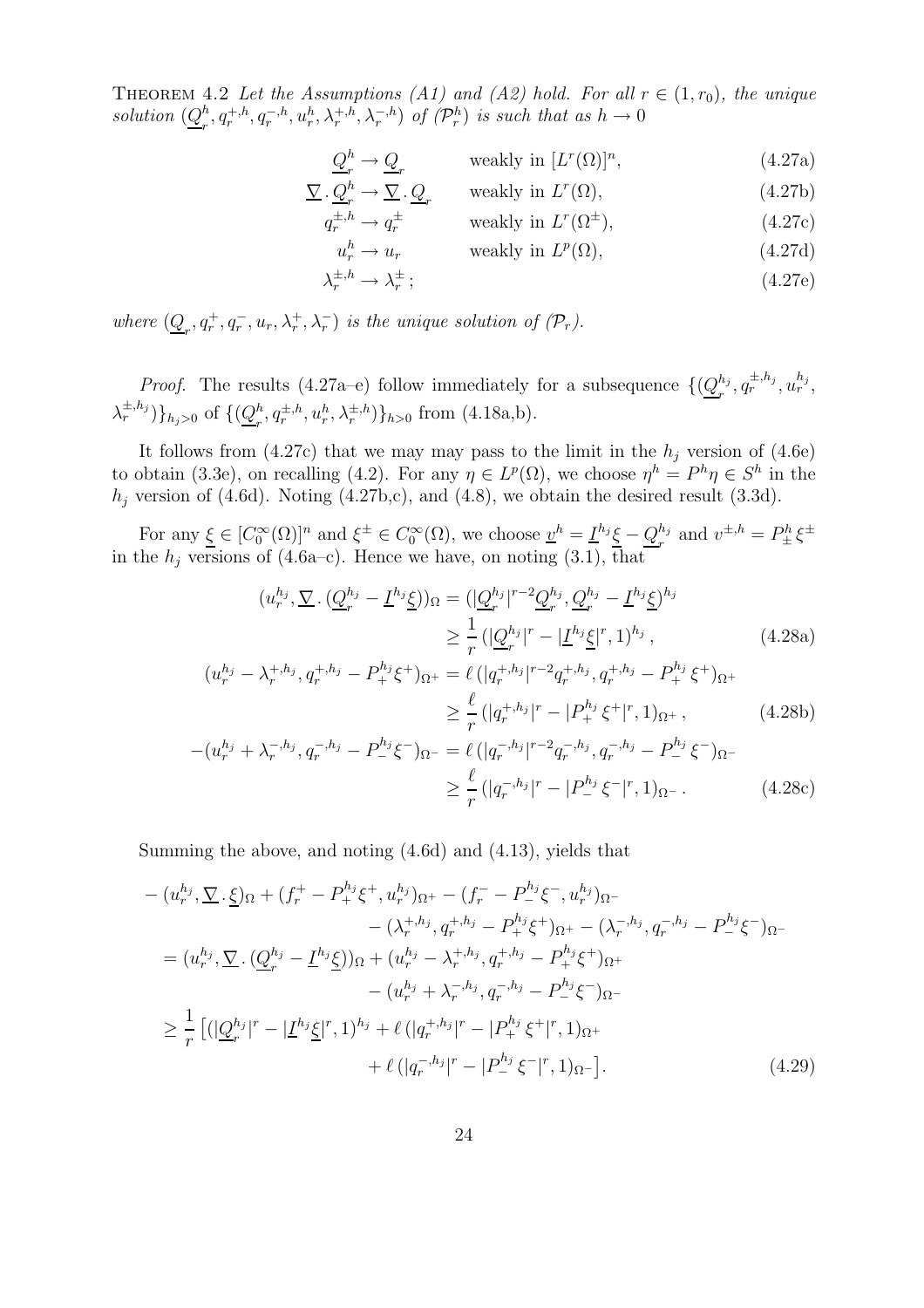We have from  $(4.5)$ ,  $(3.1)$  and  $(4.27a,c)$  that

$$
\liminf_{h_j \to 0} (|\underline{Q}_r^{h_j}|^r, 1)^{h_j} \ge (|\underline{Q}_r|^r, 1)_{\Omega} \text{ and } \liminf_{h_j \to 0} (|\underline{q}_r^{\pm, h_j}|^r, 1)_{\Omega^{\pm}} \ge (|\underline{q}_r^{\pm}|^r, 1)_{\Omega^{\pm}}. \tag{4.30}
$$

Passing to the limit  $h_j \to 0$  in (4.29), and noting (4.27a–e), (4.8), (4.15) and (4.30), yields that

$$
-(u_r, \nabla \cdot \underline{\xi})_{\Omega} + (f_r^+ - \xi^+, u_r)_{\Omega^+} - (f_r^- - \xi^-, u_r)_{\Omega^-} - (\lambda_r^+, q_r^+ - \xi^+)_{\Omega^+} - (\lambda_r^-, q_r^- - \xi^-)_{\Omega^-} \geq \frac{1}{r} \left[ (|\underline{Q}_r|^r - |\underline{\xi}|^r, 1)_{\Omega} + \ell (|q_r^+|^r - |\xi^+|^r, 1)_{\Omega^+} + \ell (|q_r^-|^r - |\xi^-|^r, 1)_{\Omega^-} \right] \forall (\underline{\xi}, \xi^+, \xi^-) \in [C_0^{\infty}(\Omega)]^n \times C_0^{\infty}(\Omega^+) \times C_0^{\infty}(\Omega^-). \tag{4.31}
$$

Recalling that  $V_0^r$  $L^r(\Omega)$  and  $L^r(\Omega^{\pm})$  are the strong closures of  $[C_0^{\infty}(\Omega)]^n$  and  $C_0^{\infty}(\Omega^{\pm})$  in the norms  $\|\cdot\|_{V^r(\Omega)}$  and  $|\cdot|_{0,r,\Omega^{\pm}}$ , respectively, we have that (4.31) remains true for all  $(\underline{\xi}, \xi^+, \xi^-) \in \underline{V}_0^r$  $L^r(\Omega) \times L^r(\Omega^+) \times L^r(\Omega^-).$ 

Therefore choosing  $\underline{\xi} = \underline{Q}_r \pm \varepsilon \underline{v}$  and  $\xi^{\pm} = q_r^{\pm}$  with  $\underline{v} \in \underline{V}_0^r$  $_{0}^{r}(\Omega)$  in (4.31), and noting (3.1) and (3.3d), yields the desired result (3.3a), on letting  $\varepsilon \to 0$ . Similarly, choosing  $\underline{\xi} = \underline{Q}_r$  and  $\xi^{\pm} = q_r^{\pm} \pm \varepsilon v^{\pm}$  with  $v^{\pm} \in L^r(\Omega^{\pm})$  in (4.31), and noting (3.1) and (3.3d), yields the desired results  $(3.3b,c)$ , on letting  $\varepsilon \to 0$ . Hence we have that  $(\underline{Q}_r, q_r^+, q_r^-, u_r, \lambda^+, \lambda^-) \in$  $V_0^r$  $L^r(\Omega) \times L^r(\Omega^+) \times L^r(\Omega^-) \times L^p(\Omega) \times \mathbb{R} \times \mathbb{R}$  solves  $(\mathcal{P}_r)$ . As the solution of  $(\mathcal{P}_r)$  is unique, the whole sequence  $\{(\underline{Q}_{r}^{h}% )_{r}\}_{r}^{r}$  $_{r}^{h}$ ,  $q_{r}^{\pm,h}$ ,  $u_{r}^{h}$ ,  $\lambda_{r}^{\pm,h}$  } $_{h>0}$  converges in (4.27a-e).

REMARK 4.1 Clearly, on combining Theorems 3.2 and 4.2 we have the subsequence convergence of  $\{(\underline{Q}_{r}^{h}% ,\underline{Q}_{r}^{h}(\theta_{r}^{h})\mid r\in\mathbb{N}_{0};r\in\mathbb{N}_{0};r\in\mathbb{N}_{0};r\in\mathbb{N}_{0};r\in\mathbb{N}_{0}\}$  $\{f^{h}_{r}, q^{+,h}_{r}, q^{-,h}_{r}, u^{h}_{r}, \lambda^{+,h}_{r}, \lambda^{-,h}_{r}\}\}_{(r>1,h>0)}$  as  $r_{j} \to 1$  and  $h_{j} \to 0$  to  $(\underline{Q}, q^{+}, q^{-}, u, \lambda^{h}_{r}, \lambda^{-,h}_{r}, \lambda^{-,h}_{r})\}_{(r>1,h>0)}$  $(\lambda^+, \lambda^-) \in \underline{V}_0^{\mathcal{M}}(\Omega) \times \mathcal{M}(\overline{\Omega^+}) \times \mathcal{M}(\overline{\Omega^-}) \times C_M(\overline{\Omega}) \times \mathbb{R} \times \mathbb{R}$ , which is a solution of  $(\widehat{\mathcal{P}})$ ,  $(3.23a-e).$ 

#### 4.2 Approximation of  $(\mathcal{U}_r)$

Similarly to subsection 3.2, we assume that  $f := f^+ - f^- \in L^{r_0}(\Omega)$  for some  $r_0 > 1$ . Then for a given  $r \in (1, r_0)$ , we consider the following fully practical approximation of  $(\mathcal{U}_r)$  by  $V^h_{\rm 0}$  $\begin{array}{c} h \\ 0 \end{array}$ :

 $(\mathcal{U}_r^h)$  Find  $\underline{\mathcal{Q}}_r^h$  $\frac{h}{r} \in \underline{V}_0^h$  $\frac{h}{0}$  such that

$$
(|\underline{Q}_r^h|^{r-2}\underline{Q}_r^h, \underline{v}^h)^h + \ell (|\underline{\nabla} \cdot \underline{Q}_r^h - P^h f|^{r-2} (\underline{\nabla} \cdot \underline{Q}_r^h - P^h f), \underline{\nabla} \cdot \underline{v}^h)_{\Omega} = 0 \qquad \forall \underline{v}^h \in \underline{V}_0^h. \tag{4.32}
$$

 $(\mathcal{U}_r^h)$  is the Euler-Lagrange equation for the strictly convex minimization problem: Find  $Q_{_{\bmsymbol{r}}}^h$  $\frac{h}{r} \in \underline{V}_0^h$  $_0<sup>h</sup>$  such that

$$
E_{\ell}^{r,h}(\underline{Q}_r^h) \le E_{\ell}^{r,h}(\underline{v}^h) := \frac{1}{r} \left[ (|\underline{v}^h|^r, 1)^h + \ell \left( (\underline{\nabla} \cdot \underline{v}^h - P^h f|^r, 1)_{\Omega} \right] \qquad \forall \underline{v}^h \in \underline{V}_0^h. \tag{4.33}
$$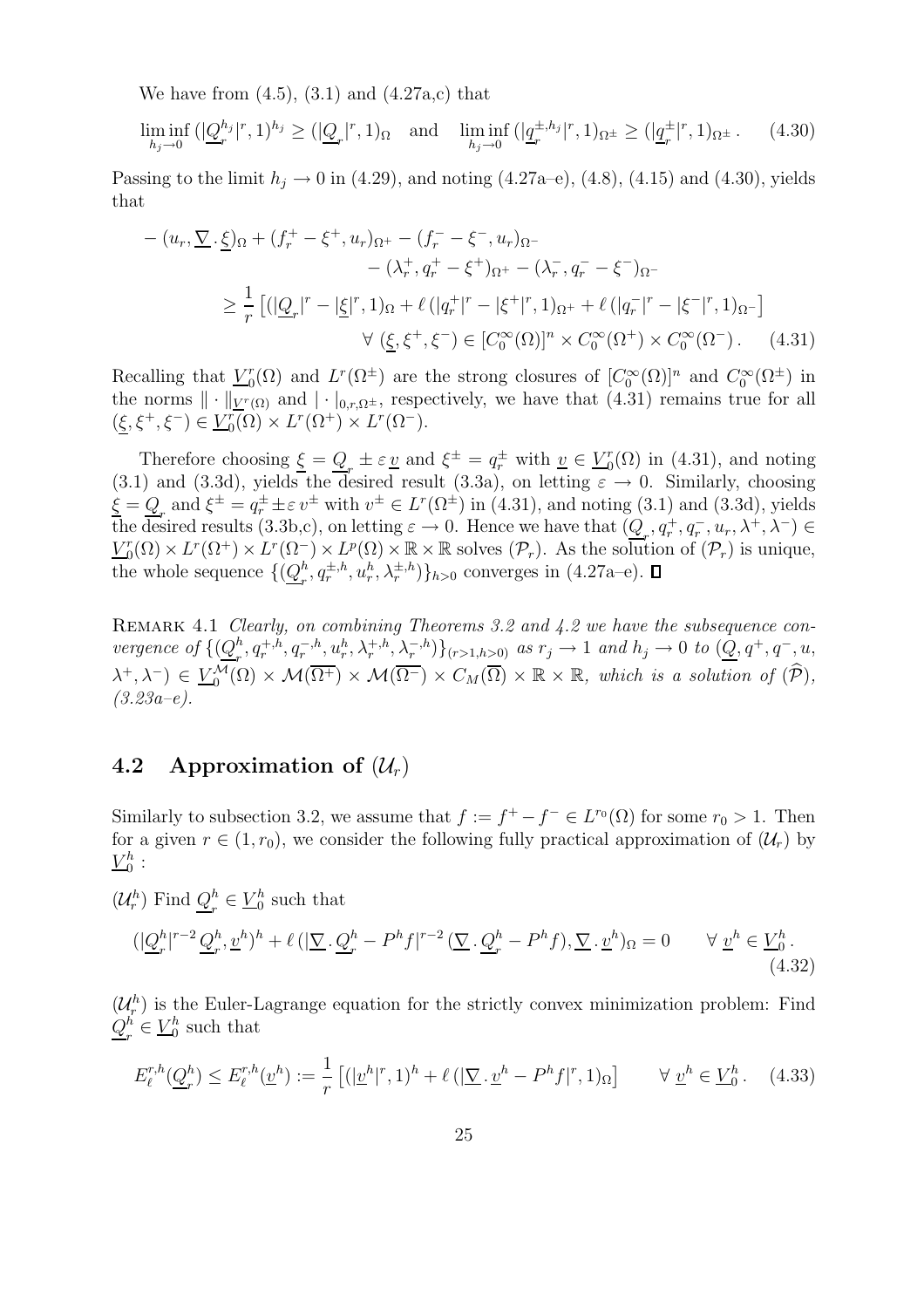Hence, there exists a unique solution  $Q^h_{\mu}$  $\frac{h}{r} \in \underline{V}_0^h$  $\mathfrak{b}_0^h$  to  $(\mathcal{U}_r^h)$ ; and moreover, we have, on noting (4.5) and (4.8), that

$$
|\underline{Q}_r^h|_{0,r,\Omega}^r + \ell |\underline{\nabla} \cdot \underline{Q}_r^h - P^h f|_{0,r,\Omega}^r \le C_{\ell,r} |f|_{0,r,\Omega}^r. \tag{4.34}
$$

It follows from (3.36) that there exists  $Q_r \in \underline{V}_0^r$  $_{0}^{r}(\Omega)$  such that there exists a subsequence  $\{\underline{Q}^{h_j}_r$  $\{h_j\}_{h_j>0}$ , where  $Q_r^h$  $_n^h$  is the unique solution of  $(\mathcal{U}_r^h)$ , such that  $(4.27a,b)$  hold as  $h_j \to 0$ .

For any  $\underline{\xi} \in [C_0^{\infty}(\Omega)]^n$ , we have from (4.33) that  $E_{\ell}^{r,h_j}$  $\ell^{r,h_j}(\underline{Q}_r^{h_j})$  $\binom{h_j}{r} \leq E_{\ell}^{r,h_j}$  $\ell^{r,h_j}(\underline{I}^{h_j}\underline{\xi})$ . Passing to the  $h_j \to 0$  limit in this, on noting (4.15), (4.8), (4.14b), (4.30), (4.27b) and (3.1), yields that

$$
(|\underline{Q}_r|^r + \ell |\underline{\nabla} \cdot \underline{Q}_r - f|^r, 1)_{\Omega} \le (|\underline{\xi}|^r + \ell |\underline{\nabla} \cdot \underline{\xi} - f|^r, 1)_{\Omega} \qquad \forall \underline{\xi} \in [C_0^{\infty}(\Omega)]^n. \tag{4.35}
$$

Recalling that  $V_0^r$  $\mathcal{O}_0(\Omega)$  is the strong closure of  $[C_0^{\infty}(\Omega)]^n$  in the norm  $\|\cdot\|_{L^r(\Omega)}$  we have that (4.35) remains true for all  $\underline{\xi} \in \underline{V}_0^r$  $C_0^r(\Omega)$ , which is equivalent to  $(\mathcal{U}_r)$ , (3.34). As the solution of  $(\mathcal{U}_r)$  is unique, the whole sequence  $\{Q_r^h\}$  ${}_{r}^{h}$ <sub>h>0</sub> converges in (4.27a,b). Finally, the analogue of Remark 4.1 holds for  $(\mathcal{U}_r^h)$ .

### 4.3 Approximation of  $(\mathcal{PM}_r)$

Similarly to subsection 3.3, we assume that the non-negative  $f^{(i)} \in L^{r_0}(\Omega)$ ,  $i = 1 \to I$ , for some  $r_0 > 1$ . In addition, for given constants  $m \in (0, \min_{i=1 \to I} \{\int_{\overline{\Omega}} f^{(i)}\}]$  and  $G \ge \frac{m}{|\Omega_{\varsigma}|}$  $\frac{m}{|\Omega_g|},$ we introduce the convex sets

$$
K_G^h(m) := \{ \eta^h \in K_G^h : \int_{\Omega_g} \eta^h \, d\underline{x} = m \}, \quad \text{where} \quad K_G := \{ \eta^h \in S_g^h : 0 \le \eta^h \le G \} \, .
$$
\n
$$
(4.36)
$$

For a given  $r \in (1, r_0)$ , we then consider the following fully practical approximation of  $(\mathcal{PM}_r)$  by  $\underline{V}_0^h$  $_0^h$  and  $S^h$  :

 $(\mathcal{PM}_r^h)$  Find  $\underline{Q}_r^{(i),h}$  $r^{(i),h}_r \in \underline{V}_0^h$  $b_0^h$ ,  $i = 1 \rightarrow I$ , and  $g_r^h \in K_G^h(m)$  such that  $(|\underline{Q}^{(i),h}_r$  $\int_r^{(i),h}$ | $r^{-2} \frac{Q_r^{(i),h}}{r}$  $(\stackrel{(i)}{r},\stackrel{(i)}{u})^h$  $+ \ell ( \vert \underline{\nabla} \cdot \underline{Q}^{(i),h}_r - P^h f^{(i)} + g^h_r \vert^{r-2} \left( \underline{\nabla} \cdot \underline{Q}^{(i),h}_r - P^h f^{(i)} + g^h_r \right), \underline{\nabla} \cdot \underline{v}^h \rangle_{\Omega} = 0$  $\forall \underline{v}^h \in \underline{V}_0^h$  $j_0^n, i = 1 \rightarrow I, (4.37a)$  $\sum$  $i=1$  $(|\underline{\nabla} \cdot \underline{Q}_r^{(i),h} - P^h f^{(i)} + g_r^h|^{r-2} (\underline{\nabla} \cdot \underline{Q}_r^{(i),h} - P^h f^{(i)} + g_r^h), \eta^h - g_r^h)_{\Omega_g} \geq 0$  $\forall \eta^h \in K_G^h(m).$  (4.37b)

 $(\mathcal{PM}_r^h)$  is the Euler-Lagrange system for the strictly convex minimization problem: Find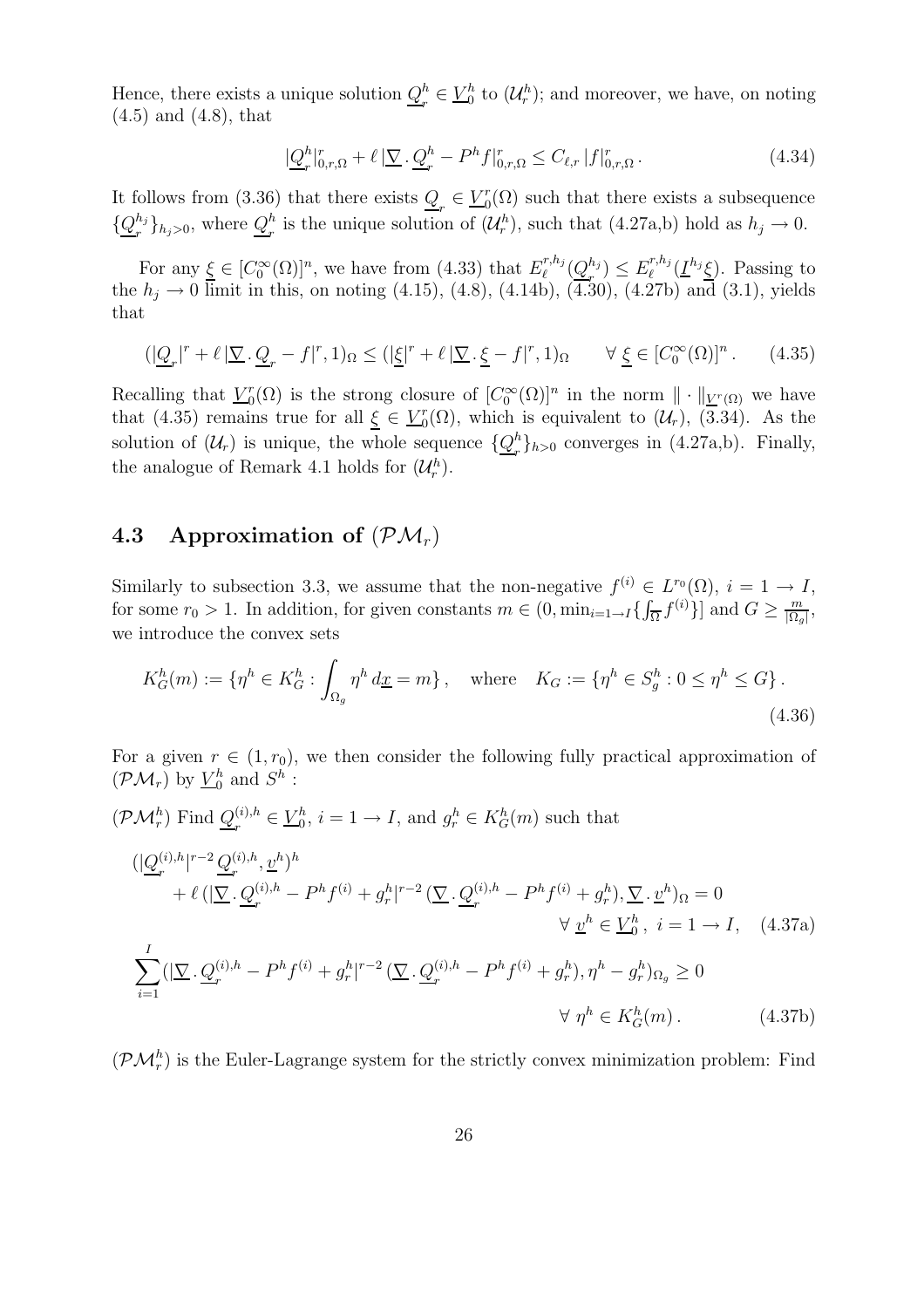$$
Q_r^{(i),h} \in \underline{V}_0^h, i = 1 \to I, \text{ and } g_r^h \in K_G^h(m) \text{ such that}
$$
  
\n
$$
E_\ell^{r,h}(\{\underline{Q}_r^{(i),h}\}_{i=1}^I, g_r^h)
$$
  
\n
$$
\leq E_\ell^{r,h}(\{\underline{v}^{(i),h}\}_{i=1}^I, \eta^h) := \frac{1}{r} \sum_{i=1}^I \left[ (|\underline{v}^{(i),h}|^r, 1)^h + \ell (|\underline{\nabla} \cdot \underline{v}^{(i),h} - P^h f^{(i)} + \eta^h|^r, 1)_\Omega \right]
$$
  
\n
$$
\forall \underline{v}^{(i),h} \in \underline{V}_0^h, i = 1 \to I, \quad \forall \eta^h \in K_G^h(m).
$$
\n(4.38)

Hence, there exists a unique solution  $(\{\mathcal{Q}_r^{(i),h}\})$  $\{f^{(i),h}_{r}\}_{i=1}^{I}, g^{h}_{r}$  to  $(\mathcal{PM}^{h}_{r})$ ; and moreover, we have, on noting  $(4.5)$  and  $(4.8)$ , that

$$
\sum_{i=1}^{I} \left[ \left| \underline{Q}_r^{(i),h} \right|_{0,r,\Omega}^r + \ell \left| \nabla \cdot \underline{Q}_r^{(i),h} - P^h f^{(i)} + g_r^h \right|_{0,r,\Omega}^r \right] \le C_{\ell,r} \left[ \frac{I \, m^r}{|\Omega_g|^{r-1}} + \sum_{i=1}^{I} |f^{(i)}|_{0,r,\Omega}^r \right]. \tag{4.39}
$$

It follows from (4.39) that there exist  $Q_{n}^{(i)}$  $r^{(i)} \in \underline{V}_0^r$  $g_0^r(\Omega)$ ,  $i = 1 \rightarrow I$ , and  $g_r \in K_G(m)$  such that there exists a subsequence  $\{\{\underline{Q}_r^{(i),h_j}\}$  $\{a_r^{(i),h_j}\}_{i=1}^I, g_r^{h_j}\}_{h_j>0}$ , where  $(\{\underline{Q}_r^{(i),h_j}\}_{j=1}^I, \{\underline{Q}_r^{(i),h_j}\}_{j=1}^I)$  $\{e^{(i),h}\}_{i=1}^I, g^h_r$  is the unique solution of  $(\mathcal{PM}_r^h)$ , such that

$$
\underline{Q}_r^{(i),h_j} \to \underline{Q}_r^{(i)} \qquad \text{ weakly in } [L^r(\Omega)]^n, \qquad i = 1 \to I,
$$
 (4.40a)

$$
\underline{\nabla} \cdot \underline{Q}_r^{(i),h_j} \to \underline{\nabla} \cdot \underline{Q}_r^{(i)} \qquad \text{weakly in } L^r(\Omega), \qquad i = 1 \to I,
$$
 (4.40b)

$$
g_r^{h_j} \to g_r \qquad \text{vaguely in } L^\infty(\Omega_g) \tag{4.40c}
$$

hold as  $h_i \rightarrow 0$ .

For any  $\underline{\xi}^{(i)} \in [C_0^{\infty}(\Omega)]^n$ ,  $i = 1 \to I$ , and  $\eta \in K_G(m)$ , we have from (4.38) that  $E^{r,h_j}_\ell$  $\ell^{r,h_j}(\{\underline{Q}^{(i),h_j}_r$  $\{f^{(i),h_j}_{r}\}_{i=1}^I, g^{h_j}_{r} \leq E^{r,h_j}_{\ell}$  $\ell^{r,h_j}(\{\underline{I}^{h_j}\underline{\xi}^{(i)}\}_{i=1}^I, P^{h_j}\eta)$ . Passing to the  $h_j \to 0$  limit in this, on noting (4.15), (4.8), (4.14b), (4.40a–c) and (3.1), yields that

$$
\sum_{i=1}^{I} \left[ (|\underline{Q}_r^{(i)}|^r + \ell | \underline{\nabla} \cdot \underline{Q}_r^{(i)} - f^{(i)} + g_r |^r, 1) \Omega \right] \le \sum_{i=1}^{I} \left[ (|\underline{\xi}^{(i)}|^r + \ell | \underline{\nabla} \cdot \underline{\xi}^{(i)} - f^{(i)} + \eta |^r, 1) \Omega \right]
$$

$$
\forall \underline{\xi}^{(i)} \in [C_0^{\infty}(\Omega)]^n, \quad i = 1 \to I, \quad \forall \eta \in K_G(m). \tag{4.41}
$$

Recalling that  $V_0^r$  $\mathcal{O}_0(\Omega)$  is the strong closure of  $[C_0^{\infty}(\Omega)]^n$  in the norm  $\|\cdot\|_{\underline{V}^r(\Omega)}$  we have that (4.41) remains true for all  $\underline{\xi} \in \underline{V}_0^r$  $C_0^r(\Omega)$ , which is equivalent to  $(\mathcal{PM}_r)$ ,  $(3.46a,b)$ . As the solution of  $(\mathcal{PM}_r)$  is unique, the whole sequence  $\{\{\mathcal{Q}_r^{(i),h}\}\}$  $\{a_i^{(i),h}\}_{i=1}^I, g_r^h\}_{h>0}$  converges in (4.40a–c). Finally, the analogue of Remark 4.1 holds for  $(\mathcal{PM}_r^h)$ .

#### $5$  Augmented Lagrangian Methods for  $(\mathcal{P}_r^h)$  $\binom{n}{r}$ and  $(\mathcal{PM}_r^h)$

In this section we introduce, and prove convergence of, algorithms to solve the problems  $(\mathcal{P}_r^h)$ , (4.6a–e), and  $(\mathcal{PM}_r^h)$ , (4.37a,b); which involve constraints, and hence Lagrange multipliers, as opposed to  $(\mathcal{U}_r^h)$ , (4.32).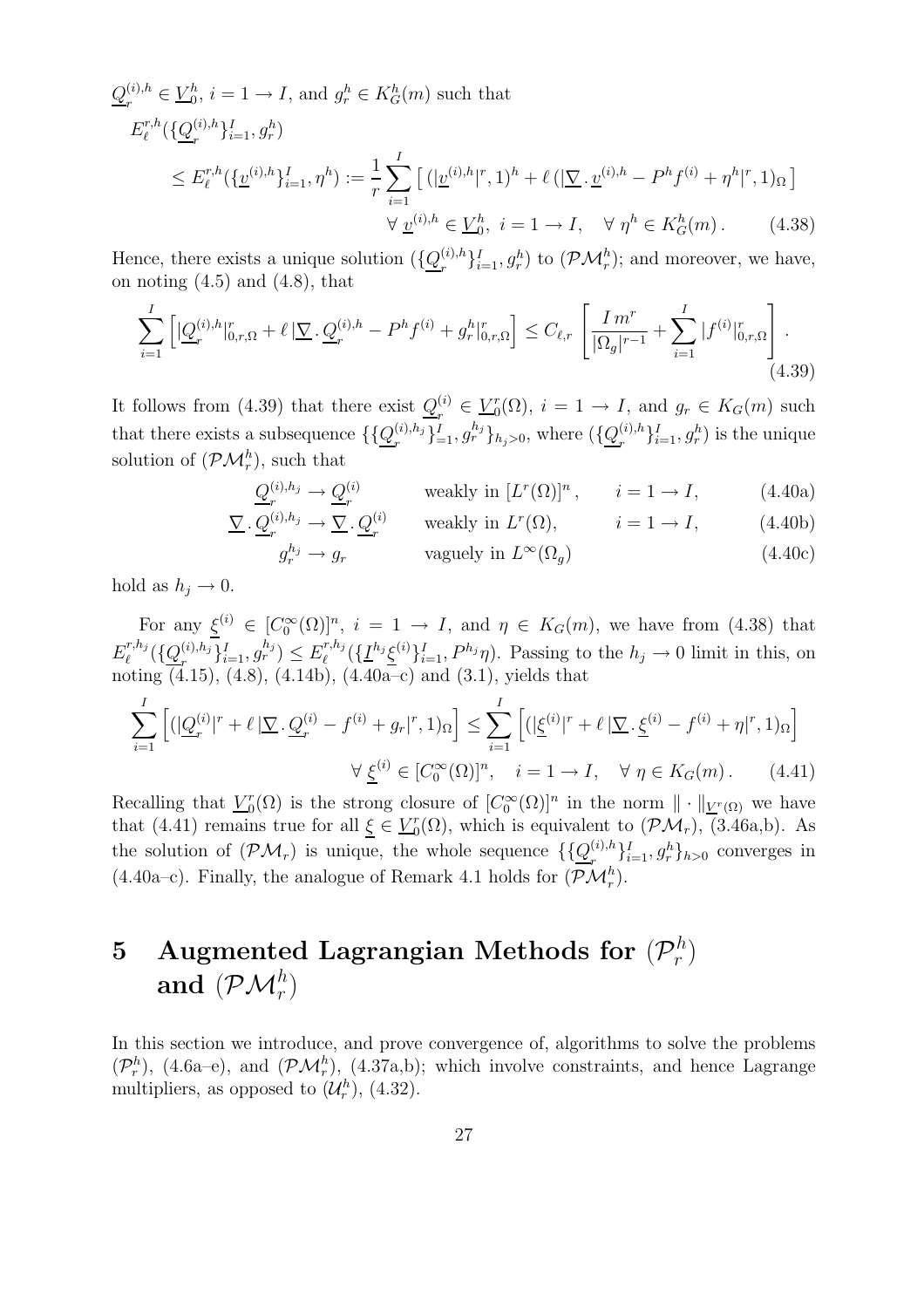#### $5.1$ h  $\binom{n}{r}$

For a given constant  $\mu > 0$ , we consider the following iterative method for solving the constrained problem (4.6a–e):

For  $k \geq 0$ , given  $u_r^{h,k} \in S^h$  and  $\lambda_r^{\pm, h,k} \in \mathbb{R}$ ; find  $\underline{Q}_r^{h,k+1}$  $e^{h,k+1} \in \underline{V}_0^h$  and  $q_r^{h,\pm,k+1} \in S_\pm^h$  such that

$$
\begin{split}\n& (\vert \underline{Q}_{r}^{h,k+1} \vert^{r-2} \underline{Q}_{r}^{h,k+1}, \underline{v}^{h})^{h} + \mu \left( \underline{\nabla} \cdot \underline{Q}_{r}^{h,k+1} - [f_{r}^{+} - q_{r}^{+h,k+1}] + [f_{r}^{-} - q_{r}^{-h,k+1}], \underline{\nabla} \cdot \underline{v}^{h} \right)_{\Omega} \\
& = (u_{r}^{h,k}, \underline{\nabla} \cdot \underline{v}^{h})_{\Omega} \qquad \forall \underline{v}^{h} \in \underline{V}_{0}^{h}, \qquad (5.1a) \\
\ell \left( \vert q_{r}^{+h,k+1} \vert^{r-2} q_{r}^{+h,k+1}, v^{+h} \right)_{\Omega^{+}} + \mu \left( \underline{\nabla} \cdot \underline{Q}_{r}^{h,k+1} - [f_{r}^{+} - q_{r}^{+h,k+1}] + [f_{r}^{-} - q_{r}^{-h,k+1}], v^{+h} \right)_{\Omega^{+}} \\
&- \mu \left[ (f_{r}^{+} - q_{r}^{+h,k+1}, 1)_{\Omega^{+}} - m \right] (v^{+h}, 1)_{\Omega^{+}} = (u_{r}^{h,k} - \lambda_{r}^{+h,k}, v^{+h})_{\Omega^{+}} \qquad \forall \ v^{+h} \in S_{+}^{h}, \\
& (5.1b) \\
\ell \left( \vert q_{r}^{-,h,k+1} \vert^{r-2} q_{r}^{-,h,k+1}, v^{-,h} \right)_{\Omega^{-}} - \mu \left( \underline{\nabla} \cdot \underline{Q}_{r}^{h,k+1} - [f_{r}^{+} - q_{r}^{+h,k+1}] + [f_{r}^{-} - q_{r}^{-,h,k+1}], v^{-,h} \right)_{\Omega^{-}} \\
&- \mu \left[ (f_{r}^{-} - q_{r}^{-,h,k+1}, 1)_{\Omega^{-}} - m \right] (v^{-,h}, 1)_{\Omega^{-}} = (-u_{r}^{h,k} - \lambda_{r}^{-,h,k}, v^{-,h})_{\Omega^{-}} \qquad \forall \ v^{-,h} \in S_{-}^{h}.\n\end{split} \tag{5.1c}
$$

Then for a given constant  $\rho > 0$ , set

$$
u_r^{h,k+1} = u_r^{h,k} - \rho \left[ \nabla \cdot \underline{Q}_r^{h,k+1} - [P_+^h f_r^+ - q_r^{+,h,k+1}] + [P_-^h f_r^- - q_r^{-,h,k+1}] \right] \in S^h \,, \tag{5.2a}
$$

$$
\lambda_r^{\pm, h, k+1} = \lambda_r^{\pm, h, k} - \rho \left[ (f_r^{\pm} - q_r^{\pm, h, k+1}, 1)_{\Omega^{\pm}} - m \right] \in \mathbb{R} \,. \tag{5.2b}
$$

We introduce the augmented Lagrangian associated with the minimization problem,  $(4.11)$ , which is equivalent to  $(\mathcal{P}_r^h)$  :

$$
\mathcal{L}_{\ell,\mu}^{r,h}(\underline{v}^{h},v^{+,h},v^{-,h},\eta^{h},\lambda^{+},\lambda^{-})
$$
  
\n
$$
:=\frac{1}{r}\left[ (|\underline{v}^{h}|^{r},1)^{h} + \ell (|v^{+,h}|^{r},1)_{\Omega^{+}} + \ell (|v^{-,h}|^{r},1)_{\Omega^{-}} \right] - \lambda^{+} \left[ (f_{r}^{+} - v^{+,h},1)_{\Omega^{+}} - m \right]
$$
  
\n
$$
- \lambda^{-} \left[ (f_{r}^{-} - v^{-,h},1)_{\Omega^{-}} - m \right] - (\underline{\nabla} \cdot \underline{v}^{h} - [f_{r}^{+} - v^{+,h}] + [f_{r}^{-} - v^{-,h}],\eta^{h})_{\Omega}
$$
  
\n
$$
+ \frac{\mu}{2} \left[ \left[ (f_{r}^{+} - v^{+,h},1)_{\Omega^{+}} - m \right]^{2} + \left[ (f_{r}^{-} - v^{-,h},1)_{\Omega^{-}} - m \right]^{2} \right]
$$
  
\n
$$
+ \frac{\mu}{2} |\underline{\nabla} \cdot \underline{v}^{h} - [f_{r}^{+} - v^{+,h}] + [f_{r}^{-} - v^{-,h}]|_{0,\Omega}^{2}
$$
  
\n
$$
\forall (\underline{v}^{h},v^{+,h},v^{-,h},\eta^{h},\lambda^{+},\lambda^{-}) \in \underline{V}_{0}^{h} \times S_{+}^{h} \times S_{-}^{h} \times S_{-}^{h} \times \mathbb{R} \times \mathbb{R}. \quad (5.3)
$$

Then (5.1a–c) is the Euler-Lagrange system for the minimization of  $\mathcal{L}_{\ell,\mu}^{r,h}(\underline{v}^h, v^{+,h}, v^{-,h}, u_r^{h,k}, \underline{v}^{h,k})$  $\lambda_r^{+,h,k}, \lambda_r^{-,h,k}$  over  $\underline{v}^h \in \underline{V}_0^h$ h and  $v^{\pm,h} \in S^h_{\pm}$  for given  $u_r^{h,k} \in S^h$  and  $\lambda_r^{\pm,h,k} \in \mathbb{R}$ . As this is a strictly convex minimization problem, we have existence and uniqueness of  $Q_{n}^{h,k+1}$  $e^{h,k+1}_r \in \underline{V}_0^h$ 0 and  $q_r^{\pm,h,k+1} \in S_{\pm}^h$  solving (5.1a-c).

THEOREM 5.1 For any  $\mu > 0$ , and any  $u_r^{h,0} \in S^h$  and  $\lambda_r^{\pm, h,0} \in \mathbb{R}$ ; if  $\rho \in (0, 2\mu)$ , then the sequence  $\{(\mathcal{Q}^{h,k}_r)$  $\{a_r^{h,k},q_r^{+,h,k},q_r^{-,h,k},u_r^{h,k},\lambda_r^{+,h,k},\lambda_r^{-,h,k})\}_{k\geq 0}$  generated by the algorithm  $(5.1a-c)$ and  $(5.2a,b)$  is such that

$$
\underline{Q}_r^{h,k} \to \underline{Q}_r^h, \qquad q_r^{\pm,h,k} \to q_r^{\pm,h} \qquad \text{as} \quad k \to \infty \,, \tag{5.4}
$$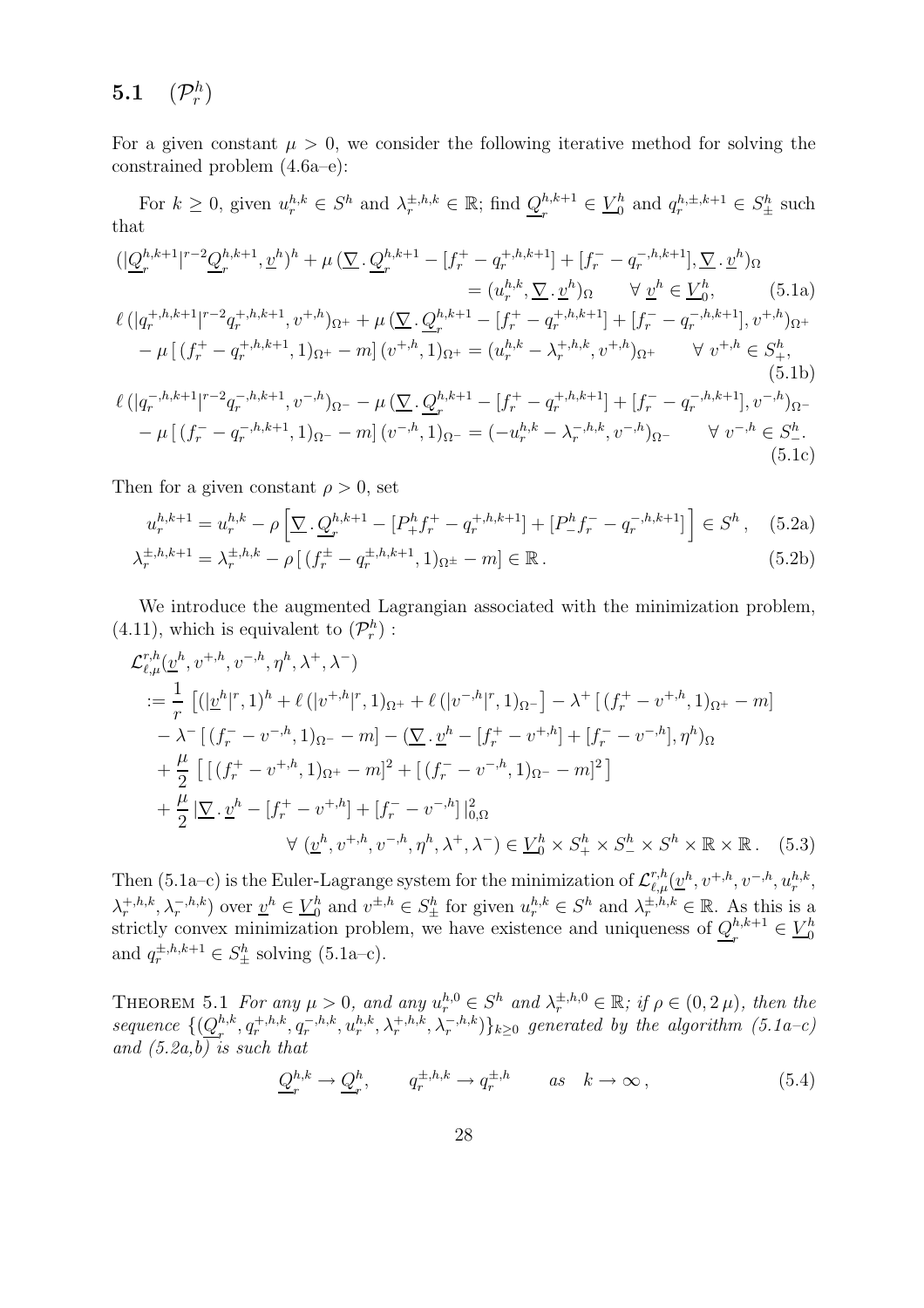where  $(Q_n^h)$  $_{r}^{h}, q_{r}^{\pm,h}, u_{r}^{h}, \lambda_{r}^{\pm,h}$  is the unique solution of  $(\mathcal{P}_{r}^{h}),$   $(4.6a-e).$ 

*Proof.* Let 
$$
\overline{Q}^k := Q_r^h - Q_r^{h,k}, \overline{q}^{\pm,k} := q_r^{\pm,h} - q_r^{\pm,h,k}, \overline{u}^k := u_r^h - u_r^{h,k}
$$
 and  $\overline{\lambda}^{\pm,k} := \lambda_r^{\pm,h,k}$ . Then we have from (4.6a-e) and (5.1a-c) that

$$
\begin{split}\n&\left(|\underline{Q}_{r}^{h}|^{r-2}\underline{Q}_{r}^{h}-|\underline{Q}_{r}^{h,k+1}|^{r-2}\underline{Q}_{r}^{h,k+1},\overline{\underline{Q}}^{k+1}\right)^{h}+\mu\left|\underline{\nabla}\cdot\overline{\underline{Q}}^{k+1}+\overline{q}^{+,k+1}-\overline{q}^{-,k+1}\right|_{0,\Omega}^{2} \\
&+\ell\left(|q_{r}^{+,h}|^{r-2}q_{r}^{+,h}-|q_{r}^{+,h,k+1}|^{r-2}q_{r}^{+,h,k+1},\overline{q}^{+,k+1}\right)_{\Omega^{+}}+\mu\left[(\overline{q}^{+,k+1},1)_{\Omega^{+}}\right]^{2} \\
&+\ell\left(|q_{r}^{-,h}|^{r-2}q_{r}^{-,h}-|q_{r}^{-,h,k+1}|^{r-2}q_{r}^{-,h,k+1},\overline{q}^{-,k+1}\right)_{\Omega^{-}}+\mu\left[(\overline{q}^{-,k+1},1)_{\Omega^{-}}\right]^{2} \\
&=(\overline{u}^{k},\underline{\nabla}\cdot\overline{\underline{Q}}^{k+1}+\overline{q}^{+,k+1}-\overline{q}^{-,k+1}\right)_{\Omega}-(\overline{\lambda}^{+,k},\overline{q}^{+,k+1})_{\Omega^{+}}-(\overline{\lambda}^{-,k},\overline{q}^{-,k+1})_{\Omega^{-}};\n\end{split} \tag{5.5}
$$

and from  $(4.6d,e)$  and  $(5.2a,b)$  that

$$
|\overline{u}^{k+1}|_{0,\Omega}^2 = |\overline{u}^k|_{0,\Omega}^2 - 2\rho(\overline{u}^k, \underline{\nabla} \cdot \underline{\overline{Q}}^{k+1} + \overline{q}^{+,k+1} - \overline{q}^{-,k+1})_{\Omega} + \rho^2 |\underline{\nabla} \cdot \underline{\overline{Q}}^{k+1} + \overline{q}^{+,k+1} - \overline{q}^{-,k+1}|_{0,\Omega}^2, \qquad (5.6a)
$$

$$
|\overline{\lambda}^{\pm,k+1}|^2 = |\overline{\lambda}^{\pm,k}|^2 + 2\rho \overline{\lambda}^{\pm,k} (\overline{q}^{\pm,k+1},1)_{\Omega^{\pm}} + \rho^2 [(\overline{q}^{\pm,k+1},1)_{\Omega^{\pm}}]^2.
$$
 (5.6b)

Combining (5.5) and (5.6a,b) yields that

$$
|\overline{u}^{k+1}|_{0,\Omega}^{2} + |\overline{\lambda}^{+,k+1}|^{2} + |\overline{\lambda}^{-,k+1}|^{2} + 2\rho \left(|\underline{Q}_{r}^{h}|^{r-2}\underline{Q}_{r}^{h} - |\underline{Q}_{r}^{h,k+1}|^{r-2}\underline{Q}_{r}^{h,k+1}, \overline{\underline{Q}}^{k+1}\right)^{h}
$$
  
+ 2\rho \ell \left(|q\_{r}^{+,h}|^{r-2}q\_{r}^{+,h} - |q\_{r}^{+,h,k+1}|^{r-2}q\_{r}^{+,h,k+1}, \overline{q}^{+,k+1}\right)\_{\Omega^{+}}  
+ 2\rho \ell \left(|q\_{r}^{-,h}|^{r-2}q\_{r}^{-,h} - |q\_{r}^{-,h,k+1}|^{r-2}q\_{r}^{-,h,k+1}, \overline{q}^{-,k+1}\right)\_{\Omega^{-}}  
+ (2\rho \mu - \rho^{2})\left[|\underline{\nabla} \cdot \overline{\underline{Q}}^{k+1} + \overline{q}^{+,k+1} - \overline{q}^{-,k+1}|\_{0,\Omega}^{2} + [(\overline{q}^{+,k+1}, 1)\_{\Omega^{+}}]^{2} + [(\overline{q}^{-,k+1}, 1)\_{\Omega^{-}}]^{2}\right]  
= |\overline{u}^{k}|\_{0,\Omega}^{2} + |\overline{\lambda}^{+,k}|^{2} + |\overline{\lambda}^{-,k}|^{2}. \tag{5.7}

Hence for  $\rho \in (0, 2\mu)$ , we have that the sequence  $\{|\overline{u}^k|_{0,\Omega}^2 + |\overline{\lambda}^{+,k}\}\$  $|^{2}+|\overline{\lambda}^{-,k}% -{\overline{\lambda}^{-,k}}|^{2}$  $\binom{2}{k}$  is monotonically decreasing and bounded below. Therefore it must converge to a limit, and hence the desired result (5.4) holds on noting (3.2).  $\square$ 

### 5.2  $(\mathcal{PM})_r$

For given constants  $\mu$ ,  $\rho > 0$ , we consider the following iterative method for solving the constrained problem (4.37a,b):

For 
$$
k \ge 0
$$
, given  $F_{0,r}^{h,k}$ ,  $F_{G,r}^{h,k} \in S_g^h$  and  $\lambda_r^{h,k} \in \mathbb{R}$ ; find  $\underline{Q}_r^{(i),h,k+1} \in \underline{V}_0^h$ ,  $i = 1 \to I$ , and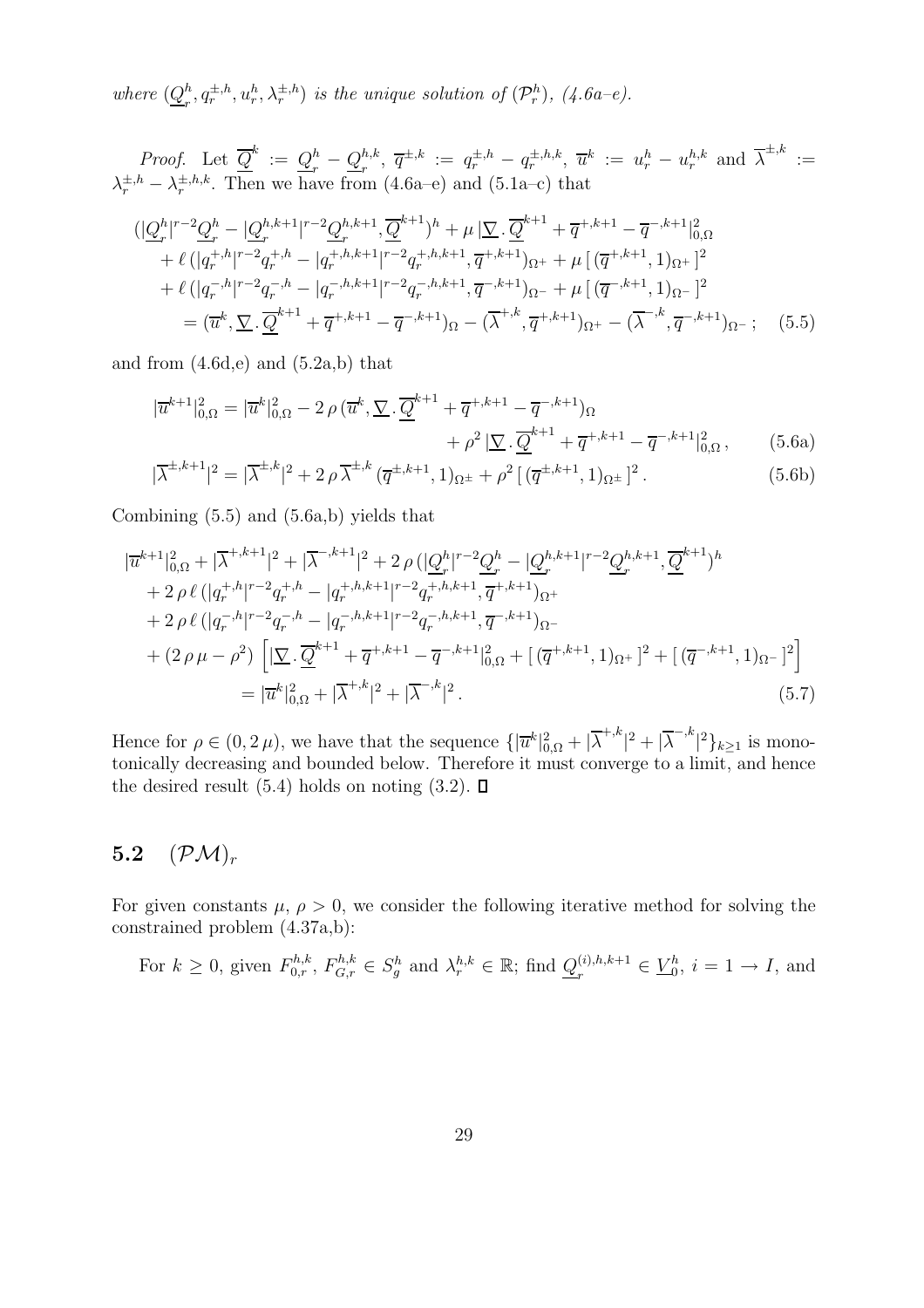$$
g_r^{h,k+1} \in S_g^h \text{ such that}
$$
  
\n
$$
(|Q_r^{(i),h,k+1}|^{r-2} Q_r^{(i),h,k+1}, \underline{v}^h)^h
$$
  
\n
$$
+ \ell (|\underline{\nabla} \cdot Q_r^{(i),h,k+1} - P^h f^{(i)} + g_r^{h,k+1}|^{r-2} (\underline{\nabla} \cdot Q_r^{(i),h,k+1} - P^h f^{(i)} + g_r^{h,k+1}), \underline{\nabla} \cdot \underline{v}^h)_{\Omega} = 0
$$
  
\n
$$
\forall \underline{v}^h \in \underline{V}_0^h, \quad i = 1 \to I, \quad (5.8a)
$$
  
\n
$$
\ell \sum_{i=1}^I (|\underline{\nabla} \cdot Q_r^{(i),h,k+1} - P^h f^{(i)} + g_r^{h,k+1}|^{r-2} (\underline{\nabla} \cdot Q_r^{(i),h,k+1} - P^h f^{(i)} + g_r^{h,k+1}), \eta^h)_{\Omega_g}
$$
  
\n
$$
- ([F_{0,r}^{h,k} - 2 \rho g_r^{h,k+1}]_+ - [F_{G,r}^{h,k} + 2 \rho (g_r^{h,k+1} - G)]_+, \eta^h)_{\Omega_g}
$$
  
\n
$$
+ \mu [(g_r^{h,k+1}, 1)_{\Omega_g} - m] (\eta^h, 1)_{\Omega_g} = -(\lambda_r^{h,k}, \eta^h)_{\Omega_g} \qquad \forall \eta^h \in S_g^h.
$$
  
\n(5.8b)

Then set

$$
F_{0,r}^{h,k+1} = [F_{0,r}^{h,k} - 2 \rho g_r^{h,k+1}]_+ \in S_g^h, \qquad F_{G,r}^{h,k+1} = [F_{G,r}^{h,k} + 2 \rho (g_r^{h,k+1} - G)]_+ \in S_g^h, (5.9a)
$$
  

$$
\lambda_r^{h,k+1} = \lambda_r^{h,k} + \rho [(g_r^{h,k+1}, 1)_{\Omega_g} - m] \in \mathbb{R}.
$$
 (5.9b)

We introduce an augmented Lagrangian associated with the minimization problem, (4.38):

$$
\mathcal{L}_{\ell,\mu,\rho}^{r,h}(\{\underline{v}^{(i),h}\}_{i=1}^I, \eta^h, F_0^h, F_G^h, \lambda)
$$
  

$$
:= \frac{1}{r} \sum_{i=1}^I \left[ (|\underline{v}^{(i),h}|^r, 1)^h + \ell (|\nabla \cdot \underline{v}^{(i),h} - P^h f^{(i)} + \eta^h|^r, 1)_{\Omega} \right] + \lambda \left[ (\eta^h, 1)_{\Omega_g} - m \right]
$$
  

$$
+ \frac{\mu}{2} \left[ (\eta^h, 1)_{\Omega_g} - m \right]^2 + \frac{1}{4\rho} \left( [F_0^h - 2\rho \eta^h]_+^2 + [F_G^h + 2\rho (\eta^h - G)]_+^2, 1 \right)_{\Omega_g}
$$
  

$$
\forall \underline{v}^{(i),h} \in \underline{V}_0^h, \quad i = 1 \to I, \quad \forall \eta^h, F_0^h, F_G^h \in S_g^h, \quad \forall \lambda \in \mathbb{R}. \tag{5.10}
$$

Then (5.8a,b) is the Euler-Lagrange system for the minimization of  $\mathcal{L}_{\ell,\mu,\rho}^{r,h}(\{\underline{v}^{(i),h}\}_{i=1}^I, \eta^h,$  $F_{0,r}^{h,k}, F_{G,r}^{h,k}, \lambda_r^{h,k}$  over  $\underline{v}^{(i),h} \in \underline{V}_0^h$  $\mathbf{b}_0^h$ ,  $i = 1 \rightarrow I$ , and  $\eta^h \in S_g^h$  for given  $F_{0,r}^{h,k}$ ,  $F_{G,r}^{h,k} \in S_g^h$ and  $\lambda_r^{h,k} \in \mathbb{R}$ . As this is a strictly convex minimization problem, we have existence and uniqueness of  $Q_{r}^{(i),h,k+1}$  $_{r}^{(i),h,k+1} \in \underline{V}_{0}^{h}$  $b_0^h$ ,  $i = 1 \rightarrow I$ , and  $g_r^{h,k+1} \in S_g^h$  solving (5.8a,b).

THEOREM 5.2 For any  $\mu > 0$ , and any  $F_{0,r}^{h,0}$ ,  $F_{G,r}^{h,0} \in S_g^h$  and  $\lambda_r^{h,0} \in \mathbb{R}$ ; if  $\rho \in (0, 2\mu)$ , then the sequence  $\{(\{\underline{Q}_r^{(i),h,k}\})}$  $\{F^{(i),h,k}_{r}\}_{i=1}^{I}, g^{h,k}_{r}, F^{h,k}_{0,r}, F^{h,k}_{G,r}, \lambda^{h,k}_{r}\}$ <sub>k</sub> $\geq 0$  generated by the algorithm  $(5.8a,b)$ and  $(5.9a,b)$  is such that

$$
\underline{Q}_r^{(i),h,k} \to \underline{Q}_r^{(i),h}, \quad i = 1 \to I, \qquad g_r^{h,k} \to g_r^h \qquad as \quad k \to \infty, \tag{5.11}
$$

where  $(\{\underline{Q}^{(i),h}_r$  $\{f^{(i),h}_{r}\}_{i=1}^{I}, g^{h}_{r}$  is the unique solution of  $(\mathcal{PM}^{h}_{r})$ ,  $(4.37a,b)$ .

*Proof.* Firstly, we note that the unique solution  $(\{Q_r^{(i),h}\})$  $\{g_r^{(i),h}\}_{i=1}^I, g_r^h$  of  $(\mathcal{PM}_r^h)$ ,  $(4.37a,b)$ solves (4.37a) and

$$
\ell \sum_{i=1}^{I} (|\nabla \cdot \underline{Q}_r^{(i),h} - P^h f^{(i)} + g_r^h|^{r-2} (\nabla \cdot \underline{Q}_r^{(i),h} - P^h f^{(i)} + g_r^h), \eta^h)_{\Omega_g}
$$
  
=  $(F_{0,r}^h - F_{G,r}^h - \lambda_r^h, \eta^h)_{\Omega_g} \qquad \forall \eta^h \in S_g^h$  (5.12)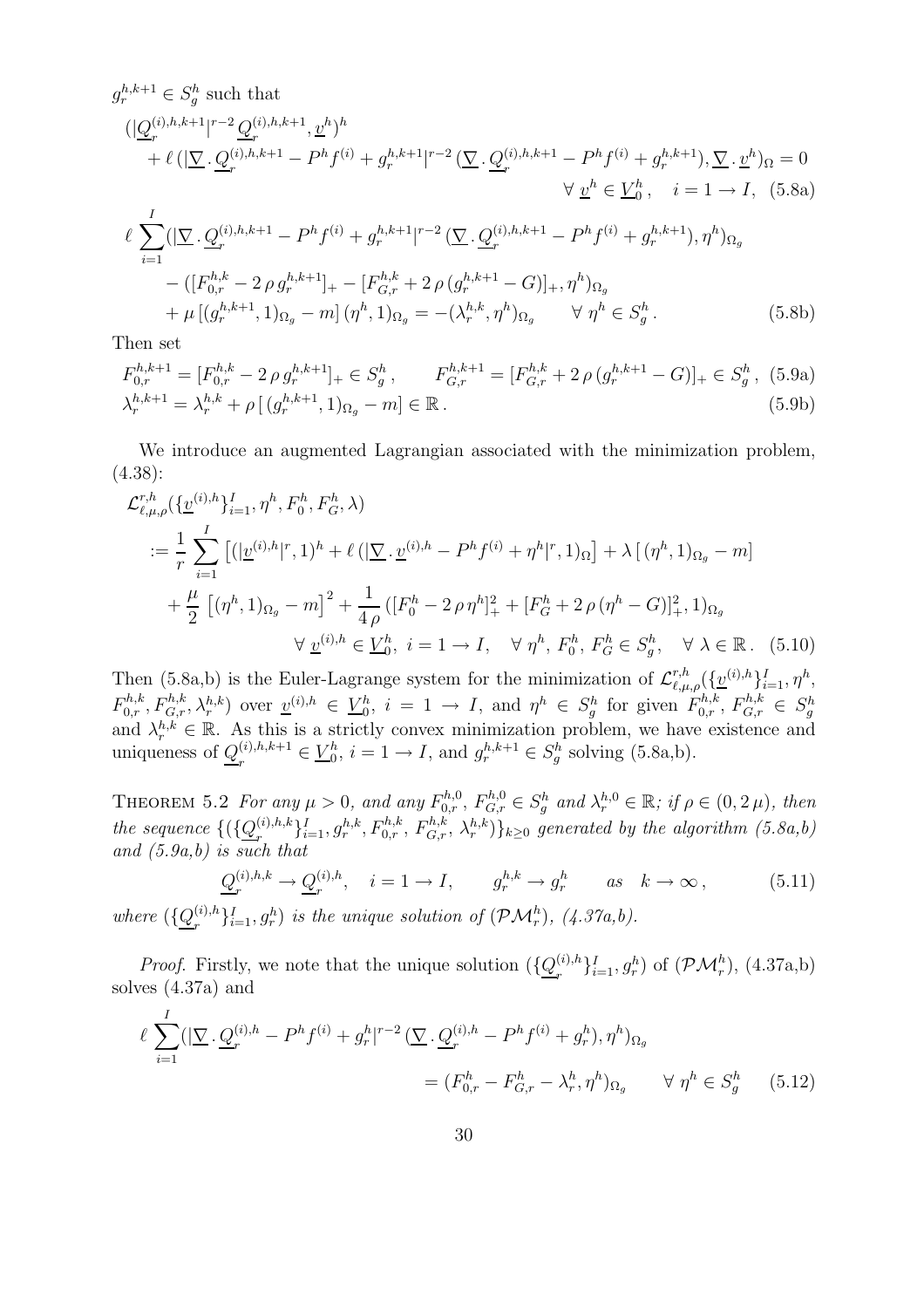for some  $\lambda_r^h \in \mathbb{R}$ , and where

I

$$
F_{0,r}^h = [F_{0,r}^h - 2 \rho g_r^h]_+ \in S_g^h, \qquad F_{G,r}^h = [F_{G,r}^h + 2 \rho (g_r^h - G)]_+ \in S_g^h. \tag{5.13}
$$

Let  $Z_r^{(i),h} := \sum_{r} \underline{Q}_r^{(i),h} - P^h f^{(i)} + g_r^h \in S^h$  and  $Z_r^{(i),h,k} := \sum_{r} \underline{Q}_r^{(i),h,k} - P^h f^{(i)} + g_r^{h,k} \in S^h$  $S^h$ . In addition, let  $\overline{Q}^{(i),k} := Q^{(i),h}_{n}$  $\frac{\overline{a}^{(i),h}-Q_r^{(i),h,k}}{r}$  $\overline{Z}^{(i),h,k},\; \overline{Z}^{(i),k} \, := \, Z^{(i),h}_r - Z^{(i),h,k}_r,\; \overline{g}^k \, := \, g^h_r - g^{h,k}_r,$  $\overline{F}_0^k$  $\mathcal{L}_0^k := F_{0,r}^h - F_{0,r}^{h,k}, \ \overline{F}_{\mathcal{G}}^k := F_{\mathcal{G},r}^h - F_{\mathcal{G},r}^{h,k} \text{ and } \overline{\lambda}^k := \lambda_r^h - \lambda_r^{h,k}.$  Then we have from (4.37a),  $(5.12)$  and  $(5.8a,b)$  that

$$
\sum_{i=1}^{I} (|\underline{Q}_r^{(i),h}|^{r-2} \underline{Q}_r^{(i),h} - |\underline{Q}_r^{(i),h,k+1}|^{r-2} \underline{Q}_r^{(i),h,k+1}, \overline{\underline{Q}}^{(i),k+1})^h
$$
  
+ 
$$
\ell \sum_{i=1}^{I} \left( (|Z_r^{(i),h}|^{r-2} Z_r^{(i),h} - |Z_r^{(i),h,k+1}|^{r-2} Z_r^{(i),h,k+1}, \overline{Z}^k \right)_{\Omega} + \mu \left[ (\overline{g}^{k+1}, 1)_{\Omega_g} \right]^2
$$
  
= 
$$
(\overline{F}_0^{k+1} - \overline{F}_G^{k+1} - \overline{\lambda}^k, \overline{g}^{k+1})_{\Omega_g}; \qquad (5.14)
$$

and from  $(5.13)$  and  $(5.9a,b)$  that

$$
|\overline{F}_{0}^{k+1}|_{0,\Omega_{g}}^{2} \leq (\overline{F}_{0}^{k+1}, \overline{F}_{0}^{k} - 2 \rho \overline{g}^{k+1})_{\Omega_{g}}, \qquad |\overline{F}_{G}^{k+1}|_{0,\Omega_{g}}^{2} \leq (\overline{F}_{G}^{k+1}, \overline{F}_{G}^{k} + 2 \rho \overline{g}^{k+1})_{\Omega_{g}}, (5.15a)
$$

$$
|\overline{\lambda}^{k+1}|^{2} = |\overline{\lambda}^{k}|^{2} + 2 \rho \overline{\lambda}^{k} (\overline{g}^{k+1}, 1)_{\Omega_{g}} + \rho^{2} [(\overline{g}^{k+1}, 1)_{\Omega_{g}}]^{2}.
$$
 (5.15b)

Combining (5.14) and (5.15a,b) yields that

$$
|\overline{F}_{0}^{k+1}|_{0,\Omega_{g}}^{2} + |\overline{F}_{G}^{k+1}|_{0,\Omega_{g}}^{2} + |\overline{\lambda}^{k+1}|^{2} + (2 \rho \mu - \rho^{2}) \left[ (\overline{g}^{k+1}, 1)_{\Omega_{g}} \right]^{2}
$$
  
+ 
$$
2 \rho \sum_{i=1}^{I} (|\underline{Q}_{r}^{(i),h}|^{r-2} \underline{Q}_{r}^{(i),h} - |\underline{Q}_{r}^{(i),h,k+1}|^{r-2} \underline{Q}_{r}^{(i),h,k+1}, \overline{Q}^{(i),k+1})^{h}
$$
  
+ 
$$
2 \rho \ell \sum_{i=1}^{I} \left( (|Z_{r}^{(i),h}|^{r-2} \overline{Z}_{r}^{(i),h} - |Z_{r}^{(i),h,k+1}|^{r-2} \overline{Z}_{r}^{(i),h,k+1}, \overline{Z}^{k+1} \right)_{\Omega}
$$
  

$$
\leq |\overline{\lambda}^{k}|^{2} + (\overline{F}_{0}^{k+1}, \overline{F}_{0}^{k})_{\Omega_{g}} + (\overline{F}_{G}^{k+1}, \overline{F}_{G}^{k})_{\Omega_{g}}
$$
  

$$
\leq |\overline{\lambda}^{k}|^{2} + \frac{1}{2} \left[ |\overline{F}_{0}^{k+1}|_{0,\Omega_{g}}^{2} + |\overline{F}_{G}^{k+1}|_{0,\Omega_{g}}^{2} + |\overline{F}_{0}^{k}|_{0,\Omega_{g}}^{2} + |\overline{F}_{G}^{k}|_{0,\Omega_{g}}^{2} \right].
$$
 (5.16)

Hence for  $\rho \in (0, 2\mu)$ , we have that the sequence  $\{|\overline{F}_0^k\}$  $\frac{k}{0} |_{0,\Omega_g}^2 + |\overline F^k_G$  $\frac{k}{G}|_{0,\Omega_g}^2+2\,|\overline{\lambda}^k|$  $|^{2}\}_{k\geq 1}$  is monotonically decreasing and bounded below. Therefore it must converge to a limit, and hence the desired result (5.11) holds on noting (3.2).  $\Box$ 

### 6 Solution of the Nonlinear Algebraic Systems

All the resulting nonlinear algebraic systems obtained above for  $(\mathcal{P}_r^h)$ ,  $(\mathcal{U}_r^h)$  and  $(\mathcal{PM}_r^h)$ contain the same type of nonlinearity,  $|v|^{r-2}v$  or its vector form, and this is solved iteratively. This is in addition to the external iterative loops, described in Section 5 above, to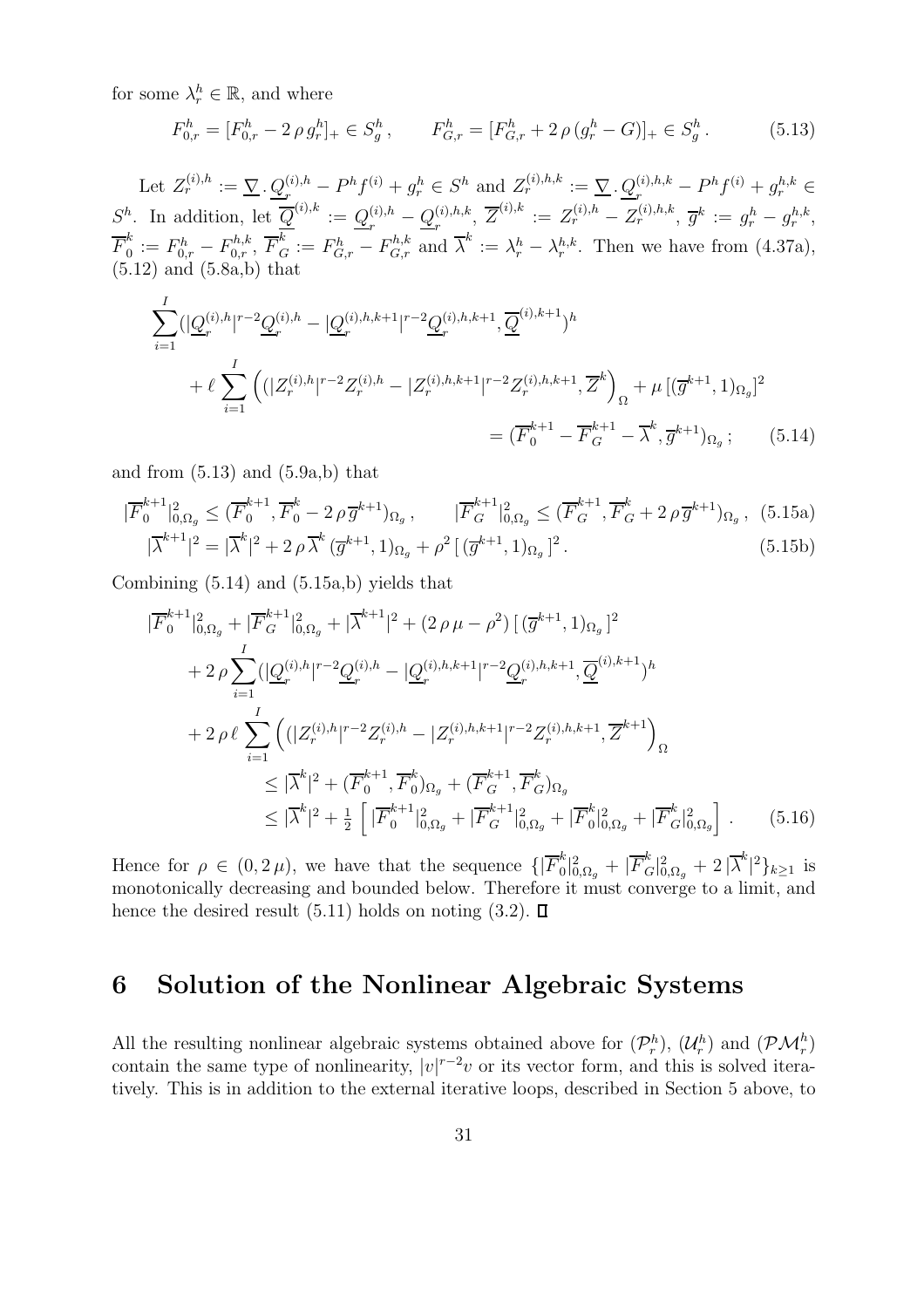satisfy the constraints in the case of the partial MK,  $(\mathcal{P}_r^h)$ , and optimal matching  $(\mathcal{PM}_r^h)$ , problems. Clearly, replacing this nonlinear term as  $|v^j|^{r-2}v^{j+1}$  at the  $(j+1)$ <sup>th</sup> iteration is not possible as  $r < 2$  and  $|v^j|$  can be zero. Our iterative scheme is based instead on the following regularized representation of this nonlinear term,

$$
|v^j|_{\varepsilon}^{r-2}(v^{j+\frac{1}{2}} - v^j) + |v^j|^{r-2}v^j , \qquad (6.1)
$$

where  $|v|_{\varepsilon} := \sqrt{|v|^2 + \varepsilon^2}$  for  $0 < \varepsilon \ll 1$ ; and so all terms are well defined. In addition, over-relaxation  $v^{j+1} = \alpha v^{j+\frac{1}{2}} + (1-\alpha) v^j$  with  $\alpha \ge 1$  is used to accelerate the convergence.

Below we present such an iterative procedure for the solution of the nonlinear system,  $(5.1a-c)$ , arising at the  $(k + 1)$ <sup>th</sup> iteration of the augmented Lagrangian method applied to  $(\mathcal{P}_r^h)$ . Given approximations to the Lagrange multipliers  $u_r^{h,k} \in S^h$  and  $\lambda_r^{\pm, h, k} \in \mathbb{R}$ , and on setting  $Q_{n}^{h,k+1,0}$  $r^{h,k+1,0}_{r} = Q^{h,k}_{r}$  $e^{h,k}_r \in \underline{V}_0^h$  $\frac{h}{0}$  and  $\underline{q}_r^{\pm,h,k+1,0}$  $x^{1, h, k+1, 0} = \underline{q}^{\pm, h, k}_r$  $z^{n,k} \in S_{\pm}^h$ , we then apply the following iterative loop for  $j \geq 0$ ; where to simplify the notation, we will omit the indices involving  $k, r$  and h on the iterates:

Given  $Q^j \equiv Q_r^{h,k+1,j}$  $e^{h,k+1,j} \in \underline{V}_0^h$  and  $q^{\pm,j} \equiv q_r^{\pm,h,k+1,j} \in S_{\pm}^h$ ; find  $\underline{Q}^{j+\frac{1}{2}} \in \underline{V}_0^h$  and  $q^{\pm,j+\frac{1}{2}} \in S_{\pm}^h$ such that

$$
\begin{split}\n&\left(|\underline{Q}^{j}|_{\varepsilon}^{r-2}\underline{Q}^{j+\frac{1}{2}},\underline{v}^{h}\right)^{h} + \mu\left(\underline{\nabla}\cdot\underline{Q}^{j+\frac{1}{2}} + q^{+,j+\frac{1}{2}} - q^{j+\frac{1}{2}},\underline{\nabla}\cdot\underline{v}^{h}\right)\Omega \\
&= (u + \mu f^{+} - \mu f^{-},\underline{\nabla}\cdot\underline{v}^{h})\Omega + \left(\left(|\underline{Q}^{j}|_{\varepsilon}^{r-2} - |\underline{Q}^{j}|^{r-2}\right]\underline{Q}^{j},\underline{v}^{h}\right)^{h} \qquad \forall \underline{v}^{h} \in \underline{V}_{0}^{h}, \quad (6.2a) \\
&\ell\left(|q^{+,j}|_{\varepsilon}^{r-2}q^{+,j+\frac{1}{2}},v^{+,h}\right)\Omega^{+} + \mu\left(\underline{\nabla}\cdot\underline{Q}^{j+\frac{1}{2}} + q^{+,j+\frac{1}{2}} - q^{-,j+\frac{1}{2}},v^{+,h}\right)\Omega^{+} \\
&= (u + \mu f^{+} - \mu f^{-} - \lambda^{+},v^{+,h})\Omega^{+} + \ell\left(\left(|q^{+,j}|_{\varepsilon}^{r-2} - |q^{+,j}|^{r-2}\right]q^{+,j},v^{+,h}\right)\Omega^{+} \\
&\quad + \mu\left[(f^{+} - q^{+,j}, 1)\Omega^{+} - m\right](v^{h,+}, 1)\Omega^{+} \qquad \forall v^{h,+} \in S_{+}^{h}, \quad (6.2b) \\
&\ell\left(|q^{-,j}|_{\varepsilon}^{r-2}q^{-,j+\frac{1}{2}},v^{-,h}\right)\Omega^{-} - \mu\left(\underline{\nabla}\cdot\underline{Q}^{j+\frac{1}{2}} + q^{+,j+\frac{1}{2}} - q^{-,j+\frac{1}{2}},v^{-,h}\right)\Omega^{-} \\
&= (-u - \mu f^{+} + \mu f^{-} - \lambda^{-},v^{-,h})\Omega^{-} + \ell\left(\left[|q^{-,j}|_{\varepsilon}^{r-2} - |q^{-,j}|^{r-2}\right]q^{-,j},v^{-,h}\right)\Omega^{-} \\
&\quad + \mu\left[(f^{-} - q^{-,j}, 1)\Omega^{-} - m\right](v^{-,h},
$$

Then set  $Q^{j+1} = \alpha Q^{j+\frac{1}{2}} + (1-\alpha) Q^j$  and  $q^{\pm, j+1} = \alpha q^{\pm, j+\frac{1}{2}} + (1-\alpha) q^{\pm, j}$ , and repeat the above iteration until the difference of iterates satisfy a given tolerance before updating the Lagrange multipliers. Note that the terms  $[(f^{\pm} - q^{\pm, j}, 1)_{\Omega^{\pm}} - m]$  are lagged in order to maintain the sparsity of the linear system (6.2a–c).

The unbalanced problem  $(\mathcal{U}_r^h)$  is unconstrained, and was solved using an iterative scheme similar to  $(6.2a-c)$ , without any exterior Lagrange multiplier loop.

The additional nonlinearity,  $\xi(t) := [t]_+$ , had to be dealt with in the partial matching problem,  $(\mathcal{PM}_r^h)$ , because the augmented Lagrangian algorithm was employed also for the inequality constraints  $g_r^h \geq 0$  and  $g_r^h \leq G$ . This non-differentiable nonlinearity was regularized as  $\xi_{\varepsilon}(t) := |[t]_+|_{\varepsilon} - \varepsilon \equiv \sqrt{[t]^2_+ + \varepsilon^2} - \varepsilon$  for  $0 < \varepsilon \ll 1$ ; and linearized at each iteration, similarly to (6.1).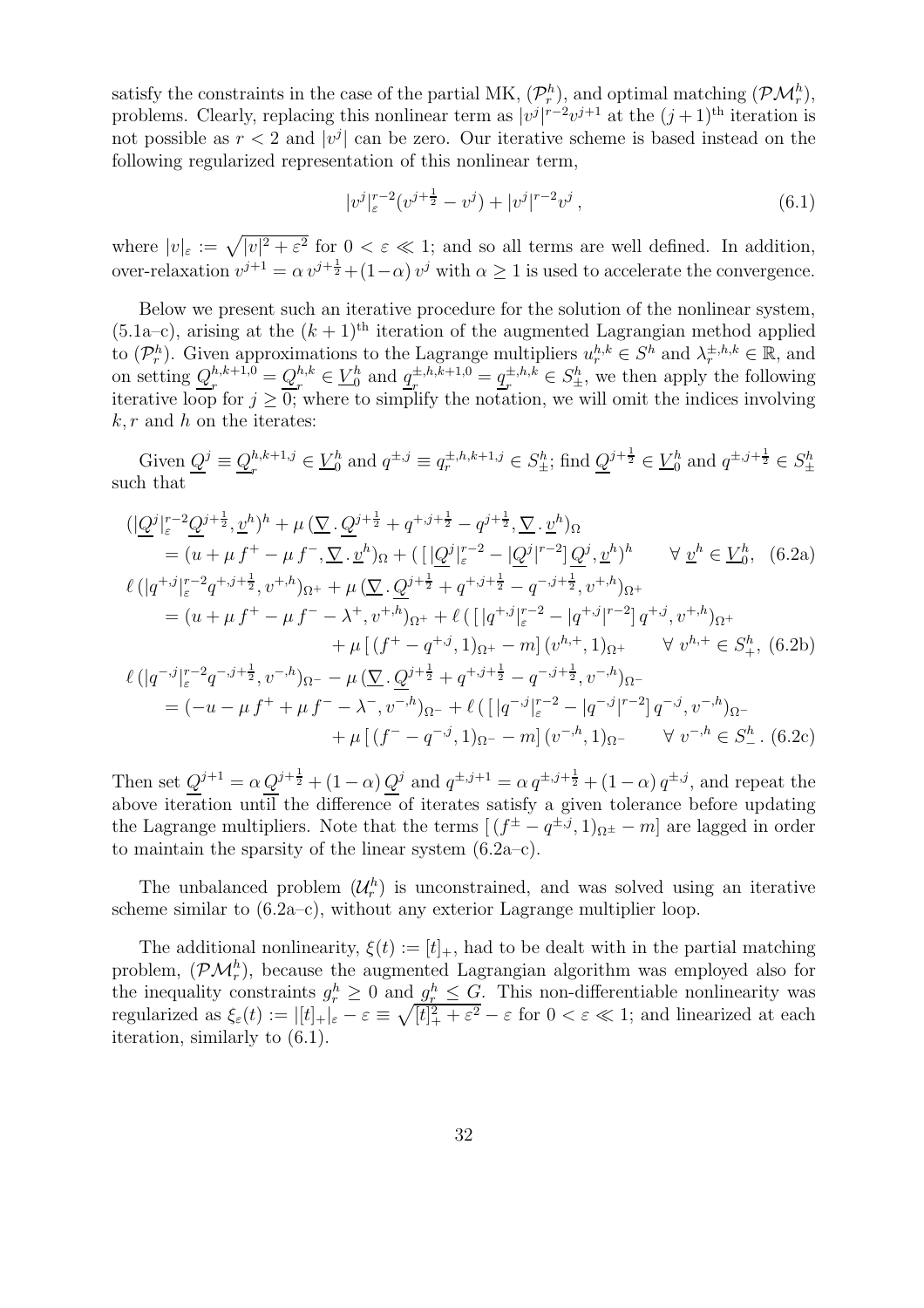### 7 Numerical Experiments

To test our numerical schemes we solved several two-dimensional examples. Solutions to MK and optimal matching problems are often singular; so to approximate such solutions and to determine more accurately the free boundaries of the transportation domains we used an adaptive finite element mesh; see [5] for the details of the refinement/coarsening algorithm. Coarse initial meshes with 1300–1800 triangles have been adaptively refined twice in most examples, yielding final meshes containing several thousand triangles. In the partial MK problems,  $(\mathcal{P}_r^h)$ , the mesh was refined wherever the fluxes  $Q_r^h$  $\frac{h}{r}$  and  $q_r^{\pm,h}$ changed rapidly. Typically, these rapid changes of the auxiliary fluxes  $q_r^{\pm,h}$  occur on the free boundaries of transportation domains; we used this observation to determine the free boundaries efficiently. Although the auxiliary fluxes are eliminated from the unbalanced and optimal matching problems,  $(\mathcal{U}_r^h)$  and  $(\mathcal{PM}_r^h)$ , we calculated them when solving these problems for the purposes of mesh adaption and the determination of the free boundary.

In all the examples below we chose  $r = 1 + 10^{-7}$  and  $\varepsilon = 10^{-7}$ . The domain  $\Omega$ was either a unit square, in which case we chose  $\ell = \frac{1}{2}$ 2  $\sqrt{2}$ , or a unit square with a section removed; in the latter case the value  $\ell = 2$  was sufficient to satisfy the necessary condition (2.1). We note that, provided (2.1) was satisfied, the value of  $\ell$  did not influence the solution and the auxiliary fluxes were always non-negative. However, the value of  $\ell$ did influence the convergence of the iterations and, although for the smaller value of  $\ell$ we used over-relaxation with  $\alpha = 1.5$ , which led to a moderate acceleration in the partial and unbalanced MK problems; computations with  $\ell = 2$  were performed with  $\alpha = 1$  (no over-relaxation). Similarly, no over-relaxation was used for the partial optimal matching problems.

The Matlab Partial Differential Equations toolbox was used for the domain triangulation, and subdomains,  $\Omega^{\pm}$  and  $\Omega_g$ , with curved boundaries were approximated by a union of triangles. We refer to [4] for the Matlab realization of the lowest order Raviart-Thomas element in R 2 . With probability one any delta functions used as sources or sinks lied in the interior of a triangle, so no smoothing of these discrete sources/sinks was necessary.

The parameters for the augmented Lagrangian method for the equality and the inequality constraints in all examples were  $\mu = \rho = 1$ . The iterations have been performed until all constraints were satisfied up to a given tolerance  $\varepsilon_{AL}$ . Thus, for the partial MK problems, the conditions were

$$
m^{-1}|\nabla \cdot \underline{Q}_r^{h,k} - [P_+^h f_r^+ - q_r^{+,h,k}] + [P_-^h f_r^- - q_r^{-,h,k}]|_{0,1,\Omega} \le \varepsilon_{AL},
$$
  

$$
m^{-1}|(f_r^{\pm} - q_r^{\pm,h,k}, 1)_{\Omega^{\pm}} - m| \le \varepsilon_{AL};
$$
\n(7.1)

and, for the partial matching problems,

$$
m^{-1} |(g_r^{h,k}, 1)_{\Omega_g} - m| \le \varepsilon_{AL}, \qquad -\varepsilon_{AL} \le g_r^{h,k} \le G \left( 1 + \varepsilon_{AL} \right). \tag{7.2}
$$

On the  $k^{\text{th}}$  iteration of the augmented Lagrangian algorithm, the solution of the nonlinear algebraic system (5.1a–c) was computed until the tolerance  $\varepsilon_{NL}^k = \varepsilon_{NL}/\sqrt{k}$  using (6.2a–c),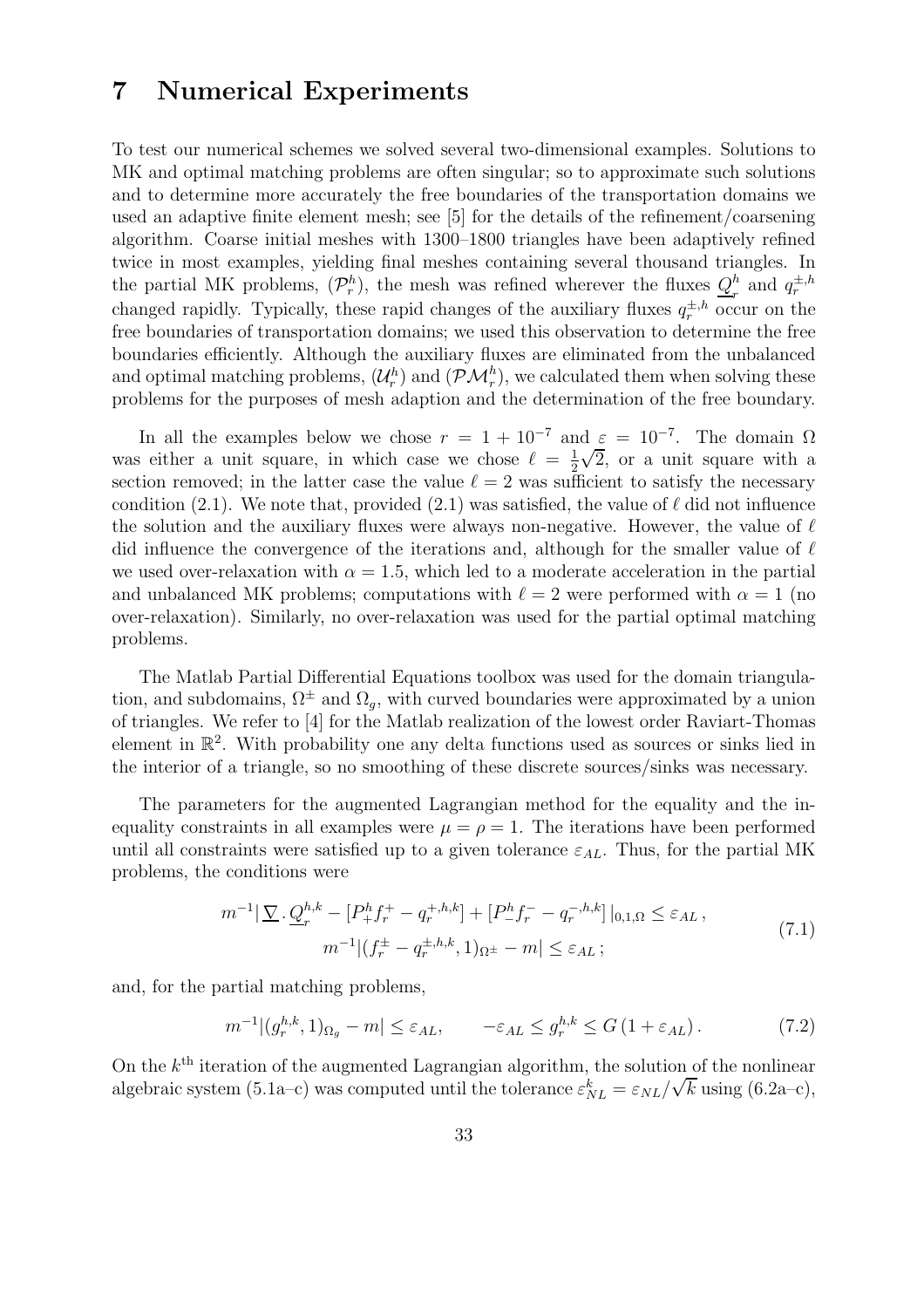so that the accuracy increased gradually with k. More precisely, let  $\mathcal{E}^h$  be the set of all internal edges and  $\underline{\phi}_e^h(\underline{x})$  the basis vector function associated with the edge  $e \in \mathcal{E}^h$  in the e Raviart-Thomas finite element space  $V_0^h$  $_0^h$ , see [4]. Then any  $v^h \in V_0^h$  $\binom{n}{0}$  can be represented as  $\sum_{e \in \mathcal{E}^h} v_e^h \underline{\phi}_e$  and we define the norm  $||\underline{v}^h||_{\mathcal{E}^h} := \sum_{e \in \mathcal{E}^h} |e| |v_e^h|$ . Our stopping criterion was

$$
\frac{\|\underline{Q}^{j+1} - \underline{Q}^j\|_{\mathcal{E}^h}}{\|\underline{Q}^{j+1}\|_{\mathcal{E}^h}} \le \varepsilon_{NL}^k \qquad \text{and} \qquad \frac{|q^{\pm, j+1} - q^{\pm, j}|_{0, 1, \Omega^{\pm}}}{|q_r^{\pm, j+1}|_{0, 1, \Omega^{\pm}}} \le \varepsilon_{NL}^k \tag{7.3}
$$

in the partial MK problems, (6.2a–c); only the first quantity, with  $\varepsilon_{NL}^k = \varepsilon_{NL}$ , in (7.3) for the unbalanced problems, and

$$
\max_{i=1\to I} \left\{ \frac{\|\underline{Q}^{(i),j+1} - \underline{Q}^{(i),j}\|_{\mathcal{E}^h}}{\|\underline{Q}^{(i),j+1}\|_{\mathcal{E}^h}} \right\} \le \varepsilon_{NL}^k \quad \text{and} \quad \frac{|g^{j+1} - g^j|_{0,1,\Omega_g}}{|g^{j+1}|_{0,1,\Omega_g}} \le \varepsilon_{NL}^k \tag{7.4}
$$

for the partial matching problems. It should be noted that it was better to update the multipliers after a few iterations of the nonlinear loop without necessarily satisfying the stopping criteria (7.3) and (7.4); and demand the fulfilment of these conditions only near the convergence of the augmented Lagrangian algorithm, Finally, we noticed that in all the partial matching examples that we solved, the optimal distributions  $g_r^h$  were nonnegative even if the constraint  $g_r^h \geq 0$  was omitted, and not taken into account in the numerical procedure. We do not know, however, whether this condition is automatically satisfied for all optimal partial matching problems.

Example 1. Partial MK problem, two ellipses. Let  $f^+ = 1$  and  $f^- = 2$  inside their supports  $\Omega^{\pm}$ , the left and right ellipses, respectively (Fig. 2, left), with semiaxes  $a^{+} =$  $2a^{-} = 0.2$ ,  $b^{+} = b^{-} = 0.45$ , and the distance  $d = 0.6$  between their axes of vertical symmetry. We chose  $m=\frac{1}{2}$  $\frac{1}{2} \int_{\overline{\Omega}} f^+ = \frac{1}{2}$  $\frac{1}{2} \int_{\overline{\Omega}} f^{-} = \pi a^{-} b^{-}$ . In this case it is cheapest to move the mass along horizontal paths from the right half of the left ellipse to the left half of the right one, with the axes of vertical symmetry of the ellipses as the exact free boundaries. Elementary integration gives the total cost of such transportation:  $C = a^-b^-(\pi d - 4a^-) =$ 0.06682. The auxiliary fluxes  $q^{\pm}$  are zero inside the regions from/to where the mass is transported and are equal to  $f^{\pm}$  outside. Numerical calculations reproduced well this behavior and, since these jumps occur at the free boundaries, in our numerical simulations these boundaries are shown as the level contours  $q_r^{\pm,h} = \frac{1}{2} \max q_r^{\pm,h}$ . The approximate total cost was calculated on an adapted mesh of about nine thousand triangles as  $\int_{\overline{\Omega}} |Q| \approx$  $\sum_{\sigma\in\mathcal{T}^h}|\sigma||\underline{Q}^h_r$  $\left( \frac{n}{r} \left( \frac{\sigma}{c} \right) \right) = 0.06671$ , where  $\sigma$  denotes the centre of triangle  $\sigma$ . In this example  $\varepsilon_{AL} = \varepsilon_{NL} = 10^{-4}.$ 

Example 2. Partial MK problem, two ellipses and an obstacle. Similar to the previous example but with  $\Omega$  being the unit square with a section removed, that leads to a change in the transport paths (see Fig. 2, middle). The transport density becomes singular near the tip of the obstacle, with the approximate total cost being 0.07776. The exact solution is unknown; the numerical results where obtained with  $\varepsilon_{AL} = 2 \cdot 10^{-5}$ ,  $\varepsilon_{NL} = 10^{-4}$  and a mesh containing about five thousand triangles (Fig. 2, right).

Example 3. Partial MK problem with discrete sinks. Let  $f^+$  be constant inside its support  $\Omega^+$ , the circle with radius  $R_0 = 0.4$ , centre (0.5, 0.5), and with total mass  $\int_{\overline{\Omega}} f^+ =$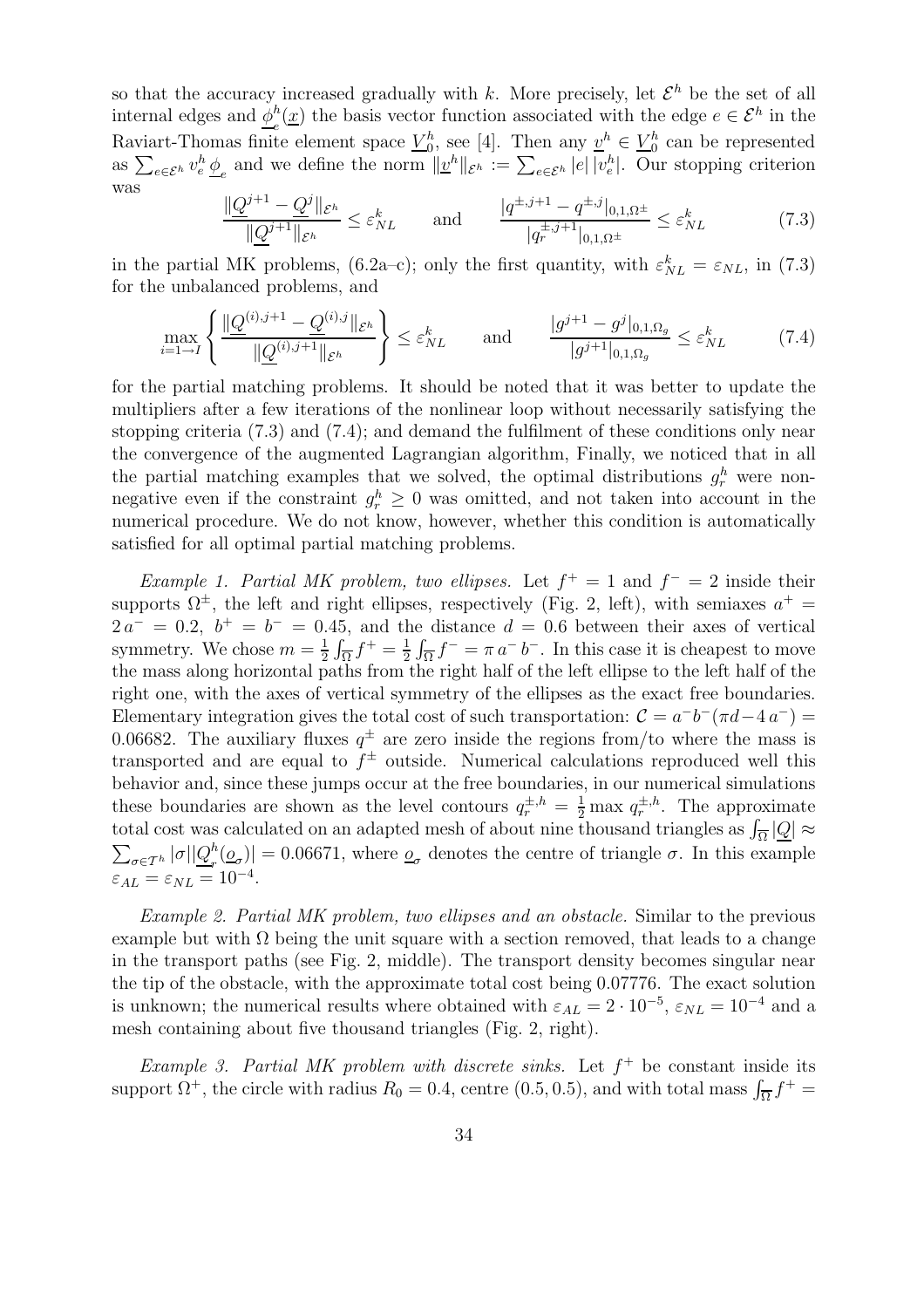

Figure 2: Partial MK problem. The left and right ellipses are supports of constant  $f^+$  and  $f^-$ , respectively, and  $m = \frac{1}{2} \int_{\overline{\Omega}} f^+ = \frac{1}{2} \int_{\overline{\Omega}} f^-$ . Left –  $\Omega$  is a unit square; middle – same with a section removed leading to an obstacle to transportation; right – the adapted mesh. Shown: arrows - the computed flux, red lines - the computed free boundary, black dots in the left plot indicate the known position of the exact free boundaries.

1; let  $f^-$  be the sum of three unit delta functions placed at  $(0.1, 0.8)$ ,  $(0.4, 0.5)$  and  $(0.7, 0.7),$  (Fig. 3). We chose  $m = \frac{1}{2}$  $\frac{1}{2}$ . It is easy to see that mass from each point of the transportation domain should in this case be transported to the closest  $\delta$ -sink (each of them remains unsaturated) and all points on the boundary of this transportation domain must be at the same unknown distance  $r_0$  from the closest sink. Taking into account all possible intersections of the main circle and three circles of radius  $r$  centred at the sinks, one can calculate the integral of  $f^+$  over such a domain as a function  $s(r)$ . Solving the nonlinear algebraic equation  $s(r_0) = m$ , we found that  $r_0 = 0.2034$  and were able to plot the exact free boundary together with the boundary determined numerically, which is represented by the level contour  $q_r^{+,h} = \frac{1}{2} \max q_r^{+,h}$ . The approximate masses transported to each sink were, respectively, 0.0461, 0.2484 and 0.2055. In this example  $\varepsilon_{AL} = 0.5 \cdot 10^{-4}$ ,  $\varepsilon_{NL} = 10^{-4}$  and; to clarify the solution structure, we plotted not the optimal flux itself but the directions of optimal transportation, the vector field  $Q_{\mu}^{h}$  $\frac{h}{r}/|\underline{Q}_r^h$  $\frac{n}{r}|_{\varepsilon}$ .

Example 4. Unbalanced MK problem, two ellipses. The same as examples 1 and 2, except  $f^- = 1$  inside the right ellipse, so  $m = \frac{1}{2}$  $\frac{1}{2} \int_{\overline{\Omega}} f^+ = \int_{\overline{\Omega}} f^-$  and so the problems are unbalanced. In the first case (Fig. 4, left)  $\Omega$  is the unit square and the optimal plan is again to move the mass from the right half of the left ellipse along the horizontal paths; the only free boundary is the vertical axis of symmetry of this ellipse, and the auxiliary flux  $q^+ = f^+ - \underline{\nabla} \cdot \underline{Q}$  has a jump on this boundary. The total cost of transportation, found by means of elementary integration, is  $\mathcal{C} = a^{-}b^{-}(\pi d - \frac{8}{3})$  $\frac{8}{3}a^{-}$ ) = 0.07282. The numerical solution of  $(\mathcal{U}_r^h)$  in this example was obtained on a crude mesh adapted only once and containing about three thousand triangles with  $\varepsilon_{NL} = 4 \cdot 10^{-6}$ . Nevertheless, we obtained an accurate total cost estimate,  $\sum_{\sigma\in\mathcal{T}^{h}}|\sigma||\mathcal{Q}^{h}_{r}$  $\left[ \frac{n}{r} \left( \underline{\mathbf{\mathcal{O}}}_{\sigma} \right) \right] = 0.07270$ . The free boundary (red line), approximated by the level contour  $q_r^{+,h} = \frac{1}{2} \max q_r^{+,h}$  is also close to the exact boundary (black dots). The problem with an obstacle (Fig. 4, right) was solved on a mesh with about eight thousand triangles, with  $\varepsilon_{NL} = 5 \cdot 10^{-5}$ , yielding an approximate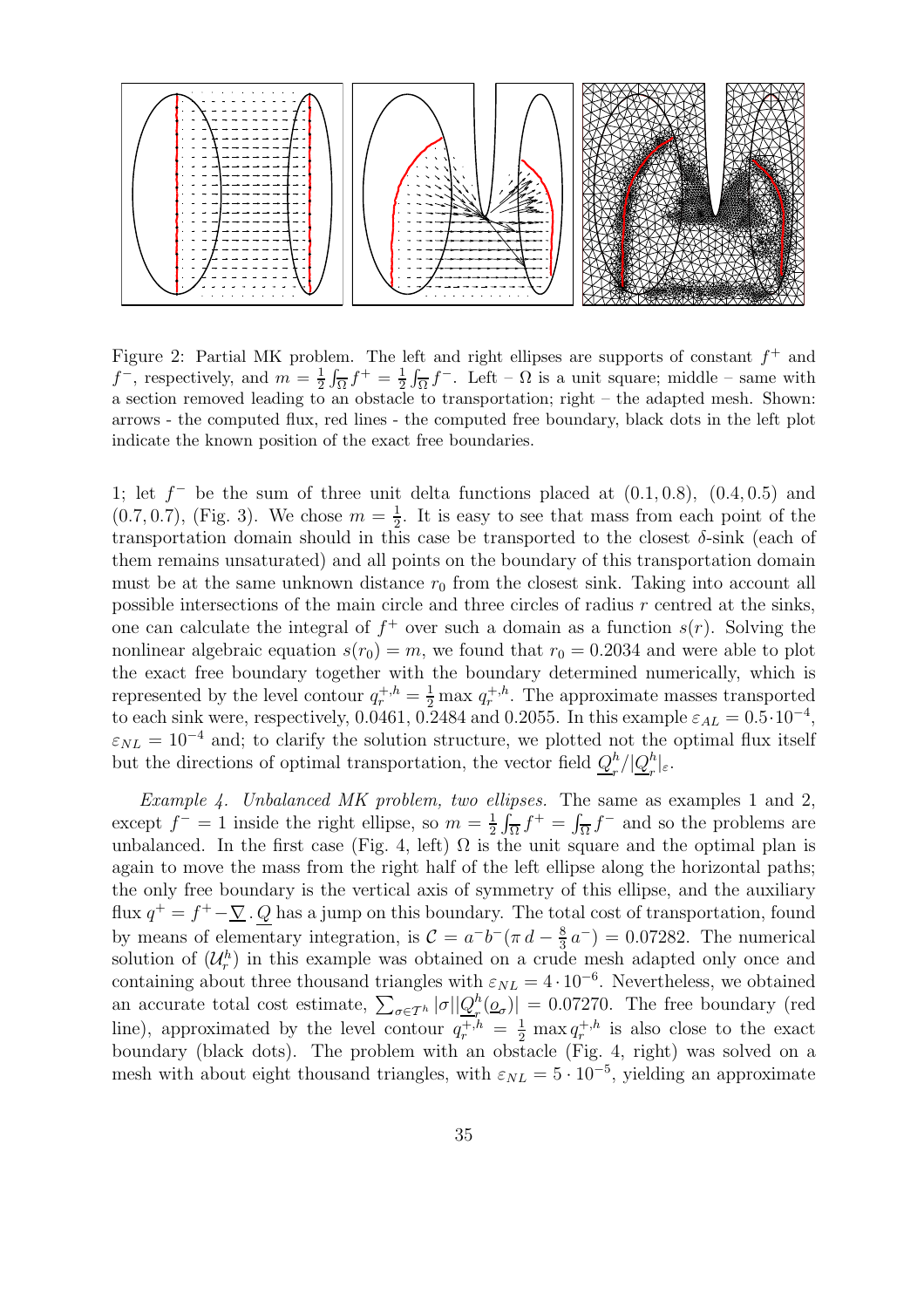

Figure 3: Partial MK problem.  $f^+$  is distributed uniformly in the circle and has the total mass  $\int_{\overline{\Omega}} f^+ = 1$ ; f is the sum of three point sinks each of mass one (the blue dots). Left – the optimal transportation plan for  $m = \frac{1}{2}$ ; right – the adapted mesh, about four thousand triangles. Shown: arrows - the computed directions of optimal transportation, red lines - the computed free boundary, black dots in the left plot indicate the position of the exact boundary.

cost 0.08971.



Figure 4: Unbalanced MK problem. As in Fig. 2 but with  $m = \frac{1}{2} \int_{\overline{\Omega}} f^+ = \int_{\overline{\Omega}} f^-$ .

Example 5. Unbalanced and balanced MK problems with discrete sinks. If, in the configuration of example 3, we take  $f^-$  to be the sum of three delta functions at the same locations as before, but now each with its weight equal to the mass transported to that sink in example 3, then the problem is now an unbalanced one with the same solution. Solving the unbalanced problem,  $(\mathcal{U}_r^h)$ , on a mesh of approximately five thousand triangles with  $\varepsilon_{NL} = 3 \cdot 10^{-5}$  we obtained free boundaries that are visually identical to those obtained in example 3; and the total cost estimates differed by 0.6%. We present two more examples with the same source and three equal point sinks in the same locations as before. In the first one (Fig. 5, left) the delta sinks each have the weight  $\frac{1}{6}$ ; this is again an unbalanced problem with  $m = \frac{1}{2}$  $\frac{1}{2}$ . In the second the weights are  $\frac{1}{3}$ , so  $m = \int_{\overline{\Omega}} f^{+} = \int_{\overline{\Omega}} f^{-}$  and the problem is balanced; and hence there is no free boundary as both auxiliary fluxes are zero. The solution (Fig. 5, right) obtained from  $(\mathcal{U}_r^h)$  with about thirteen thousand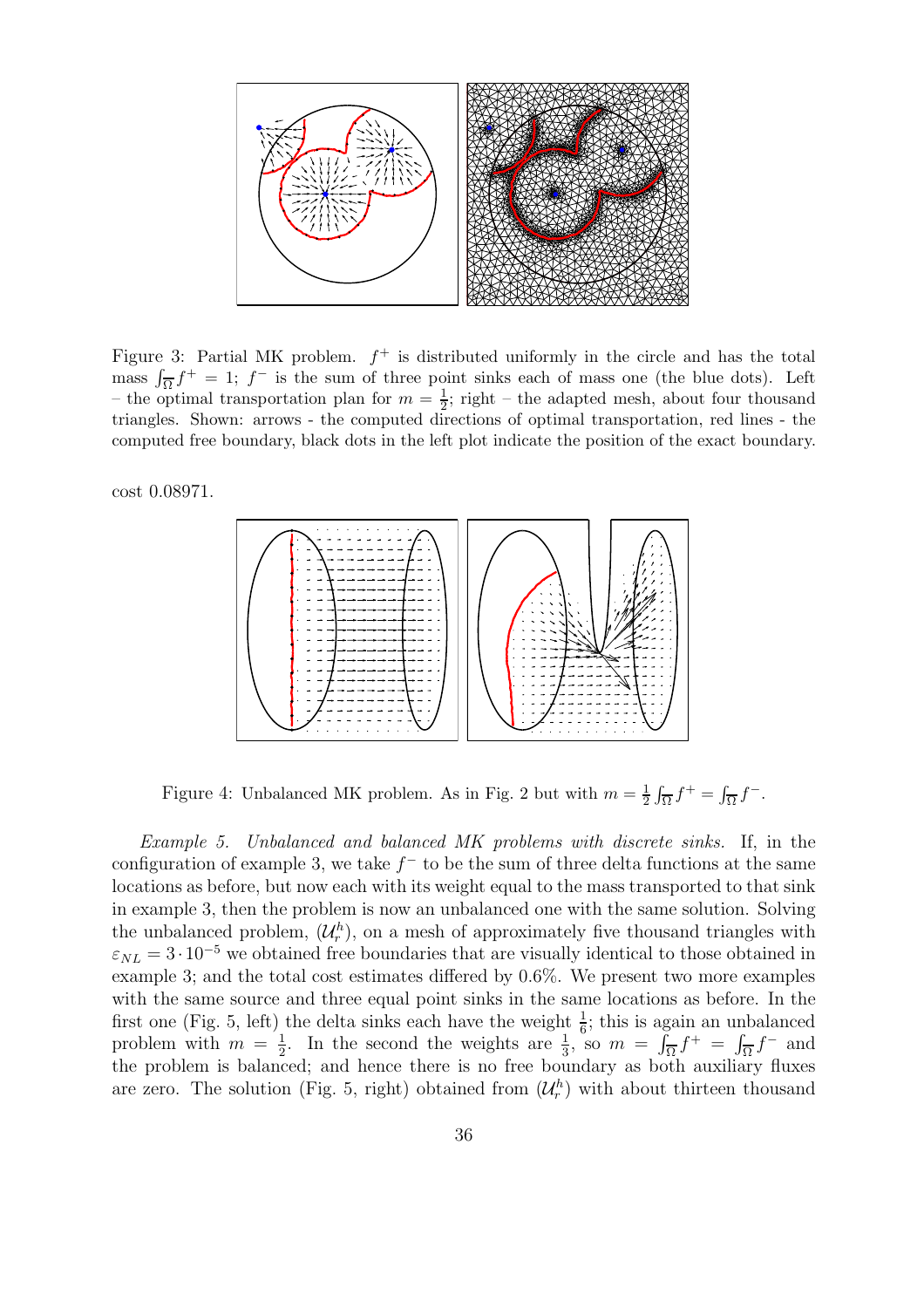triangles, and  $\varepsilon_{NL} = 10^{-5}$ . Here the support of  $f^+$  is divided into three attraction domains corresponding to the three sinks. On the boundaries of the attraction domains  $Q$  is zero and, approximately, these boundaries are represented by the level contour  $|Q_r^h|$  $\binom{n}{r}$  =  $2\cdot10^{-3}\max\vert Q_r^h$ <sup>h</sup><sup>[</sup>] (green line). We note that in the balanced MK problem  $\underline{\nabla} \cdot \underline{Q} = f^+ - f^$ and, numerically, we obtained that  $|P^h(f^+ - f^-) - \underline{\nabla} \cdot \underline{Q}_r^h|_{0,\infty,\Omega} = 2 \cdot 10^{-6}$ .



Figure 5: Unbalanced and balanced MK problem with three discrete sources; as in the Fig. 3, except the sink weights. Left – each sink is a delta function with weight  $\frac{1}{6}$ , hence  $m = \int_{\overline{\Omega}} f^{-} =$ 1  $\frac{1}{2} \int_{\overline{\Omega}} f^+$ . Right – each sink has weight  $\frac{1}{3}$  and hence the problem is balanced,  $m = \int_{\overline{\Omega}} f^- = \int_{\overline{\Omega}} f^+$ . The green lines are the approximate boundaries of the sink attraction domains.

Example 6. Partial matching problem, two ellipses. The ellipses in Fig. 6 are as in example 1. We set  $f^{(1)} = 1$  in the left ellipse,  $f^{(2)} = 2$  in the right one; the matching mass  $m=\frac{1}{2}$  $\frac{1}{2} \int_{\overline{\Omega}} f^{(1)} = \frac{1}{2}$  $\frac{1}{2} \int_{\overline{\Omega}} f^{(2)} = 0.045 \pi$ , and  $\Omega_g$  is the rectangle between the two ellipses having width 0.2. We chose first  $G = 1$  (Fig. 6, left). Since  $G |\Omega_q| > m$ , a solution to (PM) exists. In this case, the transport to  $\Omega_q$  along horizontal paths from the right half of the left ellipse and the left half of the right one is admissible; this is the cheapest matching transportation. Note, however, that for each pair of the meeting transport rays the matching with any distribution of q upon their common segment lying in  $\overline{\Omega_a}$  has the same total cost, so there are infinitely many optimal matching plans satisfying  $g \in [0, G]$ . However, a selection is made by our regularized formulation,  $(\mathcal{PM}_r)$ . The total cost of optimal matching is equal to the transportation cost in example 1,  $C = 0.06682$ . Solving  $(\mathcal{PM}_r^h)$  using an adapted mesh with about eight thousand triangles and  $\varepsilon_{AL} = 10^{-4}$ ,  $\varepsilon_{NL} = 10^{-3}$ , we obtained  $C \approx \sum_{\sigma \in \mathcal{T}^h} |\sigma| \left[ \left| \underline{Q}_r^{(1),h} \right| \right]$  $\frac{(1),h}{r}(\underline{o}_{\sigma})|+|\underline{Q}^{(2),h}_{r}|$  $\left| \frac{^{(2),h}(\rho}{r}\right| \right| = 0.06671.$ 

For  $G = m/|\Omega_q|$  (Fig. 6, right) the optimal matching plan also exists; in this case g must be equal to G in the whole set  $\overline{\Omega_q}$  and transportation along only horizontal rays is now not possible. A numerical solution was obtained on a mesh with about seven thousand triangles,  $\varepsilon_{AL} = \varepsilon_{NL} = 10^{-4}$ , and the estimated cost was  $C \approx 0.06821$ .

*Example 7. Partial matching problem, two rectangles.* Let  $f^{(1)} = f^{(2)} = 1$  in their supports, the left and right rectangles, respectively; and the circle be the matching domain  $\Omega_g$  (see Fig. 7). We set  $m=\frac{1}{3}$  $\frac{1}{3} \int_{\overline{\Omega}} f^{(1)} = \frac{1}{2}$  $\frac{1}{2} \int_{\overline{\Omega}} f^{(2)}$ . Solving  $(\mathcal{PM}_r^h)$  with  $G = 2 m / |\Omega_g|$ (Fig. 7, left), we obtain, within the chosen tolerances,  $g_r^h = G$  in half of  $\Omega_g$  and  $g_r^h = 0$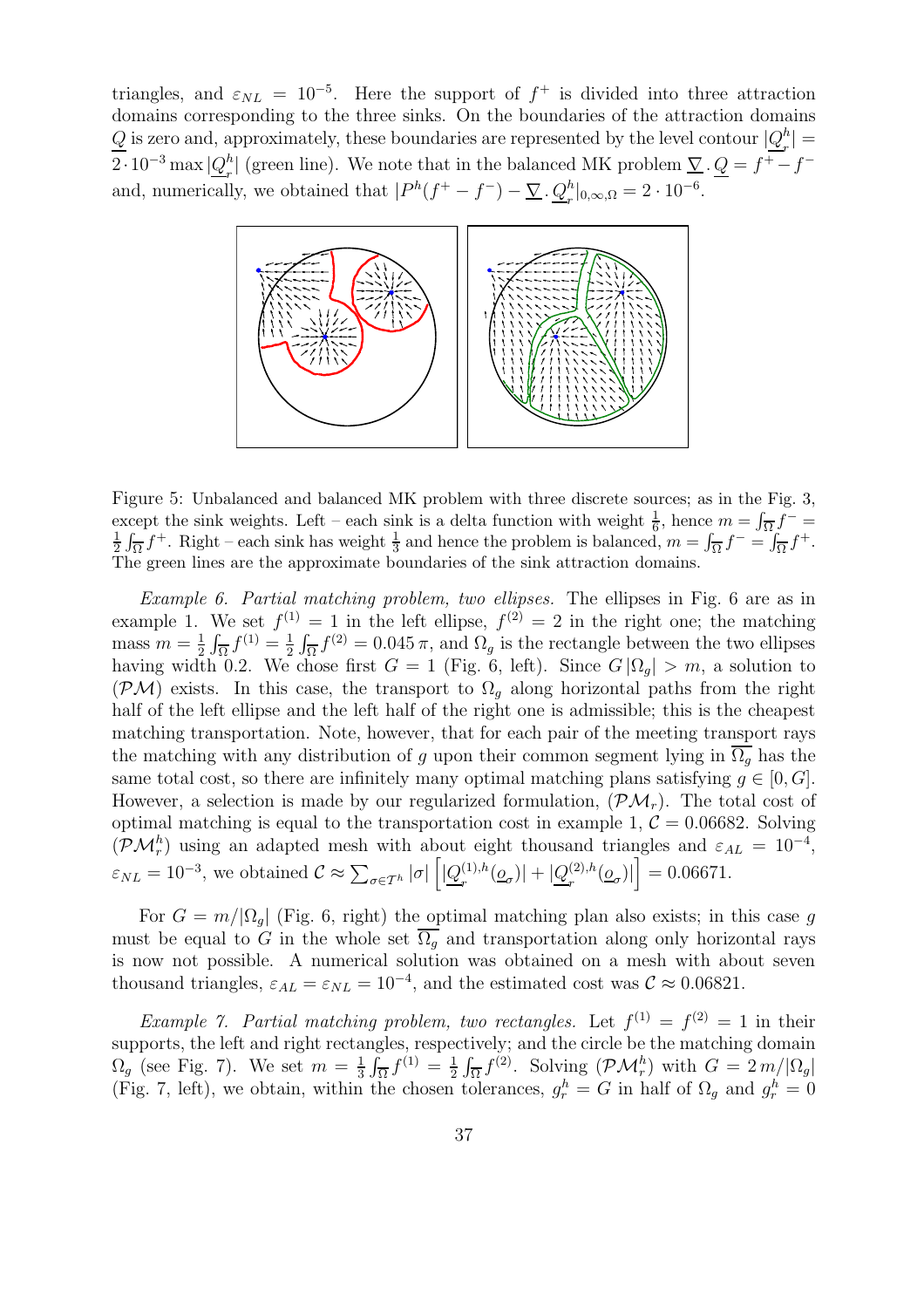

Figure 6: Partial matching problems. Left –  $G = 1$ , right –  $G = m/|\Omega_q|$ . Shown: the boundaries of the domain  $\Omega_g$  and the supports of  $f^{(1)}$  and  $f^{(2)}$  (black lines); the optimal fluxes  $Q_{1,r}^h$  and  $Q^h_{\bm \sigma}$  $_{2,r}^{n}$  (arrows); the computed boundaries of the transportation domains (red lines). The exact boundaries are indicated by the black dots (left).

in the other half; in this case the mesh contained about five thousand triangles. The matching domain shrinks as the value of G increases; in the limit  $G \to \infty$  (not covered by our theoretical analysis) the optimal matching occurs at the leading edge of the boundary of  $\Omega_g$ . Solving the same problem with  $G = 10^{10}$  and an adapted mesh of about 3500 triangles (Fig. 7, right), we obtained that  $g_r^h$  is supported in a single layer of triangles along the leading border of  $\Omega_q$ ; the constraint  $q \leq G$  was inactive in this case. In both of these examples we set  $\varepsilon_{AL} = 10^{-4}$  and  $\varepsilon_{NL} = 10^{-3}$ .



Figure 7: Partial matching problems. Left –  $G = 2 m / |\Omega_{g}|$ , right –  $G = \infty$ . Shown: the boundaries of the domain  $\Omega_g$  and the supports of  $f^{(1)}$  and  $f^{(2)}$  (black lines); the optimal fluxes  $Q_1^h$  $\frac{h}{1,r}$  and  $\frac{Q_2^h}{2}$  $_{2,r}^{h}$  (arrows); the computed boundaries of the transportation domains (red lines) and of the matching domains (blue lines).

Acknowledgement We acknowledge support of the Sixth EU Framework Programme - Transnational Access implemented as Specific Support Action (Dryland Research SSA).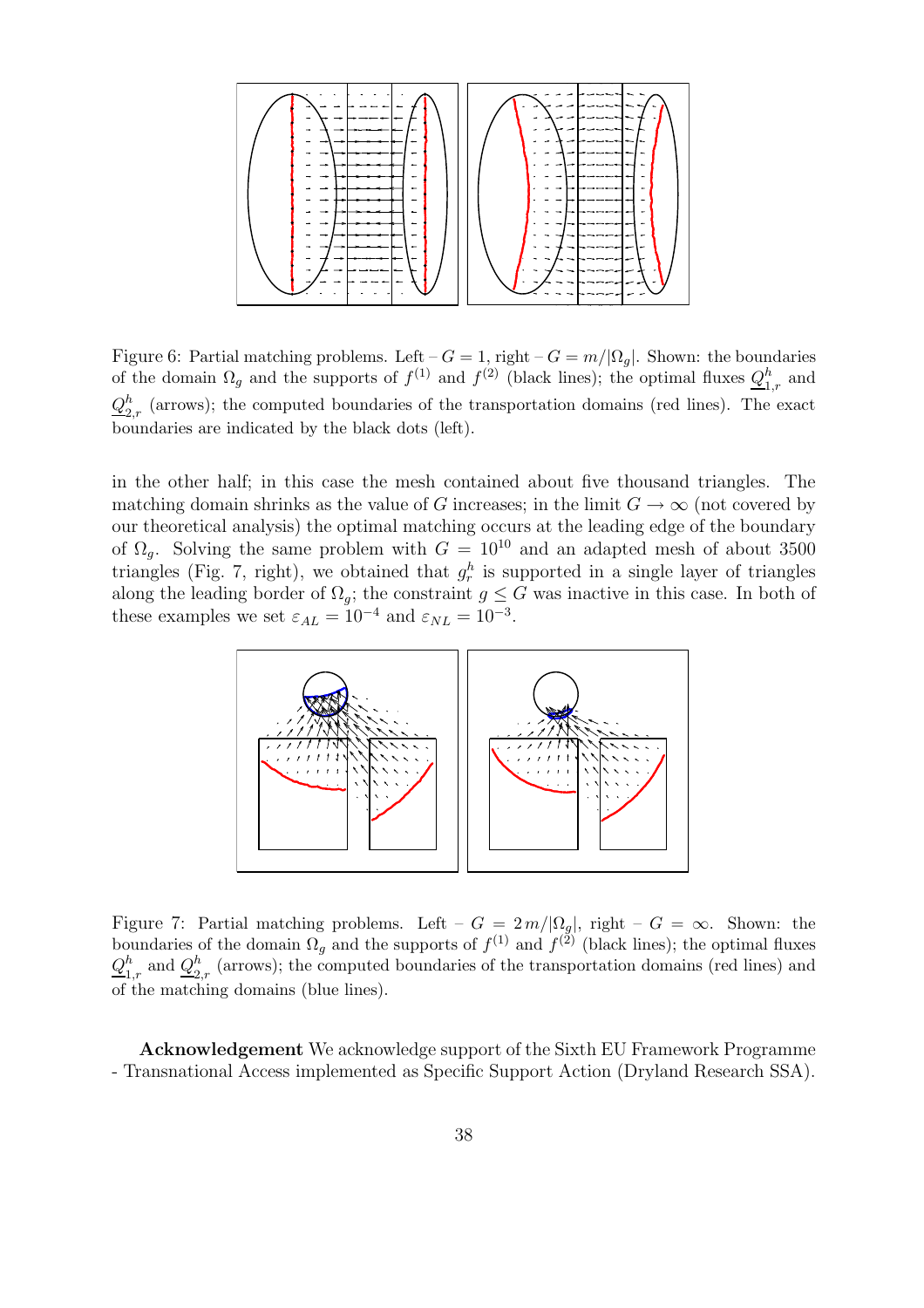# References

- [1] L. Ambrosio, Lecture notes on optimal transport, in: L. Ambrosio et al., Mathematical Aspects of Evolving Interfaces, Lect. Notes in Math. 1812, (2003), 1–52.
- [2] L. Ambrosio, N. Fusco and D. Pallara, Functions of Bounded Variation and Free Discontinuity Problems, Clarendon Press, Oxford (2000).
- [3] S. Angenent, S. Haker and A. Tannenbaum, Minimizing flows for the Monge-Kantorovich problem. SIAM J. Math. Analysis 35 (2003), 61–97.
- [4] C. Bahriawati and C. Carstensen, Three Matlab implementations of the lowestorder Raviart-Thomas MFEM with a posteriori error control. Comput. Methods Appl. Math., 5, (2005), 333–361.
- [5] J.W. Barrett and L. Prigozhin, A mixed formulation of the Monge-Kantorovich equations. M<sup>2</sup>AN (to appear). (http://www.cs.bgu.ac.il/∼leonid/mixedmk.pdf)
- [6] J.-D. Benamou, Numerical resolution of an unbalanced mass transport problem. M<sup>2</sup>AN **37** (2003), 851–868.
- [7] J.-D. Benamou and Y. Brenier, A computational fluid mechanics solution to the Monge-Kantorovich mass transfer problem. Numer. Math. 84 (2000), 375–393.
- [8] G. Bouchitté, G. Buttazzo and P. Seppecher, Shape optimization solutions via Monge-Kantorovich equation. C. R. Acad. Sci. Paris, 324-I (1997), 1185–1191.
- [9] G. Buttazzo and E. Stepanov, Transport density in Monge-Kantorovich problems with Dirichlet conditions. Discrete Cont. Dyn. S., 12 (2005), 607-628.
- [10] L. A. Caffarelli and R. J. McCann, Free boundaries in optimal transport and Monge-Ampère obstacle problems. Ann. Math. (to appear).
- [11] I. Ekeland, An optimal matching problem. ESAIM: Control, Opt. and Calc. Var., 11 (2005), 57-71.
- [12] L. C. Evans, Weak Convergence Methods for Nonlinear Partial Differential Equations. C.B.M.S. 74, Providence RI: AMS (1990).
- [13] L. C. Evans, Partial differential equations and Monge-Kantorovich mass transfer, Current Developments in Mathematics, Int. Press, Boston, MA, (1997), 65–126.
- [14] L. C. Evans and W. Gangbo, Differential Equations Methods for the Monge-Kantorovich Mass Transfer Problem, Mem. Amer. Math. Soc. 137 no. 653. (1999).
- [15] M. Farhloul, A mixed finite element method for a nonlinear Dirichlet problem. IMA J. Numer. Anal., 18 (1998), 121–132.
- [16] G. B. Folland, Real Analysis: Modern Techniques and their Applications (Second Edi*tion*), New York: Wiley-Interscience (1984).